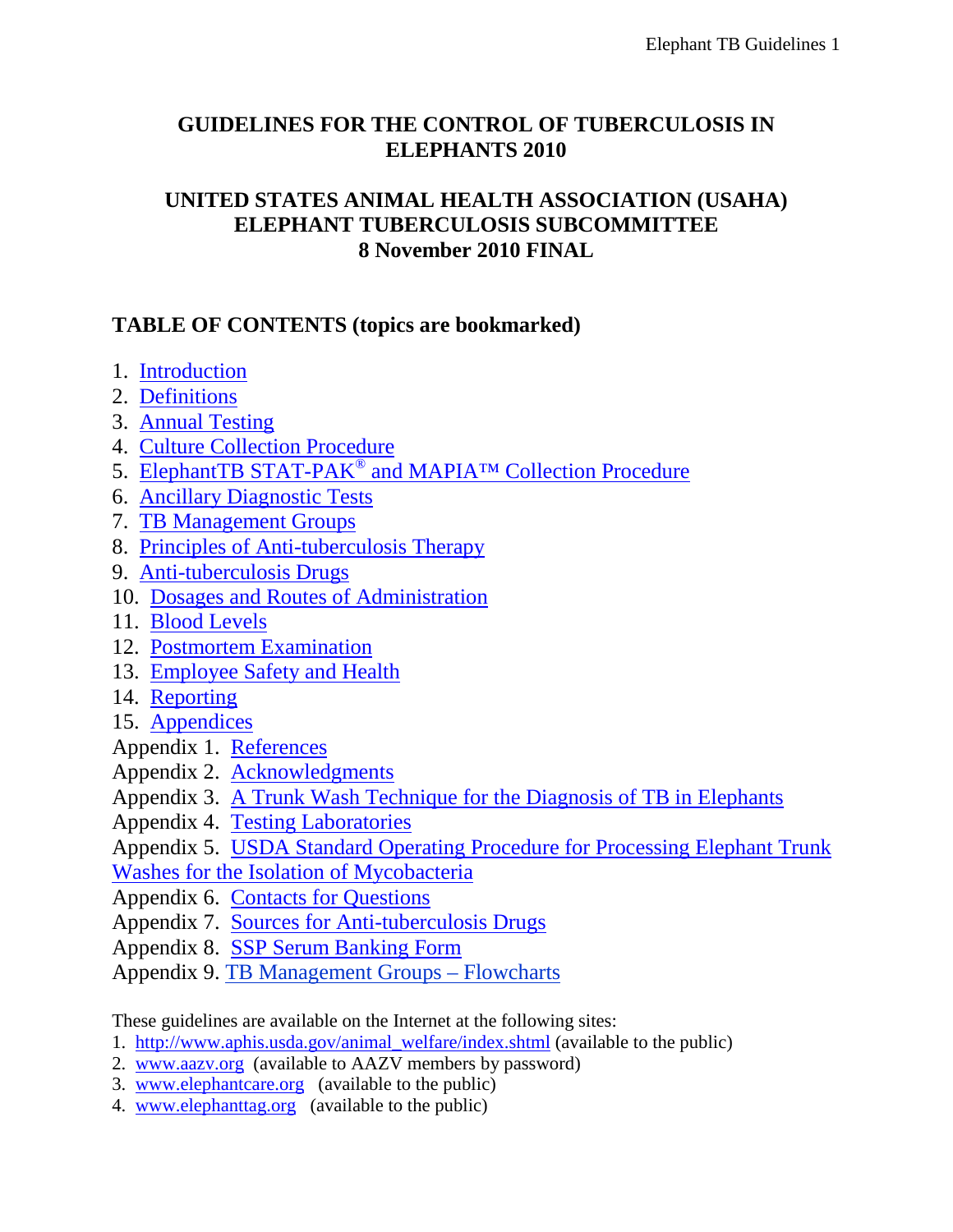# <span id="page-1-0"></span>**1. INTRODUCTION**

Tuberculosis (TB) is caused by bacteria in the genus *Mycobacterium*. Over 100 species comprise this genus. Mycobacteria infect a broad range of species including humans, nonhuman primates, carnivores; marine mammals, psittacine birds, reptiles, fish, artiodactylids, pachyderms, and domestic and non-domestic ungulates. Species susceptibility to specific mycobacteria varies (Montali 2001).

In mammals, the term "tuberculosis" is used to define disease caused by *Mycobacterium tuberculosis* (*M. tb*) complex organisms. The *M. tb* complex includes *M. tuberculosis, M. bovis*, *M. africanum*, *M. microti, M. canetti, M. caprae, and M. pinnipedii*. A vaccine strain derived from *M. bovis* (*M. bovis BCG*) is sometimes included as a separate member of this complex.

The term "mycobacteriosis" refers to infection with any mycobacteria but is generally used to define disease caused by non-tuberculous mycobacteria (NTM). "Atypical mycobacteria" or "mycobacteria other than TB" (MOTT) are other terms used to describe this group. Most NTM are saprophytes found in soil or water but they may occasionally cause disease in humans and animals, including elephants.

*Mycobacterium tuberculosis* is the predominant disease-causing agent in elephants although cases caused by *M. bovis* have occurred. *Mycobacterium szulgai*, an uncommon NTM species, was associated with fatal disease in two African elephants (Lacasse 2007) and *Mycobacterium elephantis*, a rapidly growing mycobacterium, was isolated from a lung abscess of an elephant that died of chronic respiratory disease (Shojaei 2000). *Mycobacterium avium* is commonly isolated from elephants (Payeur 2002), but to date has not been associated with clinical disease.

The National Tuberculosis Working Group for Zoo and Wildlife Species has been monitoring TB in elephants since 1996. The original Guidelines for the Control of Tuberculosis in Elephants were released in 1997 and modified in 2000, 2003, and 2008. The Guidelines include recommendations for the testing, treatment, and surveillance of TB in elephants and are revised as new information becomes available. The 2010 guidelines include updated information on diagnostic tests and add further clarification to TB management groups.

## <span id="page-1-1"></span>**2. DEFINITIONS**

**Ancillary diagnostic test:** A subordinate or auxiliary test to be used in support of a primary test to diagnose disease.

**Airborne transmission.** Airborne transmission occurs by dissemination of either airborne droplet nuclei or small particles in the respirable size range containing infectious agents that remain infective over time and distance (e.g., spores of *Aspergillus* spp, *Mycobacterium tuberculosis* bacilli). Microorganisms carried in this manner may be dispersed over long distances by air currents and may be inhaled by susceptible individuals who have not had faceto-face contact with (or been in close proximity to) the infectious animal or person (Siegel 2007).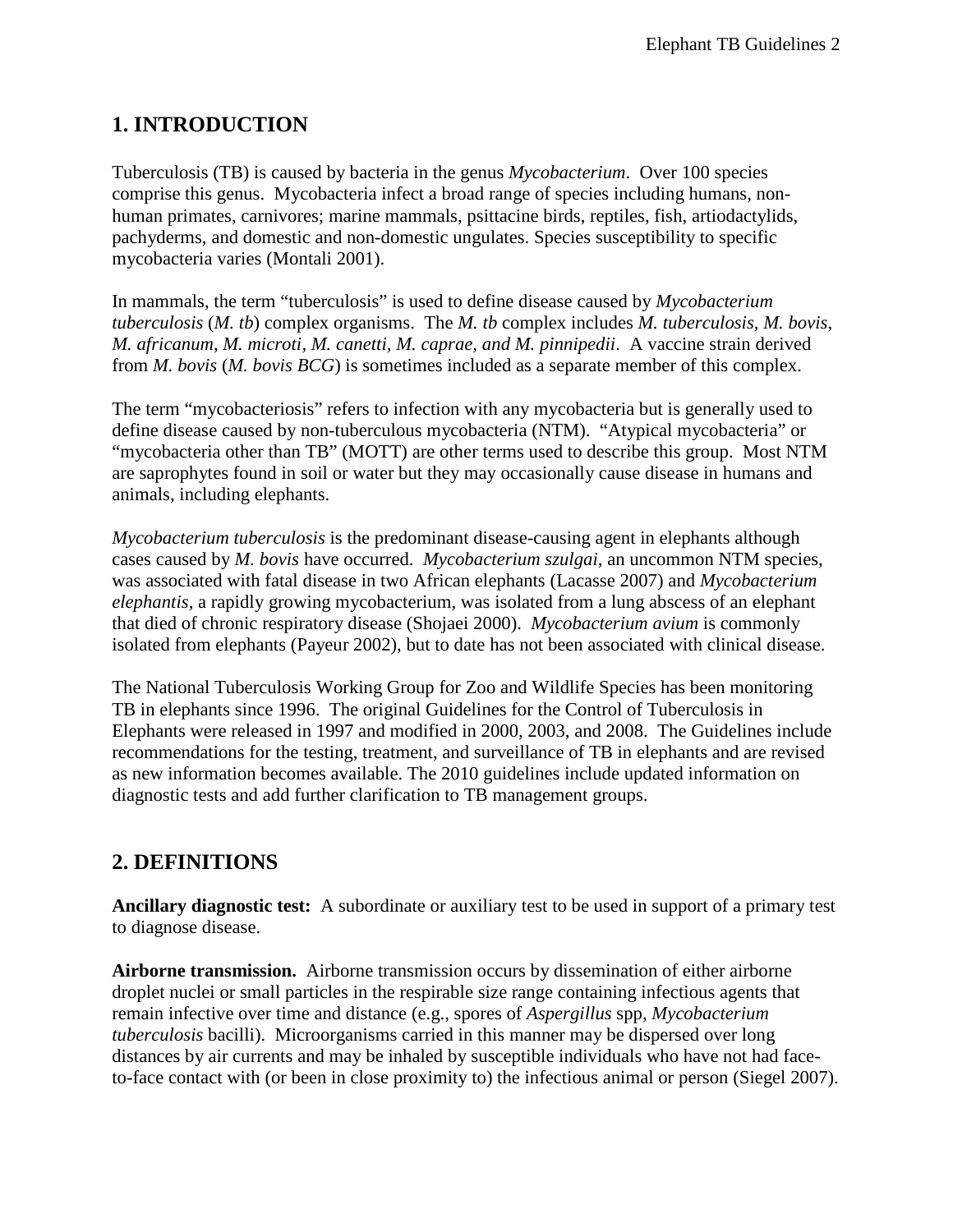**Attending veterinarian:** a person who has graduated from a veterinary school accredited by the American Veterinary Medical Association's Council on Education, or has a certificate issued by the American Veterinary Medical Association's Council on Education Commission for Foreign Veterinary Graduates; has received training and/or experience in the care and management of the species being attended; and who has direct or delegated authority for activities involving animals at a facility subject to the jurisdiction of the Secretary (i.e. a USDA licensed facility).

**Atypical mycobacteria:** see non-tuberculous mycobacteria

### **Contact transmission:**

- **Direct contact transmission** may occur during activities such as touching or riding an elephant, being touched by an elephant, examining, medicating, bathing, and handling
- **Indirect contact transmission** involves contact with a contaminated intermediate object, such as occurs during cleaning cages and equipment and handling soiled laundry. Injuries from contaminated sharps, such as scalpel blades, needles, and necropsy knives, may result in exposure to pathogens. (NASPHV 2006)

**Culture positive for** *M.tb* **complex:** Isolation and identification of *M. tuberculosis* complex organisms from any site using standard mycobacterial methods.

**Culture positive (***M.tb* **complex) elephant:** An elephant from which a *M. tuberculosis* complex organism has been isolated from any body specimen. A culture positive elephant is considered positive until it has met the treatment requirements as outlined in the current Guidelines.

**Dual Path Platform (DPP®) VetTB Assay:** A new generation screening kit for the rapid detection of IgG antibodies to *M. tuberculosis* or *M. bovis* in elephant serum, plasma, or whole blood. The DPP® has shown 100% correlation with MAPIA™ (Greenwald et al. 2009).

**ElephantTB STAT-PAK® Assay:** A qualitative screening kit for the detection of antibodies to *M. tuberculosis* and *M. bovis* in elephant sera, plasma, or whole blood (Lyashchenko 2005, 2006, Greenwald 2009).

**ELISA:** Enzyme-linked immunosorbent assay; a test used to detect and measure either antigen or antibody.

**Exposure:** Risk of transfer of an infectious agent from a TB infected elephant(s) or contaminated environment through contact (direct, indirect) or airborne modes of transmission.

**Fomite:** An inanimate object or material on which disease-producing agents may be conveyed.

**Gamma-interferon test:** A whole blood *in vitro* assay that can be used as an ancillary diagnostic test for TB (not currently available for use in elephants).

**Genotyping assay:** A technique for the identification and analysis of polymorphism in certain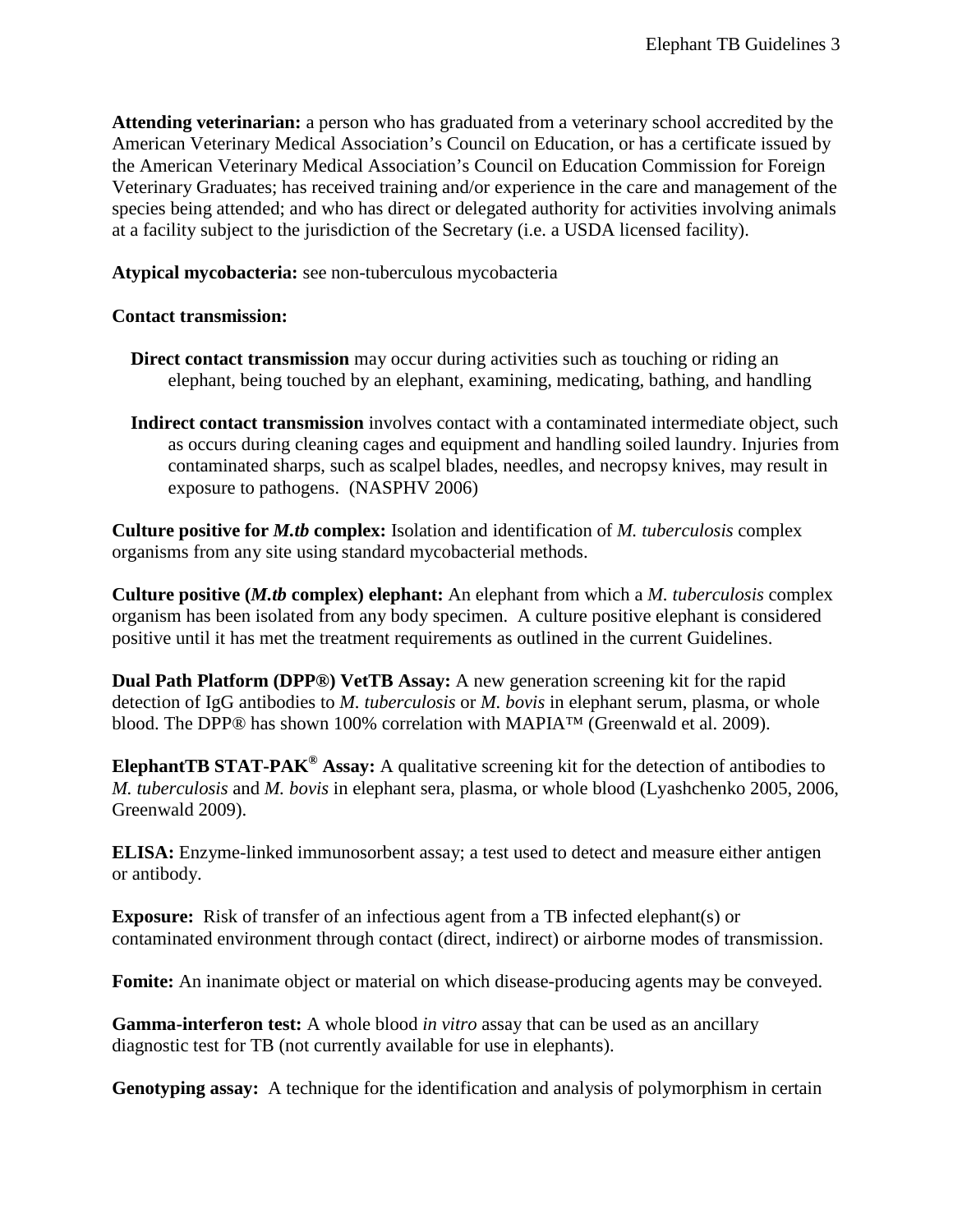types of repeat units in DNA. Restriction fragment length polymorphism (RFLP) and variable number tandem repeat (VNTR) are examples of genotyping techniques.

**Herd:** A group or groups of elephants, maintained on common ground. Alternatively, two or more groups of animals under common ownership or supervision that are geographically separated, but that may have an interchange or movement of animals or personnel without regard to health status.

**Incidence:** The rate at which a certain event occurs, for example, the number of new cases of a specific disease occurring during a certain period.

**Index animal:** The animal in which a disease is first diagnosed.

**Infected elephant:** an elephant from which *Mycobacterium tuberculosis* complex has been identified through culture, PCR or other molecular techniques or that is reactive on the ElephantTB STAT-PAK**®** Assay and the MAPIA**TM.**

**Intradermal tuberculin test (skin test):** The injection of purified protein derivative (PPD) tuberculin into the skin for the purpose of detecting exposure to tuberculosis. In cattle, the test site is either the caudal fold (CFT) or cervical region (e.g. comparative cervical test, CCT) and the test is read by observation and palpation at 72 hours (plus or minus 6 hours) following injection. In humans, the test site is the forearm and the test is read at 48-72 hours. The intradermal tuberculin test is not a reliable test in elephants (Mikota 2001, Lewerin 2005).

**Licensed veterinarian:** a person who has graduated from an accredited school of veterinary medicine and who has a valid license to practice veterinary medicine in the U.S.

MultiAntigen Print ImmunoAssay (MAPIA<sup>TM</sup>): A confirmatory test to the ElephantTB STAT-PAK® Assay for detection of antibodies to *M. tuberculosis* and *M. bovis* in elephant sera or plasma (Lyashchenko 2000, 2006, Greenwald 2009).

**Mycobacteria other than TB (MOTT): S**ee non-tuberculous mycobacteria.

**Mycobacteriosis: A** disease caused by non-tuberculous mycobacteria (NTM).

*Mycobacterium***:** A genus in the family Mycobacteriaceae.

*Mycobacterium avium (M. avium):* A non–tuberculous mycobacteria that is the primary causative agent of tuberculosis in birds. *M. avium* may be isolated from non-clinically affected elephants and is usually considered an environmental contaminant.

*Mycobacterium bovis (M. bovis)***:** The primary causative agent of tuberculosis in cattle, bison, and cervids; may also affect a variety of mammals including pigs, humans, primates, and nondomestic ungulates.

*Mycobacterium tuberculosis (M.tb***):** The primary causative agent of tuberculosis in humans;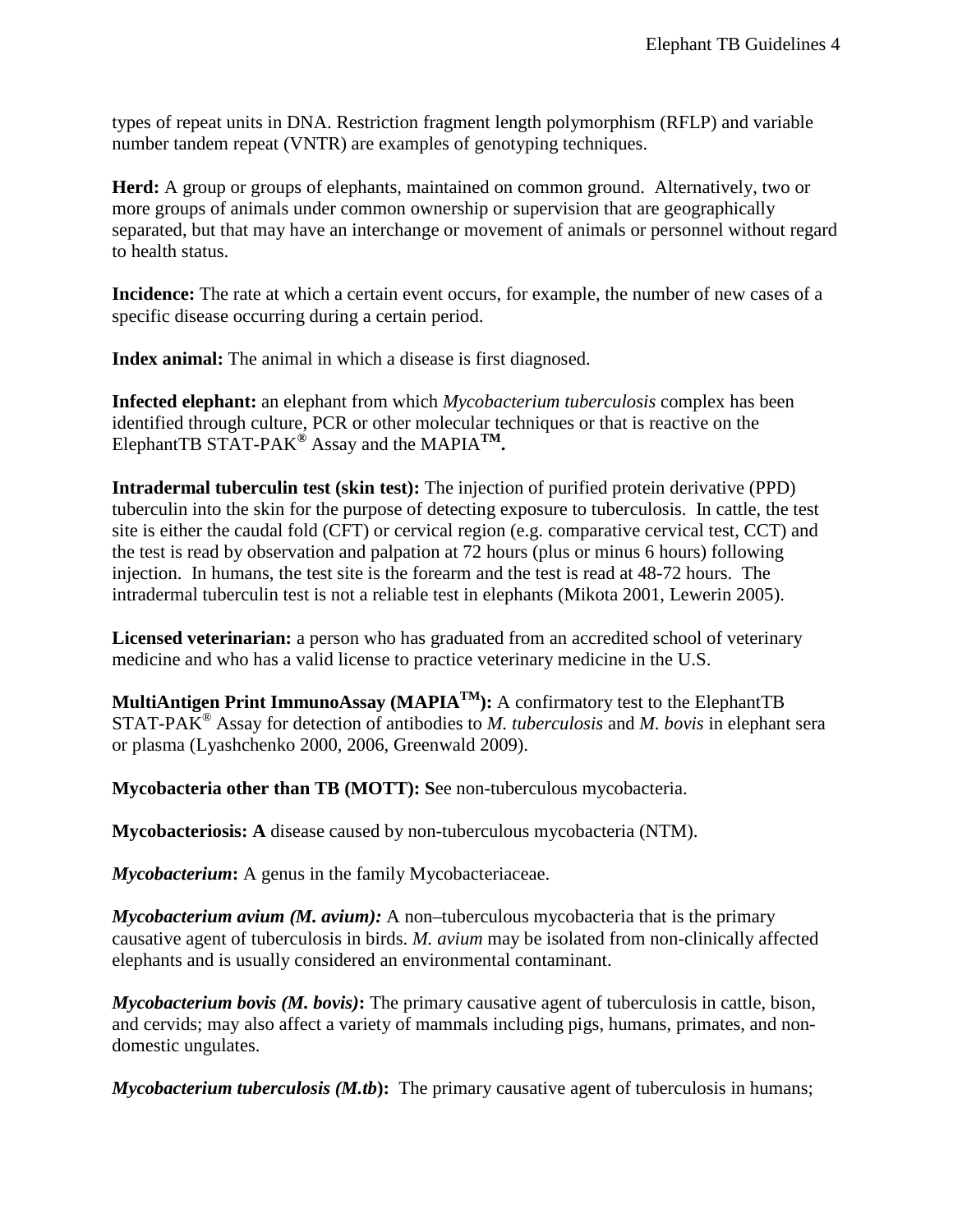may also affect a variety of animals, including primates, pigs, cattle, dogs, parrots, elephants, and rhinos.

*Mycobacterium tuberculosis* **complex (***M.tb* **complex):** A group of mycobacteria which includes *M. tuberculosis, M. bovis*, *M. africanum*, *M. microti, M. canetti, M. caprae, and M. pinnipedii*. A vaccine strain derived from *M. bovis* (*M. bovis BCG*) is sometimes listed as a separate member of this complex.

**Mycobacterium Tuberculosis Direct Test (MTD):** A nucleic acid amplification test used in the diagnosis of TB. The MTD utilizes a technique that replicates RNA from bacteria of the *M. tuberculosis* complex.

**No isolation:** Absence of growth of *M. tb* complex organisms from trunk wash, feces, tissue or other samples using standard mycobacterial culture methods. Failure to isolate organisms may be due to the following reasons:

- 1. The animal is not infected
- 2. The animal was not shedding at the time of sample collection

3. Sampling error (culture overgrowth by contaminating organisms, inadequate sample, or laboratory error)

4. Improperly handled or shipped sample

**Non-reactive:** Absence of response; in the context of serological testing for TB in elephants, a non-reactive result indicates that an antigen-antibody reaction has not occurred in the presence of an appropriate positive control response.

**Non-tuberculous mycobacteria (NTM):** Mycobacteria that generally do not cause the formation of granulomas. Most NTM are saprophytes found in soil or water. They are typically non-pathogenic but may occasionally cause disease in humans and animals, including elephants. Also referred to as "atypical" mycobacteria or "Mycobacteria Other Than TB" (MOTT).

**Nucleic acid amplification test:** A technique that amplifies entities such as DNA or RNA.

**PCR (polymerase-chain reaction):** A nucleic acid amplification technique in which specific sequences of nucleic acid (DNA or RNA) are replicated, allowing for detection of target sequences.

**Premises:** A parcel of land containing elephants, administered by a person, government entity (city, county, state, region) or organization (zoological society, corporation).

**Prevalence:** The total number of cases of a specific disease in a given population at a given time.

**Rapid Test:** see ElephantTB STAT-PAK® Assay

**Reactive:** Presence of response; in the context of serological testing for TB in elephants, a reactive result indicates that an antigen-antibody reaction has occurred.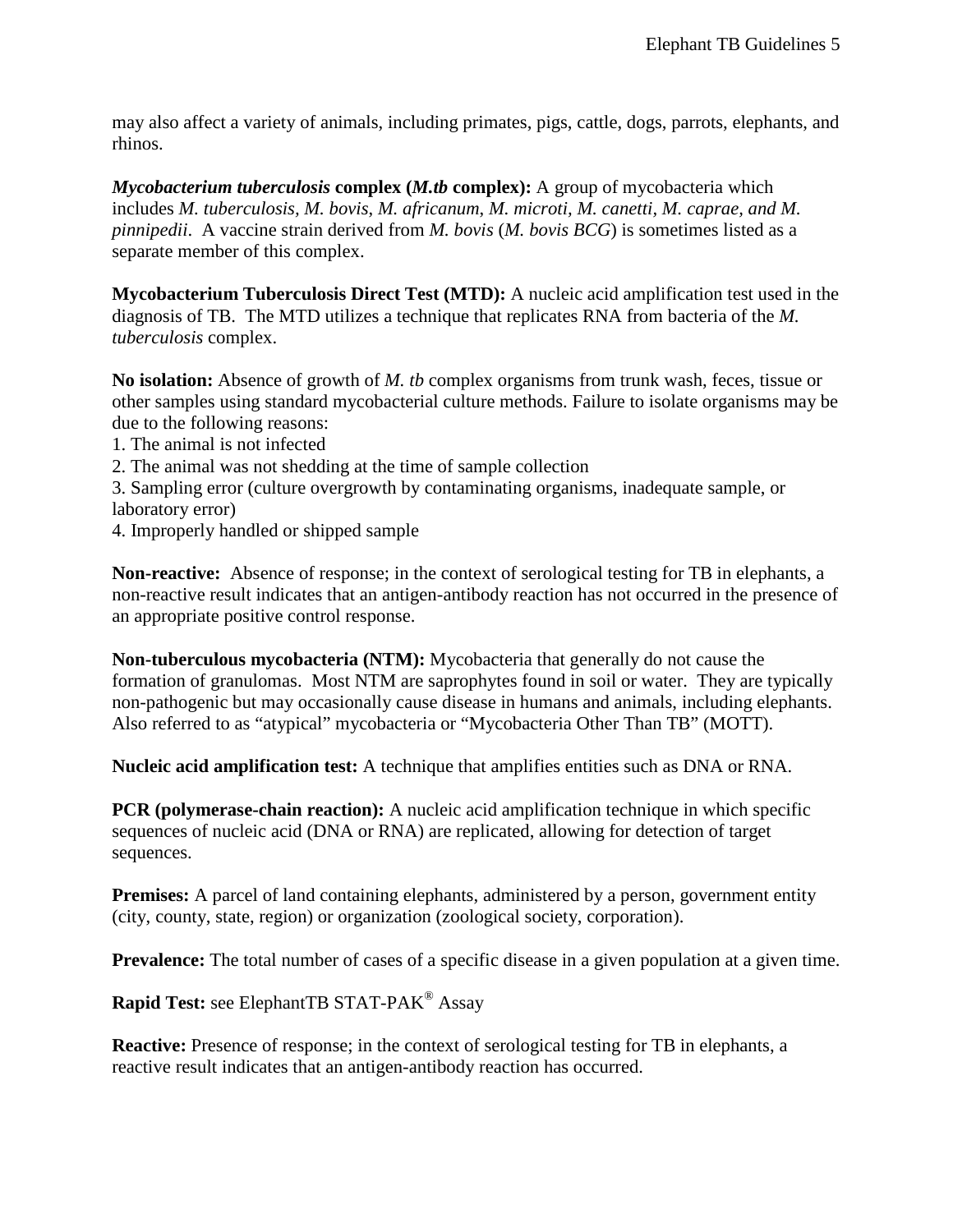**Report date:** The date the laboratory reports the results.

**Spoligotyping**: A genotyping assay

**Variable number tandem repeat (VNTR):** A genotyping assay

**Submission date:** The date the sample is received at the laboratory.

**Test date:** The date the sample is collected.

**Tested elephant:** An elephant that has been tested for tuberculosis according to the protocol established in these guidelines.

**Triple sample method:** A method of culture collection whereby 3 samples are obtained on separate days.

**Trunk wash:** A procedure used in elephants to obtain a sputum sample using one of the approved methods outlined in Section 4 – Culture Collection Procedure.

**Sensitivity:** A measure of the ability of a test to identify infected animals. Sensitivity is the frequency of a positive or abnormal test result (e.g. a test that is outside of the reference interval) when a disease is present (i.e. the percentage of true positive results). Sensitivity =  $TP \div (TP +$ FN)] X 100 where  $TP = true$  positive;  $FN = false$ -negative).

**Specificity:** A measure of the ability of a test to identify non-infected animals. Specificity is the frequency of a negative or "normal" test result when a disease is absent (i.e. the percentage of true-negative (TN) test results. Specificity =  $[TN \div (TN + FP)] X 100$ .

**Untested elephant:** An elephant is considered "untested" if it has not had three trunk washes obtained by the method outlined in this protocol within a 12 month period or if fewer than three valid culture results are obtained or if it has not been tested with the ElephantTB STAT-PAK<sup>®</sup> Assay performed by a USDA veterinarian trained and certified to perform the test.

## <span id="page-5-0"></span>**3. ANNUAL TESTING**

To adequately address the concerns of TB in the general elephant population, all captive elephants must be tested annually by culture and with the ElephantTB STAT-PAK<sup>®</sup> Assay (a blood test)**.** Samples for cultures and blood must be collected by or under the supervision of a licensed veterinarian according to current USDA requirements. Blood collection for the Guideline-required ElephantTB STAT-PA $K^{\circledR}$  Assay must be witnessed by a federal or state veterinarian and performed as licensed by the USDA Center for Veterinary Biologics. See further information below under ElephantTB STAT-PAK<sup>®</sup> Assay. It is required that elephants with a reactive ElephantTB STAT-PAK<sup>®</sup> Assay result be tested using the confirmatory MultiAntigen Print ImmunoAssay (MAPIA™). See item 5 below**.**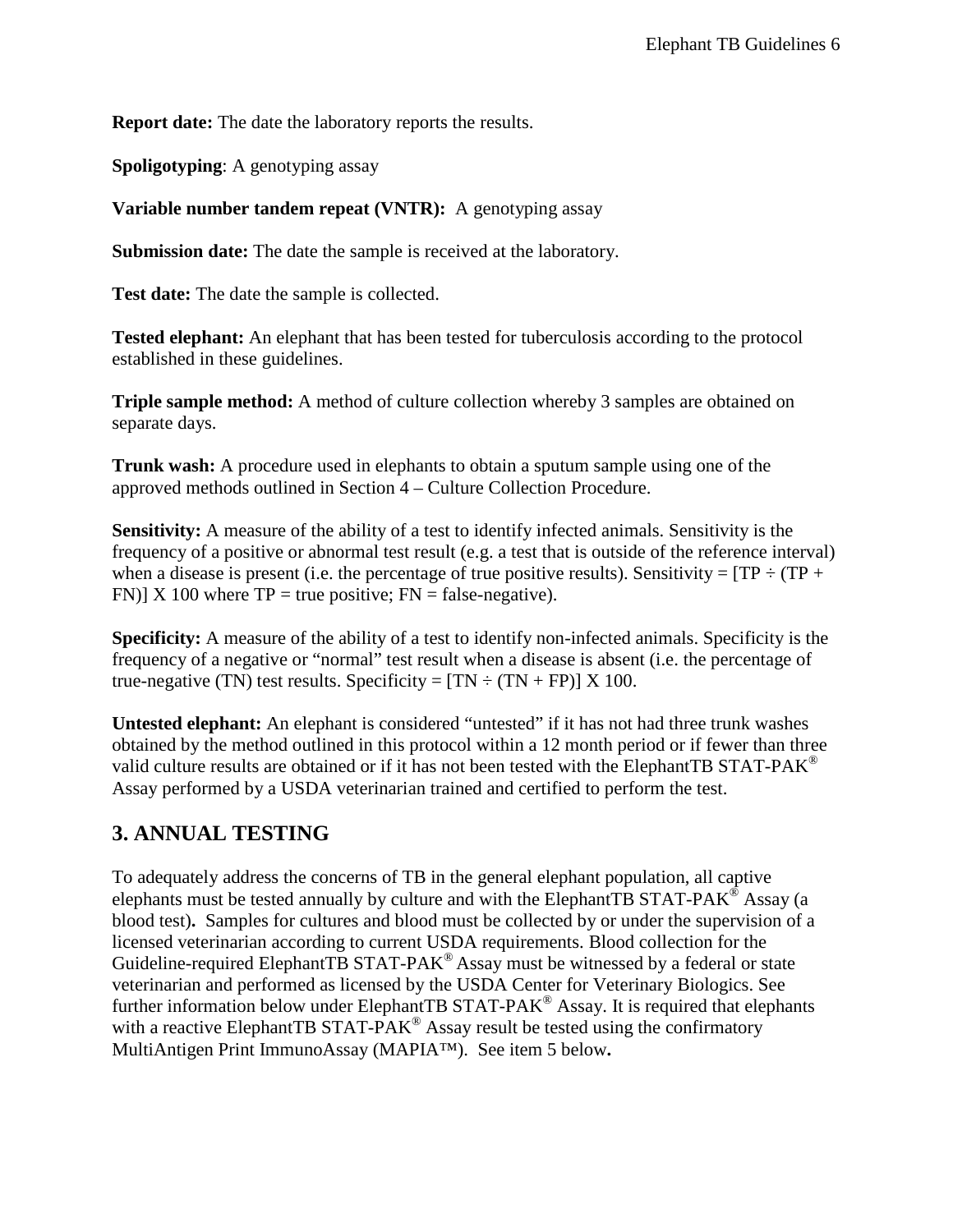Elephants should be tested within **±** 30 days of the established annual test date**.** Blood for ElephantTB STAT-PAK<sup>®</sup> Assay and culture should be collected within a 2 week period. All elephants must be tested every calendar year. Note that the date the sample is collected is the "test date," the date the sample is received at the laboratory is the "submission date," and the date the laboratory reports the results is the "report date."

Record keeping of TB testing and treatment by the attending veterinarian is of upmost importance. It is recommended that attending veterinarians maintain open communication with the United States Department of Agriculture (USDA) and State Veterinarian, particularly concerning elephants under treatment for TB or in cases of exposure to TB positive elephants. It is recommended that at least a 1 ml aliquot of sera collected at the time of TB testing be sent to the elephant serum bank (See appendix 8).

## <span id="page-6-0"></span>**4. CULTURE COLLECTION PROCEDURE (also see Appendix 3)**

Samples for culture must be collected by or under the supervision of a licensed veterinarian using the "triple sample method." This method consists of obtaining three samples from the trunk on separate days. If possible, collect samples within a seven-day period. Do not pool samples. Samples should be taken after water has been withheld for at least two hours to reduce sample dilution and contamination. Light exercise prior to collection may facilitate obtaining secretions from lower in the respiratory tract, which is desirable. Of the following methods, the trunk wash with bag seems to provide the most effective way to collect samples at this time. **Samples collected by swab are not acceptable.** As there is a risk of human exposure to sputum produced during this procedure, personal protective measures are recommended for personnel during sample collection. These should include gloves and HEPA-filter masks certified by the National Institute for Occupational Safety and Health (NIOSH) to protect against TB (see Employee Health and Safety).

**A. Trunk wash with bag (or other suitable container)** - Using a catheter tip syringe, instill 60 ml sterile saline into the trunk. Raise the trunk as high as possible to distribute the fluid deeper into the trunk. Lower the trunk and place a clean, one-gallon plastic bag over the end of the trunk and hold in place until the elephant exhales into the bag. Transfer at least 20 ml of the sample to a sterile leak proof, screw-top container. Sterile 50-ml conical screw-top plastic centrifuge tubes are preferred and are available free of charge from the National Veterinary Services Laboratories (NVSL) – call 515-337-7388.

**B. Trunk wash** - Using a 14 French feeding tube, introduce 60 ml of sterile saline into the trunk then aspirate. Transfer at least 20 ml of the sample into sterile leak proof, screw-top container. Methods A and C are preferable to this method.

**C. Forcible exhalation** – Mucous collected without instilling saline into the trunk is acceptable if elephants are trained to forcibly exhale into a clean plastic collection bag and the volume collected is at least 20 ml. This may allow sampling of secretions from other areas of the respiratory tract and may be a preferable sample. Transfer the sample into sterile, leak proof, plastic screw-top container.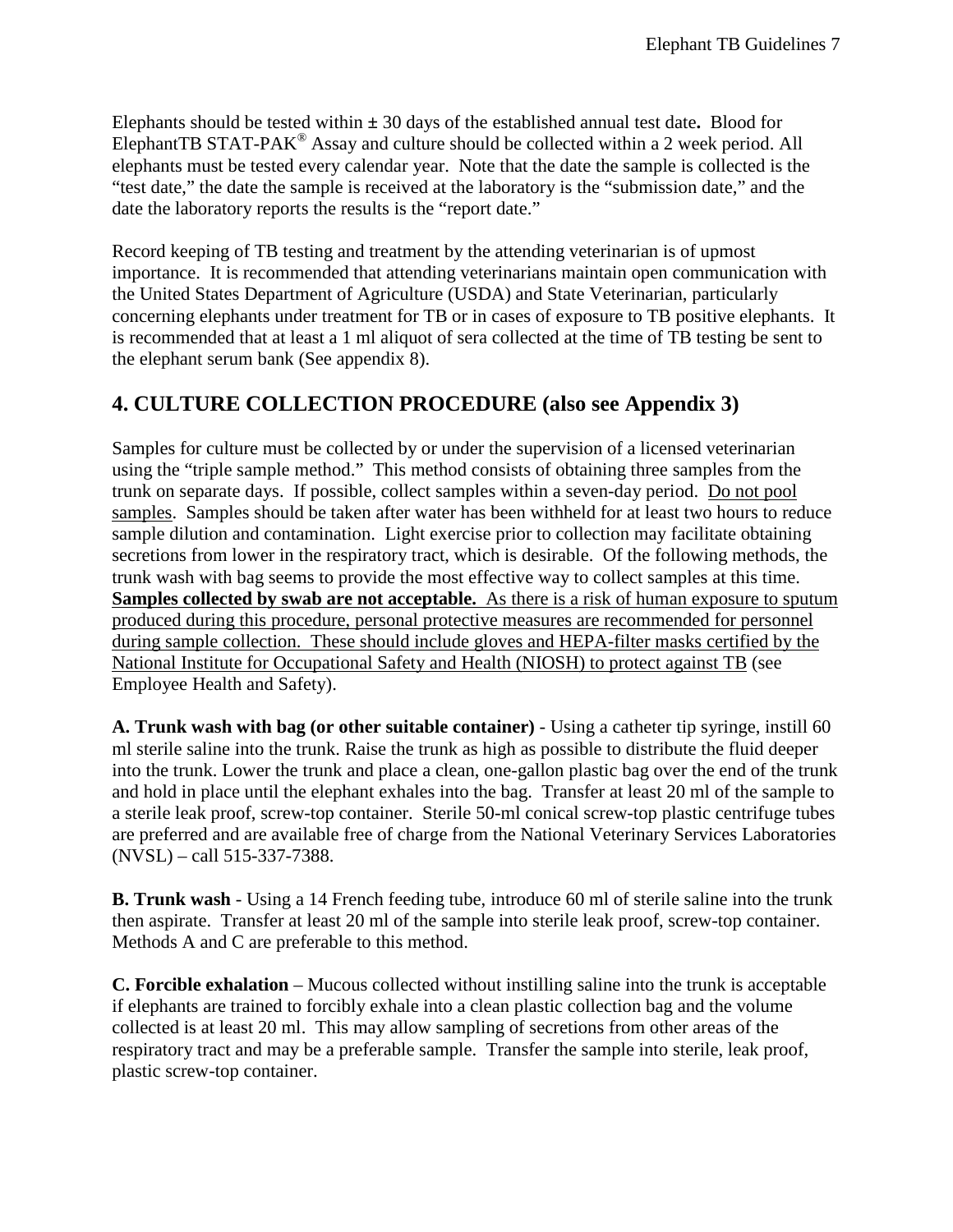### **Storage**

Do not expose samples to sunlight or heat. Consult receiving laboratory to determine whether samples should be refrigerated or frozen prior to shipment. For those laboratories that recommend freezing (i.e. NVSL) freeze samples as soon as possible after collection and keep frozen until shipment. Freeze at -20ºC (conventional freezer). As standard frost-free freezers undergo cyclic freeze-thaws to limit frost, freezers that do not have this feature are preferred. Freezing at -80ºC (ultra-low temperature freezer) is also acceptable. **Frozen samples must be shipped within 2 weeks of sample collection to the testing lab.**

### **Packaging and Shipping**

All three refrigerated or frozen samples may be submitted together. **Label containers with the animal ID and date of collection** and put the same information on the submission form. Place screw-top containers in double zip-lock bags. **Do not send samples in glass containers or packaged only in plastic bags.** Sterile 50-ml conical plastic centrifuge tubes with lids sealed with parafilm or electrical tape are preferred.

Place samples on ice packs or dry ice and ship overnight via Federal Express, Airborne, or other overnight carrier. **Do not ship by U.S. mail** as samples may be irradiated which will render them unacceptable. Packaging and shipping should be in accordance with the International Civil Aviation Organization Technical Instructions for the Safe Transport of Dangerous Goods by Air 2009-2010 [\(http://www.icao.int/icaonet/dcs/9284.html\)](http://www.icao.int/icaonet/dcs/9284.html). Also helpful is the 2007 WHO document "Guidance on Regulations for the Transport of Infectious Substances [\(http://www.who.int/csr/resources/publications/biosafety/WHO\\_CDS\\_EPR\\_2007\\_2cc.pdf\)](http://www.who.int/csr/resources/publications/biosafety/WHO_CDS_EPR_2007_2cc.pdf)

Packaging and shipping samples and cultures should be in accordance with Department of Transportation regulations – 49 CFR Parts 171, 172, 173 and 175- Hazardous Materials: Infectious Substances; Harmonization with the United Nations Recommendations; Final Rule, published June 2, 2006 in the Federal Register.

[http://isu1.indstate.edu/terc/infectiousmaterial/pdf/Hazardous%20Materials\\_Infectious%20substa](http://isu1.indstate.edu/terc/infectiousmaterial/pdf/Hazardous%20Materials_Infectious%20substances%20harmonization%20with%20the%20UN%20final%20rule.pdf) [nces%20harmonization%20with%20the%20UN%20final%20rule.pdf](http://isu1.indstate.edu/terc/infectiousmaterial/pdf/Hazardous%20Materials_Infectious%20substances%20harmonization%20with%20the%20UN%20final%20rule.pdf) [http://ecfr.gpoaccess.gov/cgi/t/text/text](http://ecfr.gpoaccess.gov/cgi/t/text/text-idx?c=ecfr&rgn=div5&view=text&node=49:2.1.1.3.8&idno=49)[idx?c=ecfr&rgn=div5&view=text&node=49:2.1.1.3.8&idno=49](http://ecfr.gpoaccess.gov/cgi/t/text/text-idx?c=ecfr&rgn=div5&view=text&node=49:2.1.1.3.8&idno=49)

Send samples to NVSL or other laboratory facility offering comparable procedures for identification of mycobacteria species. When submitting samples to NVSL, use VS Form 10-4, Specimen Submission Form. This form is available online in Word or pdf format: [http://www.aphis.usda.gov/animal\\_health/lab\\_info\\_services/forms\\_publications.shtml.](http://www.aphis.usda.gov/animal_health/lab_info_services/forms_publications.shtml)

### **Request mycobacterial culture with species differentiation.**

Positive cultures from laboratories that do not have the capability to differentiate *M. tuberculosis* complex organisms must be forwarded to NVSL or other qualified laboratories for speciation. Culture of mycobacteria requires a minimum of eight weeks. **Laboratory reports that do not provide a definitive result due to contamination/overgrowth or other causes are considered invalid.** Additional samples should be collected and resubmitted to replace those reported as contaminated.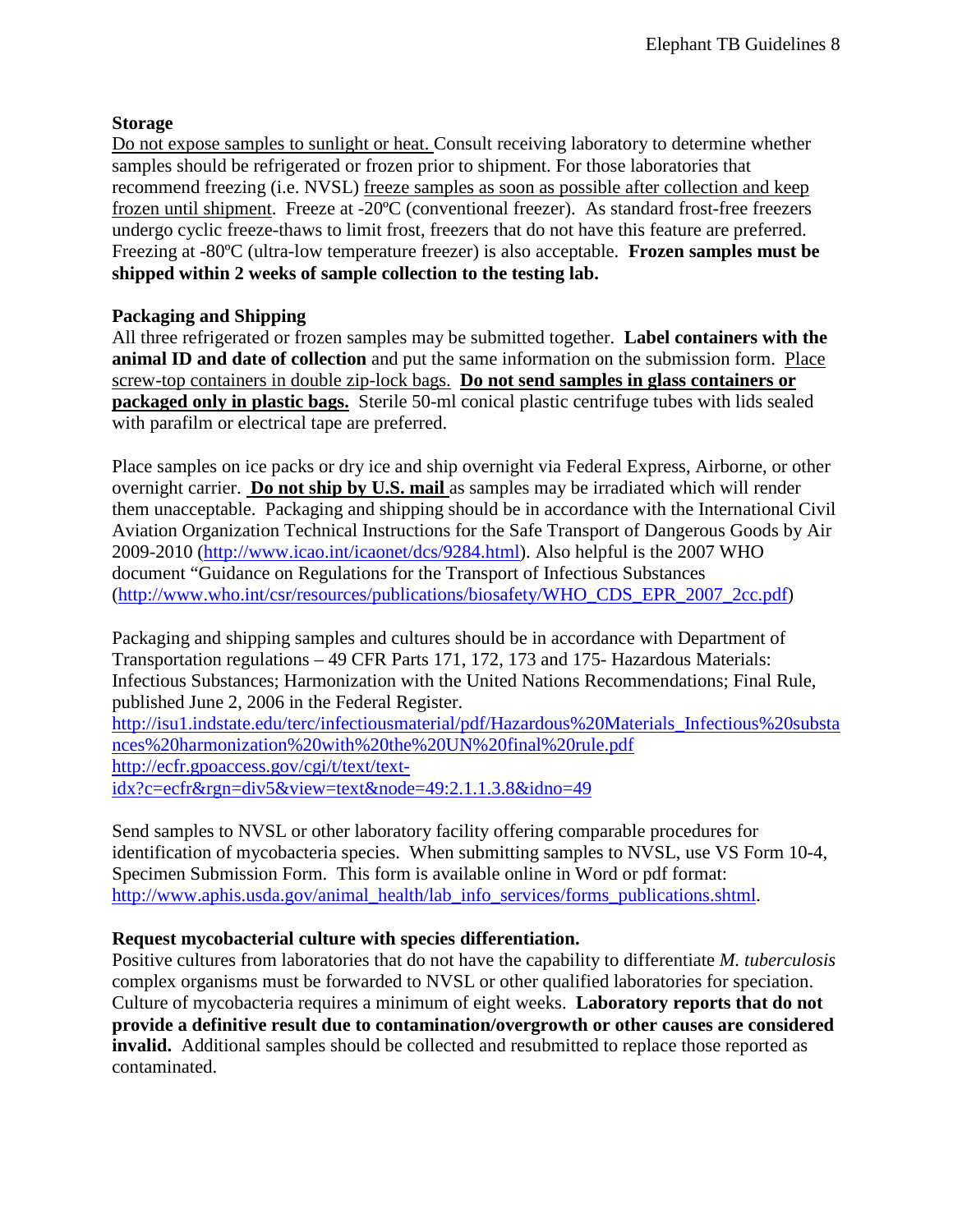Note: Other mycobacteria species such as *M. avium*, *M. kansasii*, *M. elephantis,* and *M. fortuitum* have been isolated from elephants. At this time, there is no substantive evidence that these organisms are pathogenic for elephants. However, *Mycobacterium szulgai*, an unusual non-tuberculous mycobacterium, has been associated with pathology in elephants (Lacasse 2007).

# <span id="page-8-0"></span>**5. ELEPHANTTB STAT-PAK® ASSAY SAMPLE COLLECTION PROCEDURE**

Blood collection for the Guideline-required ElephantTB STAT-PAK® Assay must be witnessed by a federal or state veterinarian and performed as licensed. It is advisable to also bank a serum sample. Blood from elephants with reactive ElephantTB STAT-PAK<sup>®</sup> Assay results must be submitted for MAPIA™ /DPP<sup>®</sup> testing to:

### **Chembio Diagnostic Systems, Inc**.

3661 Horseblock Road Medford, NY 11763 Tel: 631-924-1135 Fax: 631-924-6033 Email: [customerservice@chembio.com](mailto:customerservice@chembio.com) Contact Chembio for shipping instructions.

The USDA veterinarian is responsible for shipping the sample but the owner must pay for shipping and must contact Chembio to arrange payment for the MAPIA™ or DPP® test.

## <span id="page-8-1"></span>**6. ANCILLARY SCREENING / DIAGNOSTIC TESTS**

A number of other ante mortem tests have been under investigation to diagnose TB in elephants. Following is a summary of those tests and current recommendations for their use.

### **Intradermal Tuberculin Test**

A correlation between the intradermal tuberculin test (skin test) and culture results has not been established (Mikota 2001, Lewerin 2005). Therefore, intradermal tuberculin testing cannot be deemed reliable for screening or diagnosis and is not recommended.

### **Enzyme Linked Immunosorbent Assay (ELISA)**

A multiple antigen ELISA was developed at the Animal Population Health Institute at Colorado State University (Larsen 2000). This test was used for detecting the presence of elephant serum antibodies to mycobacteria and investigations showed high sensitivity and specificity for detecting infected elephants and monitoring elephants over time. However, ELISA testing is not currently available.

#### **Acid Fast Smears**

Acid fast stains of trunk wash smears or other tissue are not reliable indicators of tuberculosis when used as a sole diagnostic test.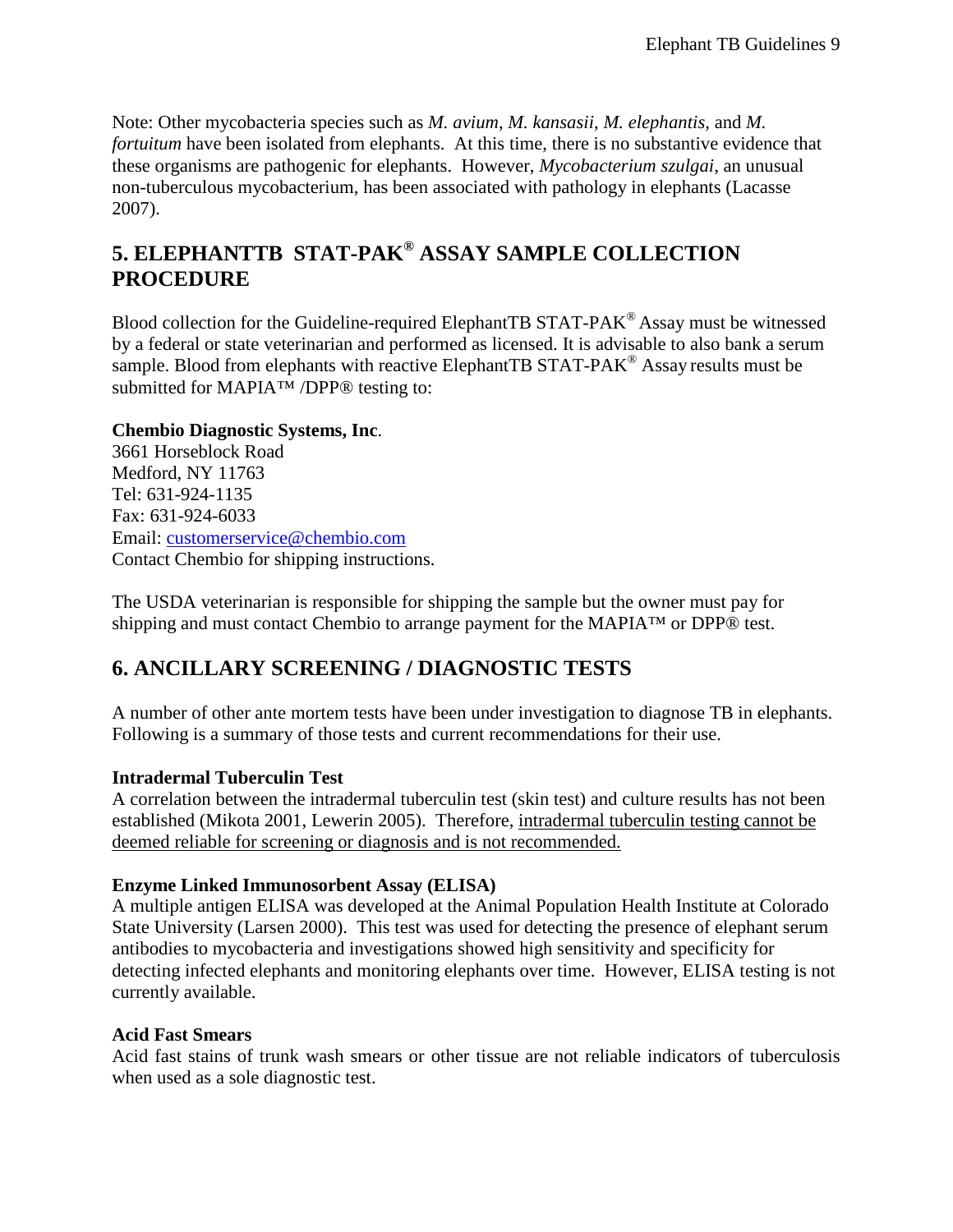# <span id="page-9-0"></span>**7. TB MANAGEMENT GROUPS (1-4)**

All elephants will fall into one of four management groups (1-4) based on test results or will be untested (group 5). A culture positive elephant is defined as an elephant from which *Mycobacterium tuberculosis* or *Mycobacterium bovis* has been isolated from any body site or specimen. A culture positive elephant is considered positive until it has met the treatment requirements as outlined for Group 4. Exposure history has been incorporated into the Guidelines as ongoing data collection has indicated that it is an important risk factor. Flow charts are included in Appendix 9 to illustrate the management groups.

## **GROUP 1: Culture negative; ElephantTB STAT-PAK® non-reactive; no exposure to culture positive elephant in past 12 months.**

Monitor annually by culture (triple sample method) and ElephantTB STAT-PAK**®** (single serum sample collected concurrently).

- No treatment or travel restrictions.
- No elephant should move into a facility where there is an untested elephant.
- If an elephant has had exposure to other untested elephants in the previous 3 months, then a STAT-PAK® test should be repeated in 3 months time to confirm. If the ElephantTB STAT-PAK**®** remains non-reactive, the elephant continues in Group 1.

## **GROUP 2: Culture negative; ElephantTB STAT-PAK® non-reactive; exposure to culture positive animal within the last 12 months.**

Monitor by culture (triple sample method) and ElephantTB STAT-PAK**®** every 3 months for one year post-exposure, then every 6 months for 2 years, then annually thereafter if all cultures remain negative and ElephantTB STAT-PAK**®** remains non-reactive.

- No travel or public contact until 2 additional non-reactive ElephantTB STAT-PAK<sup>®</sup> tests are performed at 3 and 6 months post-exposure (6 month restriction).
	- o If non-reactive at 6 months, travel/public contact restrictions removed as long as additional testing can be performed as outlined above.
- If the results during any of the follow-up testing change, the individual elephant will change group. No elephant should move into a facility where there is an untested elephant.

Note: The exact time to sero-conversion is unknown.

## **GROUP 3: Culture negative; ElephantTB STAT-PAK**® **reactive**

It is required that blood from elephants with reactive ElephantTB STAT-PAK<sup>®</sup> results be submitted for MAPIA**™** / DPP® testing (see item 5 above). Based on MAPIA™ /DPP® results and exposure history, the elephant will fall into one of the following subgroups:

**A. Culture negative; STAT-PAK® reactive, MAPIA™/DPP® non-reactive, no known exposure**

Monitor by culture (triple sample method) every 3 months for the first year after becoming ElephantTB STAT-PAK<sup>®</sup> reactive, then every 6 months for the next 2 years. Repeat MAPIA™ / DPP® every 6 months for the first year if elephant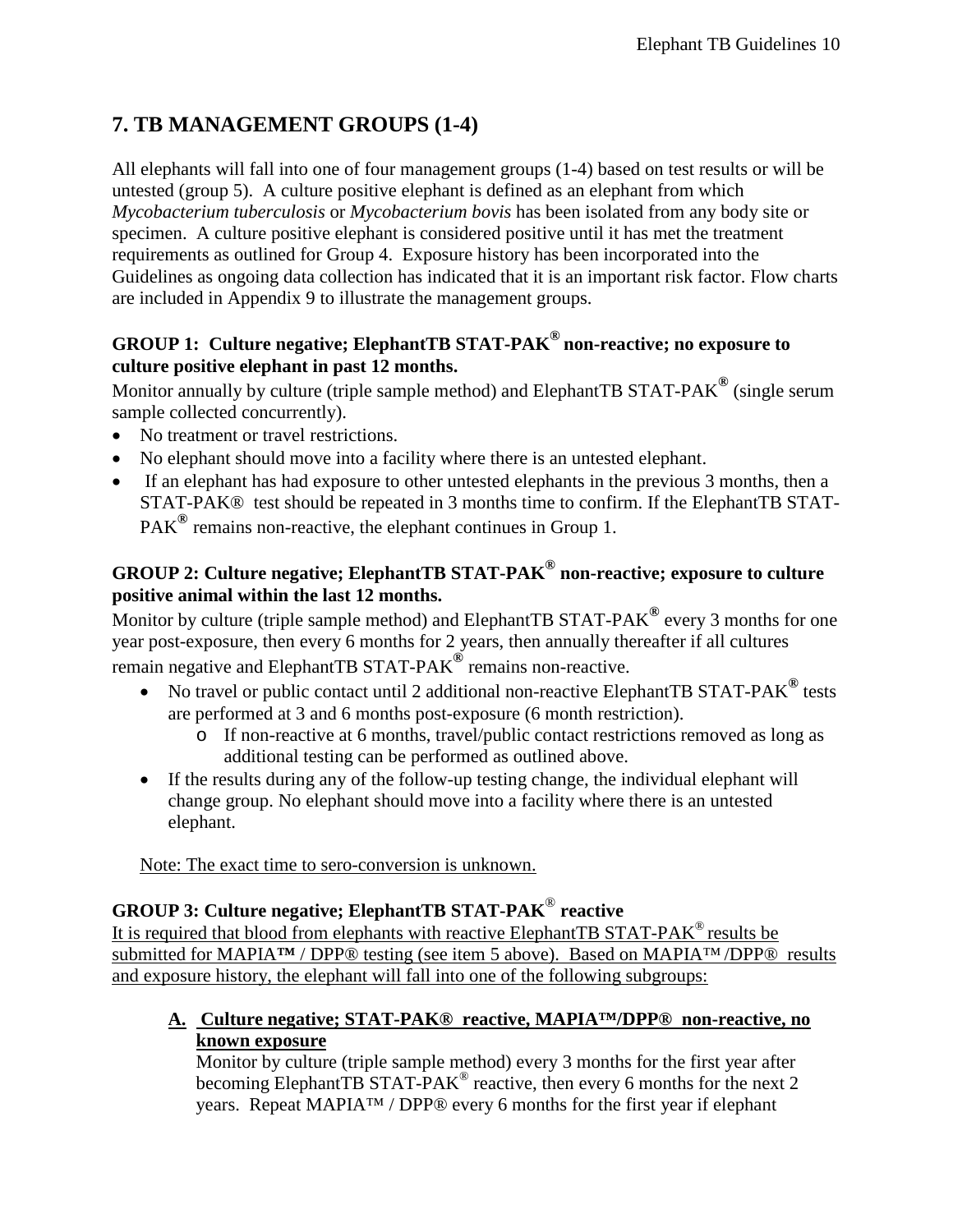remains STAT-PAK® reactive. If all cultures and MAPIA™/DPP® remain negative/non-reactive during this period, annual testing may resume.

- No treatment or travel restrictions.
- If the culture becomes positive or MAPIA™/DPP® becomes reactive during any of the follow-up testing the individual elephant will change category.
- No elephant should move into a facility where there is an untested elephant.
- **B. Culture negative; STAT-PAK® reactive, MAPIA™ /DPP® non-reactive, known exposure to TB culture positive elephant (no time limit on exposure history)** Monitor by culture (triple sample method) every 3 months for one year postexposure, then every 6 months for two years then annually thereafter if all cultures remain negative. Repeat MAPIA™/DPP® every 6 months for the first 3 years if elephant remains STAT-PAK® reactive. If all cultures and MAPIA™/DPP® remain negative/non-reactive during this period, annual testing may resume after 3 years.
- No travel or public contact for first year; if results are unchanged at the first year, restrictions are removed.
- If the culture or MAPIA™/DPP® results change during any of the follow-up testing and become positive, the individual elephant will change group.
- Culture positive elephants that have completed a course of anti-tuberculosis therapy may remain ElephantTB STAT-PAK® reactive and fall into this group. If appropriate treatment has been documented and approved by USDA, these animals will not have travel/public contact restrictions unless there is a change to positive culture and/or reactive MAPIA™/DPP® results during follow-up testing.

## **C. Culture negative; STAT-PAK® reactive, MAPIA™/DPP® reactive, no known exposure**

Monitor by culture (triple sample method) every 3 months for one year, then every 6 months for life. Repeat MAPIA™/DPP® every 3 months for the first year, then every 6 months for an additional 2 years if elephant remains STAT-PAK® reactive. If all cultures remain negative after 3 years annual serological testing may resume as described in these guidelines.

- No travel or public contact until the first year of testing has been completed.
- Treatment should be considered. If serological conversions are demonstrated to be recent (within the past 12 months then prophylactic treatment can be used. If serological conversions are longer standing or unknown, then full treatment may be advisable. Individual cases should be evaluated in conjunction with USDA. If treatment is performed, the elephant may be able to travel and have public contact after 6 months of successful documented USDA approved treatment.
- If the culture or MAPIA™/DPP® results change during any of the follow-up testing the individual elephant will change group.

Note: The STAT-PAK<sup>®</sup> and MAPIA<sup>™</sup> /DPP<sup>®</sup> tests have been shown to be early indicators of TB infection. Retrospective studies have shown elephants may be serologically reactive months to years in advance of detection by culture (Greenwald 2009).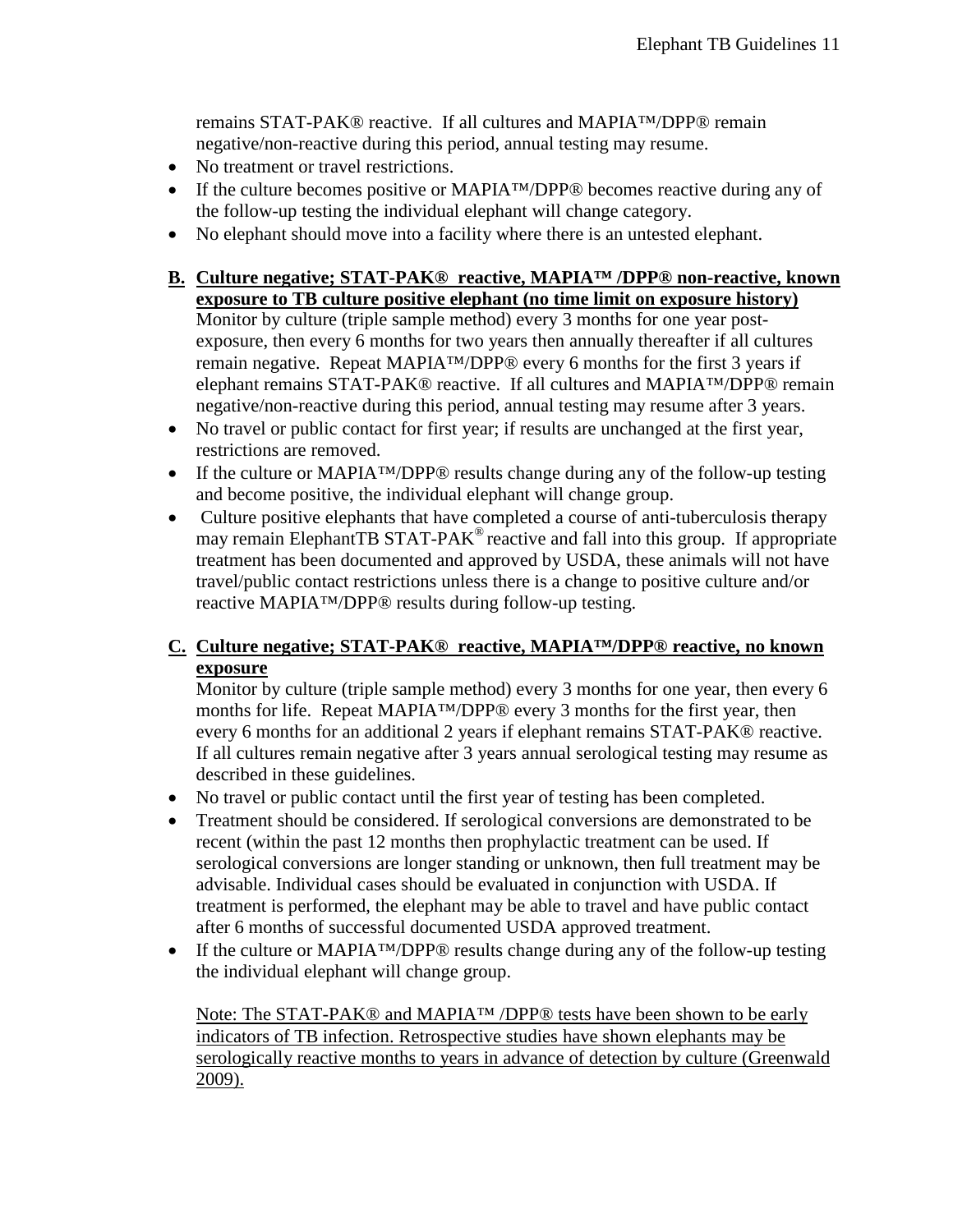- **D. Culture negative; STAT-PAK® reactive, MAPIA™/ DPP® reactive, known exposure to TB culture positive elephant (no time limit on exposure history)** Monitor by culture (triple sample method) every 3 months for one year postexposure, then every 6 months for life. Repeat MAPIA™/DPP® every 3 months for the first year, then every 6 months for an additional 2 years if elephant remains STAT-PAK® reactive. If all cultures remain negative after 3 years, annual serological testing may resume as described in these Guidelines.
- No travel or public contact until the first year of testing has been completed.
- Treatment should be considered. If serological conversions are demonstrated to be recent (within the past 12 months) then prophylactic treatment can be used. If serological conversions are longer standing or unknown then full treatment may be advisable. Individual cases should be evaluated in conjunction with USDA. If treatment is performed, the elephant may be able to travel and have public contact after 6 months of successful documented USDA approved treatment.
- If the culture or MAPIA™/DPP® results change during any of the follow-up testing the individual elephant will change group.
- Culture positive elephants that have completed a course of anti-tuberculosis therapy may remain ElephantTB STAT-PAK® reactive and fall into this category. If appropriate treatment has been documented and approved by USDA, these animals will not have travel/public contact restrictions unless there is a change in their results during follow-up testing. It has been shown that the MAPIA™/DPP® will decline and may indicate a response to treatment so on-going annual monitoring with MAPIA™/DPP® is required for life as changes in MAPIA™ may detect relapse.

#### **Considerations for ElephantTB STAT-PAK® reactive elephants.**

Elephants may develop antibodies to mycobacterial antigens months to years prior to detection by culture, however, the time intervals between exposure, seroconversion, and shedding are not precisely known. Numerous variables such as age, genetics, immune status, nutritional condition, other concurrent health problems, and other factors influence the development of disease in an individual animal following exposure to a pathogenic agent. Results of MAPIA™/DPP® testing are useful in helping determine potential risk categories as defined above and determine which animals require more frequent surveillance or should undergo prophylactic treatment (Greenwald 2009).

There may be a possible association with chronic inflammatory conditions, such as arthritis, in elephants that are ElephantTB STAT-PAK**®** reactive, but non-reactive on MAPIA™/DPP® and with no known TB exposure based on a small number of cases. Review history for possible exposure to a culture positive animal or previous treatment for TB since this may also affect results. Nonetheless, it is important to monitor these elephants for possible development of infection and disease. Retrospective analyses of banked serum samples are strongly encouraged to provide a more complete serological history.

Elephants that are culture negative, ElephantTB STAT-PAK<sup>®</sup> reactive and MAPIA<sup>™</sup>/DPP® reactive are at increased risk of either latent or active TB. Factors to consider in the decision to administer treatment vs. increased monitoring include exposure history, age, whether the elephant travels, potential exposure of personnel or public, side effects of treatment, concurrent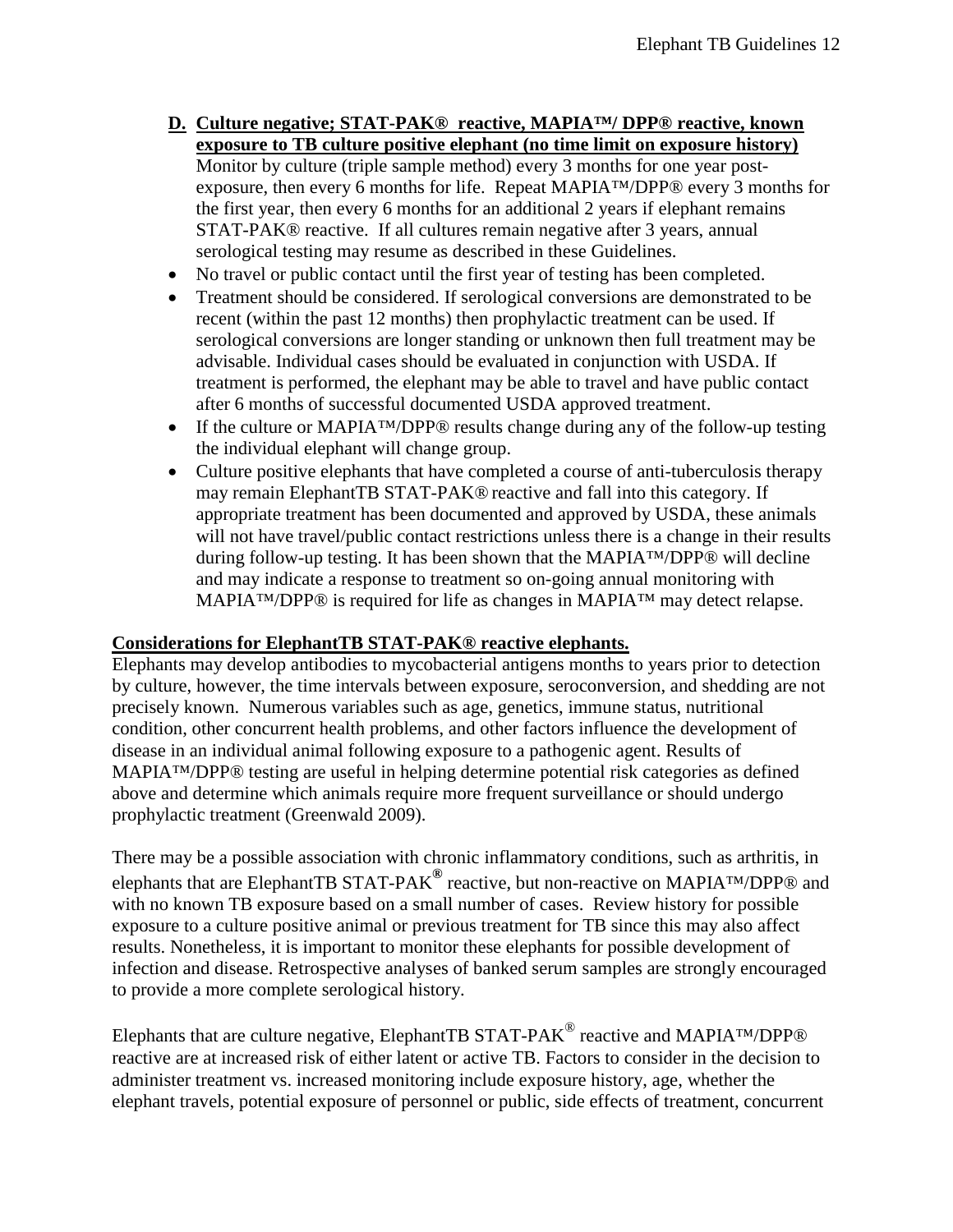health problems, etc. Increased monitoring and travel/public contact restrictions is required based on risk. If culture results during any of the follow-up testing become positive, the individual elephant will move to Category 4.

Consideration should be given to minimizing or eliminating contact with the public that would result in exposure by contact or aerosol transmission and to providing personal protective equipment such as a NIOSH certified N95 respirator /N95 face mask for staff when working in close proximity to elephants that are under enhanced surveillance. Employees must be respirator fit tested before they use the N95 respirator.

Based on a history of exposure to a culture positive animal, or other considerations, the attending veterinarian may elect to administer prophylactic or full treatment after consultation with USDA.

Effective prophylactic therapy is defined as the administration of a specific number of doses of two anti-TB drugs within a specified time. It must be demonstrated that adequate anti-TB drug levels are achieved in the blood of the elephant under treatment. Acceptable anti-tuberculosis drugs include isoniazid (INH), rifampin (RIF), pyrazinamide (PZA), ethambutol (ETH), or a fluoroquinolone such as levofloxacin, moxofloxacin, ciprofloxacin, or enrofloxacin. Isoniazid is recommended as one of the two drugs if a known exposure case isolate is INH sensitive. PZA should not be given if *M. bovis* infection is suspected since this organism is inherently resistant to PZA.

### **Prophylactic therapy is for 9 months can be administered using either of the following schedules:**

### **Prophylactic Treatment Schedule 1 (preferred):**

Administer two anti-TB drugs daily for 9 months (270 total doses). The first 60 doses should be administered within a period of 90 days (i.e. no more than 30 days of "refused medication" should occur. It must be documented that the elephant received 270 total doses at a dosage level sufficient to achieve adequate drug serum levels.

#### **Prophylactic Treatment Schedule 2:**

Administer the two anti-TB drugs daily for two months (as above, the first 60 doses should be administered within a period of 90 days). Adequate levels of both drugs must be demonstrated in two serum samples collected approximately two weeks apart. Serum samples should be collected as soon as the elephant is accepting medication reliably. If acceptable levels (see below) are not achieved, the dosage should be adjusted and serum levels tested again (two samples collected approximately two weeks apart). It must be documented that the elephant received the first 60 doses at a dosage level sufficient to achieve adequate drug serum levels. Once this has been demonstrated, administer the two drugs every other day but at twice the previous dosage level for an additional 9 months (105 total doses of every other day dosing plus the initial 60 doses for a total of 165 doses). It is not necessary to repeat serum drug levels when changing to the every other day schedule.

Note: Pyridoxine 50 mg is administered to humans receiving INH for treatment of active or latent tuberculosis to prevent the development of peripheral neuropathy. Although this side effect has not been reported in elephants, it may be possible. At the discretion of the attending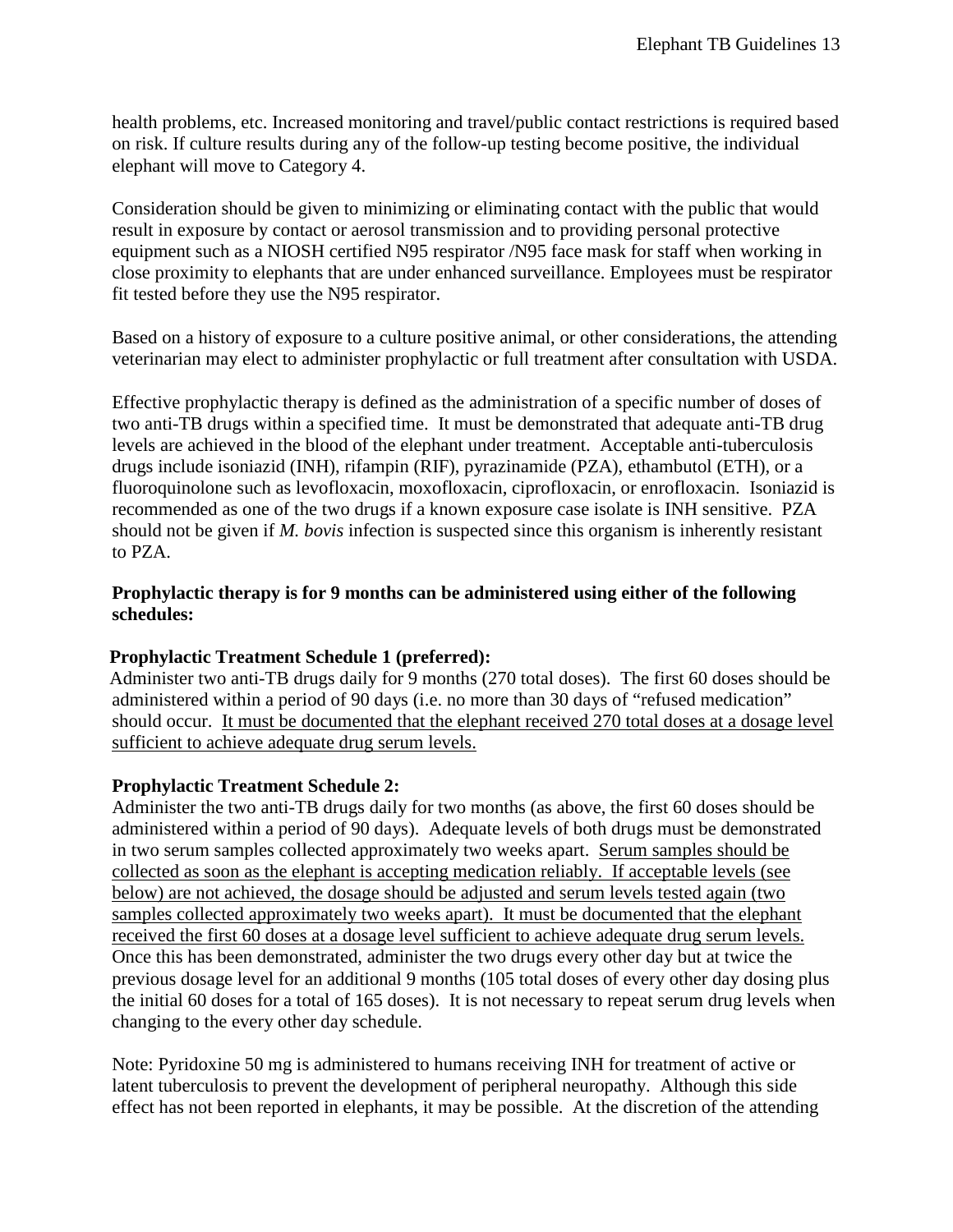veterinarian, Vitamin B6 (pyridoxine) can be given prophylactically at a dose of 0.8-1 mg/kg daily.

Concomitant use of INH, rifampin, and PZA with other hepatotoxic drugs should be done with caution.

Refer to TB Drugs section for starting dosages, routes of administration, side effects, blood levels, and other information.

## **Monitoring of Prophylactically Treated Elephants**

During the 9 months of treatment, elephants should be closely observed for changes in appetite, behavior, and any other signs that may be attributable to adverse drug effects. Monthly blood tests (CBC and serum chemistry profile) are recommended to monitor general health and possible drug effects on the liver. Liver tests (AST, ALT, LDH, bile acids, and bilirubin) should be included in the serum chemistry panel. Isoniazid may cause hepatitis and anemia. In addition, leukopenia has occurred in at least one elephant apparently due to INH toxicity).

### **GROUP 4:** *M. tuberculosis* **complex positive culture**

Animals that have had *Mycobacterium tuberculosis* complex isolated from any sample (sputum, stool, tissue, etc.) are considered culture positive for TB. A culture positive elephant is defined as an elephant from which *Mycobacterium tuberculosis* complex organism has been isolated from any body site or specimen.

The ElephantTB STAT-PAK<sup>®</sup> and MAPIA<sup>TM</sup>/DPP® tests must be performed on b<u>lood from</u> culture positive elephants. Serum for MAPIA™/DPP® testing must be submitted regardless of ElephantTB STAT-PAK<sup>®</sup> results.

### **Positive cultures must be submitted to NVSL for genotyping.**

**A culture positive elephant is considered positive until it has met the treatment requirements as outlined below.** These elephants must be separated from the public for the duration of the treatment period*.* Separation from previously non-exposed elephants is also recommended until treatment is completed. Precautions to safeguard personnel health and safety should be instituted immediately (see Employee Safety and Health section). Elephants with cultures that yield non-tuberculous strains of mycobacteria are not considered infected and are not a risk to other animals or humans. Options for Category 4 elephants include:

### **Options:**

**A. Treatment: This is the preferred option for culture positive elephants whenever possible.**  1. If the organism was isolated at a laboratory other than NVSL and they do not perform mycobacterial species differentiation and DNA fingerprinting, the owner must request that the laboratory submit the isolate to NVSL or other qualified laboratory for mycobacterial species differentiation and DNA fingerprinting.

2. Antimicrobial sensitivity testing should be performed on all positive isolates. Sensitivities should be requested for the following drugs: isoniazid, rifampin, pyrazinamide, ethambutol,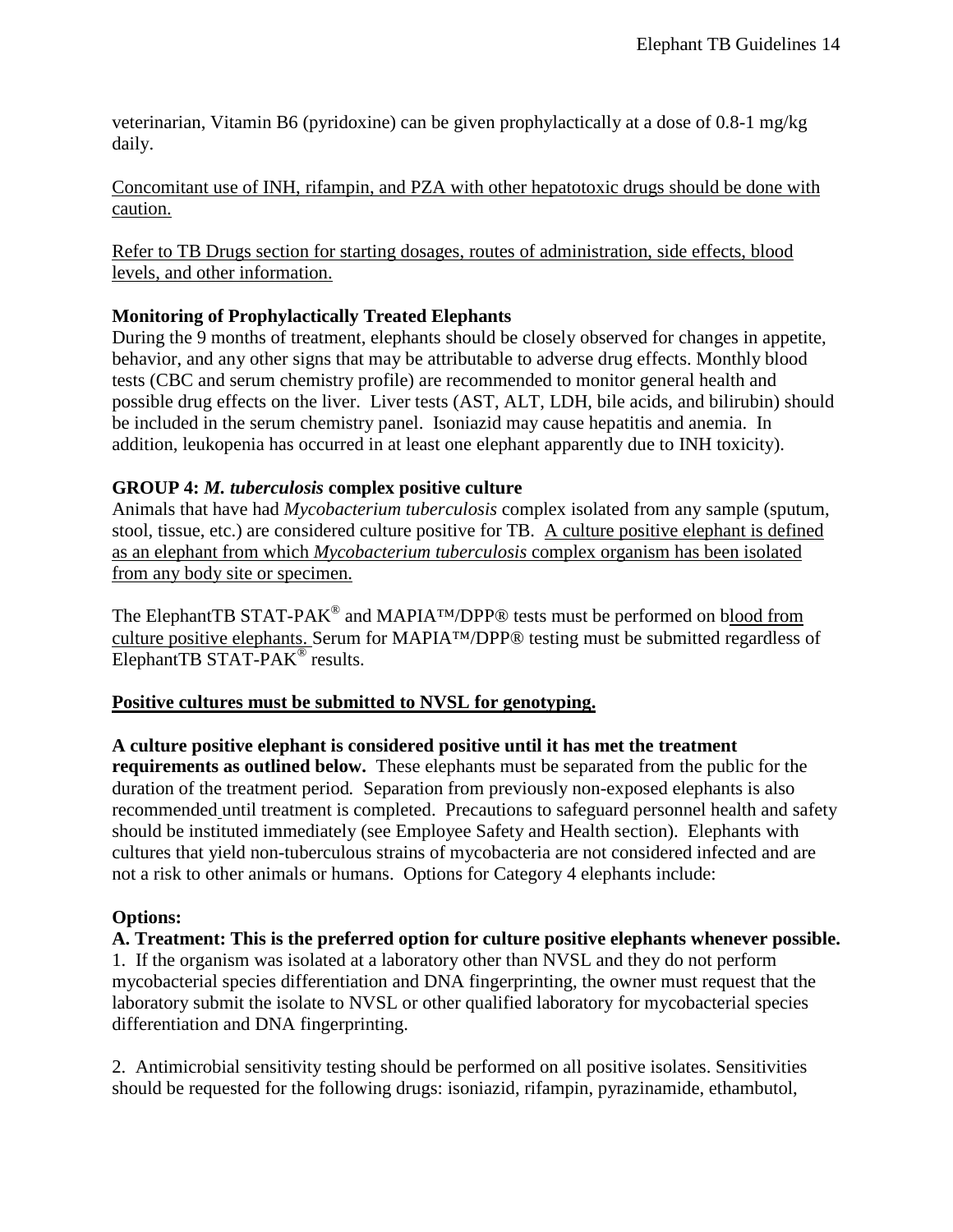ciprofloxacin (or other fluoroquinolone), and amikacin. (Antimicrobial susceptibility testing for *M. tuberculosis* complex organisms is now available at NVSL).

3. Perform ElephantTB STAT-PAK<sup>®</sup> and MAPIA<sup>TM</sup> every 3 months during treatment then every 6 months for 2 years then according to the schedule in the group that the elephant falls into posttreatment. Serological monitoring of treated elephants with MAPIA™ has shown changes that may indicate successful treatment or recrudescence of infection (Lyashchenko 2006).

4. Beginning with the onset of treatment, cultures should be collected by the triple sample method every 2 months for the first 6 months of treatment, then every 6 months for the remainder of the elephant's life. This intensive screening by culture ensures adequate therapy during the treatment period and after treatment has ended to ensure that the animal does not revert to a positive culture, which would again pose a risk to animals or humans.

5. Pending antimicrobial susceptibility results, initiate empiric therapy with 3 or 4 of the following drugs: isoniazid, rifampin, pyrazinamide, and ethambutol or a fluoroquinolone (moxifloxacin is preferred). Following the human model, initiating empiric treatment with four drugs is considered "ideal." However, the difficulties associated with training an elephant to accept medications are acknowledged. After determining sensitivities, continue treatment using one of the following schedules:

**Schedule 1 (preferred)**: Administer 3 drugs to which the isolates are susceptible daily for 2 months. The first 60 doses should be administered within a period of 90 days (i.e. no more than 30 days of "refused medication" should occur). Adequate blood levels of all 3 drugs must be demonstrated in two samples collected approximately two weeks apart. Serum samples should be collected as soon as the elephant is accepting medication reliably. If acceptable levels (see below) are not achieved, the dosage should be adjusted and serum levels tested again (two samples collected approximately two weeks apart). It must be demonstrated that the elephant received the first 60 doses at a dosage level sufficient to achieve adequate drug serum levels. Treatment is then continued daily for an additional 10 months with 2 drugs to which the isolate is susceptible for a total number of doses (with two drugs) of 300. As above, the inclusion of INH is recommended. The total number of doses for the entire treatment is 360. The entire treatment should be completed within 15 months (this allows for "refused medicine" days and periods of interruption that may be needed if side effects are noted).

**Schedule 2:** Administer 3 drugs to which the isolate is susceptible for 2 months. The first 60 doses should be administered within a period of 90 days (i.e. no more than 30 days of "refused medication" should occur). Adequate levels of all drugs must be demonstrated in two samples collected approximately 2 weeks apart. Serum samples should be collected as soon as the elephant is accepting medication reliably. If acceptable levels (see below) are not achieved, the dosage should be adjusted and serum levels tested again (two samples collected approximately two weeks apart). It must be demonstrated that the elephant received the first 60 doses at a dosage level sufficient to achieve adequate drug serum levels. Continue treatment with two drugs at twice the dosage used in the initial period every other day for 10 months (150 doses). It is not necessary to repeat serum drug levels. The total number of doses is 210. The entire treatment should be completed within 15 months (this allows for "refused medicine" days and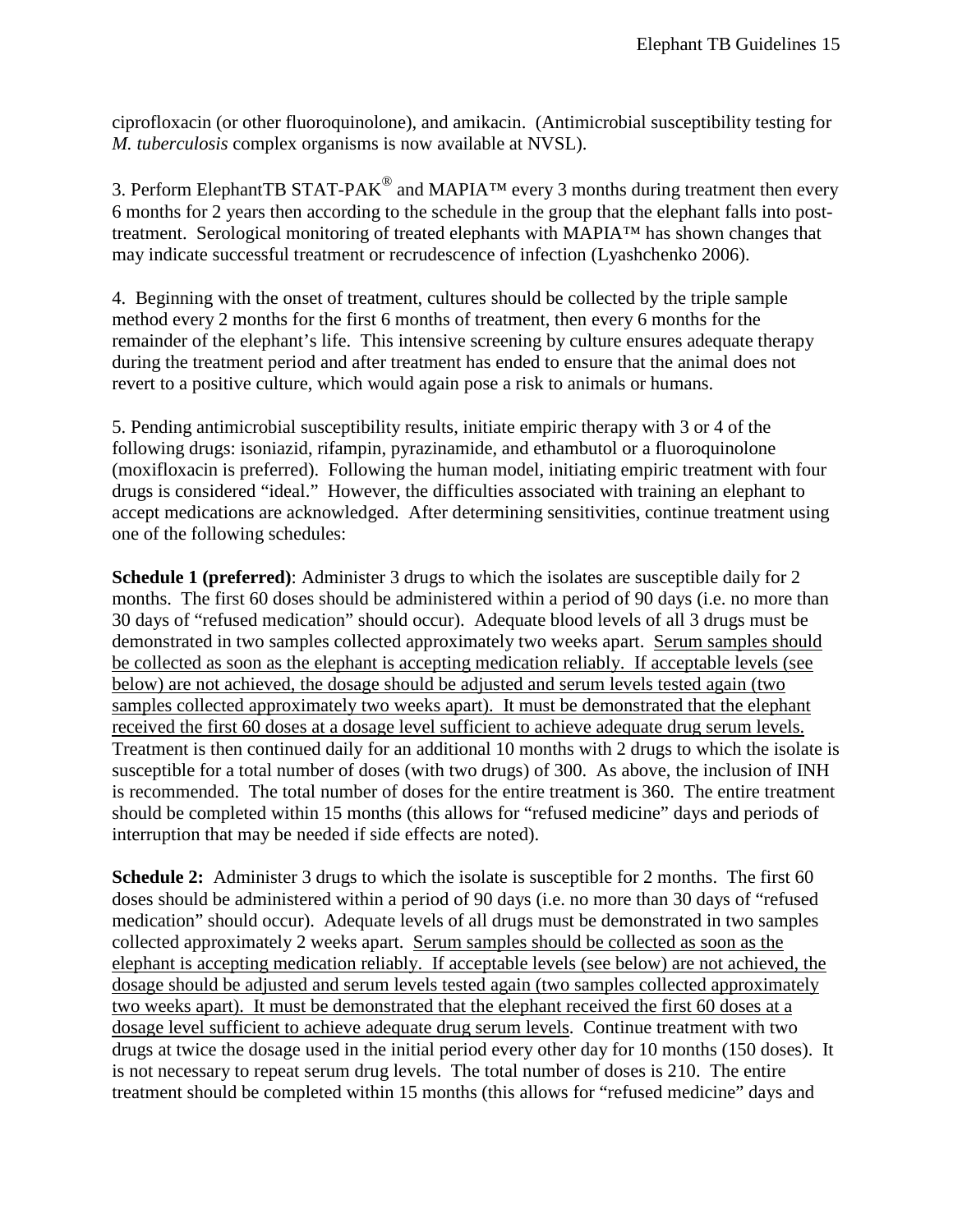periods of interruption that may be needed if side effects are noted). Animals that have not completed treatment are considered as non-treated.

Note: Peripheral neuropathy can sometimes occur in humans receiving INH. Although this side effect has not been reported in elephants, it may be possible. At the discretion of the attending veterinarian, Vitamin B6 (pyridoxine) can be given prophylactically at a dose of 1 mg/kg daily.

**Travel:** Elephants in Group 4 should not travel or have public contact (direct or indirect) until treatment is completed according to the guidelines.

### **Additional Monitoring of Treated Elephants**

Elephants should be closely observed for changes in appetite, behavior, and any other signs that may be attributable to adverse drug effects. Monthly blood tests (CBC and serum chemistry profile) are recommended to monitor general health and possible drug effects on the liver. Liver tests (AST, ALT, LDH, bile acids, and bilirubin) should be included in the serum chemistry panel. Isoniazid may cause liver damage and anemia. In addition, leukopenia has occurred in at least one elephant apparently due to INH toxicity).

**B. Quarantine without treatment:** This option may be considered especially for animals that are already housed alone and not considered a good candidate for treatment (ex. bull elephant). Additional precautions must be taken for human safety (such as the use of N-95 masks, gloves, etc). Quarantined elephants should be kept out of range from non-infected animals and should be monitored for signs of TB disease.

- No travel is permitted.
- No public contact that would result in exposure by contact or aerosol transmission is permitted.
- No exposure to other elephants is permitted.
- Additional testing (trunk wash culture, ElephantTB STAT-PAK**®**/MAPIA™/DPP®), ancillary tests and nucleic acid amplification are recommended for data collection.

**C. Euthanasia:** This option may be considered for those animals that are showing clinical signs considered to be poor candidates for treatment, or for other factors based on the clinician's discretion. A thorough postmortem examination must be performed (see section 11).

**Group 5: Untested** If an elephant cannot complete procedures as outlined for official annual testing, it should not be permitted to have public contact that would result in exposure by contact or aerosol transmission, or contact with other tested elephants (or their enclosures or equipment). Untested elephants should not be moved from their home facilities. A tested elephant should not move into a facility housing an untested elephant unless it can be demonstrated that there will be no direct contact with the untested elephant or with its enclosure or equipment. If a tested elephant(s) is in contact or housed with an untested elephant, the tested elephant cannot travel nor have public contact until the untested elephant is tested unless approved by USDA.

## <span id="page-15-0"></span>**8. PRINCIPLES OF ANTI-TUBERCULOSIS THERAPY**

The American Thoracic Society has published guidelines for the treatment of tuberculosis in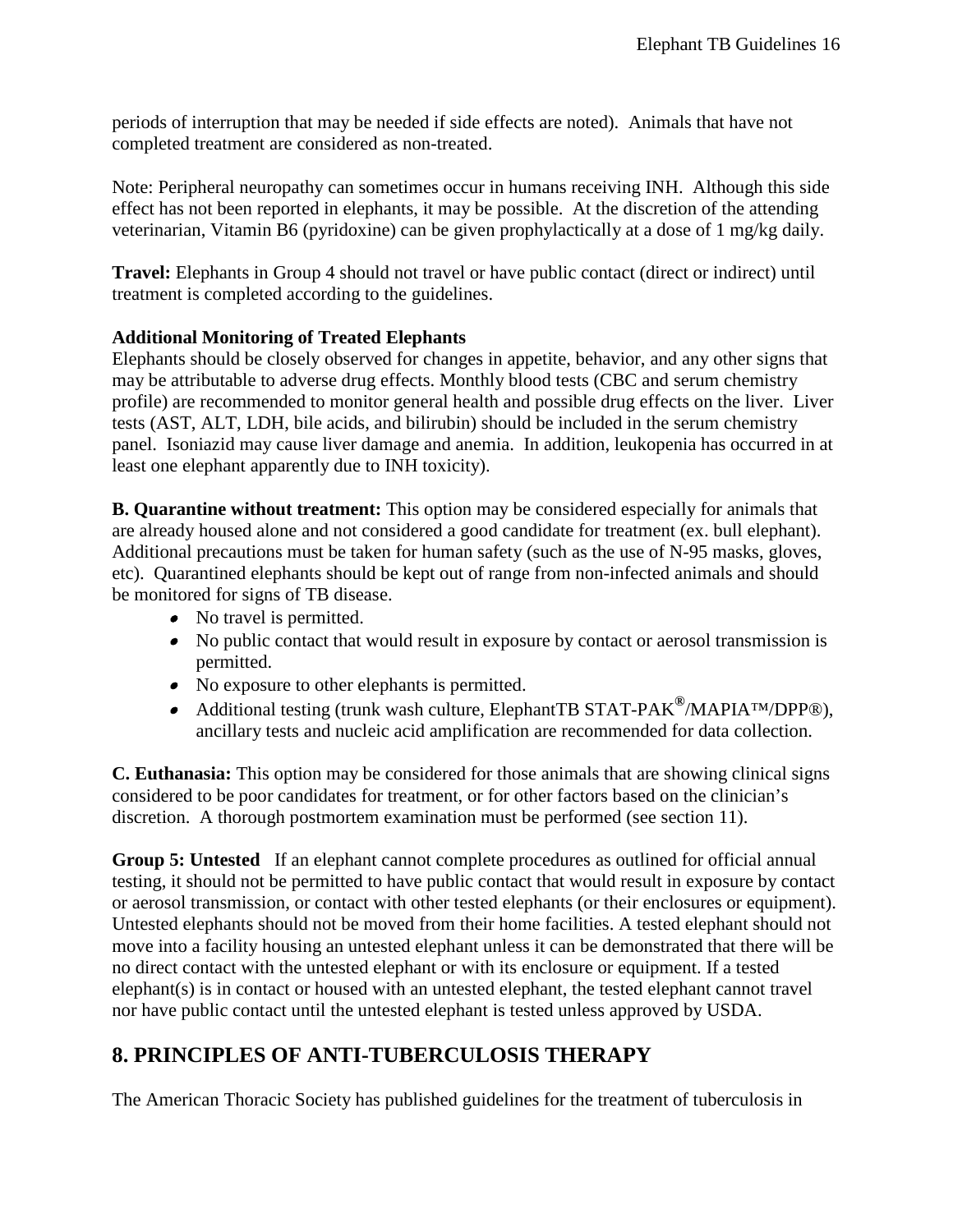humans (see references). In brief, it is necessary to treat active TB with multiple drugs to prevent the emergence of resistant strains of bacteria. For individuals exposed to TB (positive skin test), but no signs of active disease (negative chest radiograph, negative sputum cultures), treatment is typically with a single drug (INH).

The guidelines for the treatment of TB in elephants are based on the assumption that animals with known active disease are treated similarly to humans. However, for elephants, the treatment period has been extended. For a category 3 elephant with negative cultures and presumed exposure based on positive serologic response, i.e., positive ElephantTB STAT-PAK® (and MAPIA™), treatment is a "modified" regime – with two drugs for 9 months. Skin testing is not reliable in elephants. Acid-fast smears are not reliable on elephant trunk washes.

For humans, treatment of primary tuberculosis is to empirically administer 4 first line drugs while waiting for antimicrobial sensitivity testing. This assures that initial treatment includes at least 2 drugs to which the organism is susceptible. And, the additional number of antibiotics results in more rapid clearance of bacteria from the sputum thereby decreasing the public health risk.

Once susceptibility tests are received, and the sputum has reverted to being smear negative, the number of drugs is decreased to two first line drugs for the remainder of treatment. When the index case is known, and the index isolate is known to be susceptible to all anti-mycobacterial drugs, then initial treatment may be limited to three drugs. However, in the vast majority of cases the index case is not known with certainty and four drugs are given. Moreover, in regions or situations when the frequency of resistance exceeds 10%, empiric initial therapy for humans consists of five drugs.

The length of therapy for humans is currently 6 months for active tuberculosis. This includes the initial period of 3-5 drugs as above and 2-drugs for the remainder of treatment. For individuals with resistance to a single antibiotic, treatment is extended to 12 months with 2 drugs to which the organism is susceptible. For individuals infected with multi-drug resistant tuberculosis (MDR-TB), treatment is for at least 12 months with 2-4 drugs based on the susceptibility pattern (lower numbers of agents are employed if the isolate is susceptible to INH or rifampin). Because the long term outcome and efficacy of treatment for TB of non-human species is currently unknown, treatment of elephants is structured for a 12-month course.

## <span id="page-16-0"></span>**9. ANTI-TUBERCULOSIS DRUGS**

Antituberculous agents are divided into first and second line agents. First line agents include isoniazid, rifampin, pyrazinamide, ethambutol, and streptomycin. These are agents with the greatest activity and the best side effect profiles. Second line agents include those with less activity and/or greater side effects. Second line agents include capreomycin, ethionamide, cycloserine, and thiacetazone. The fluoroquinolones (FQ; moxifloxacin, ciprofloxacin, levofloxacin, and enrofloxacin) while not considered as  $1<sup>st</sup>$  line agents have significant bactericidal activity against *M. tuberculosis*. Moreover, published studies report the equivalency of FQ substitution for ethambutol in the treatment of TB in humans and studies are underway to investigate FQ use for the treatment of latent TB infection. Linezolid, a drug active against Gram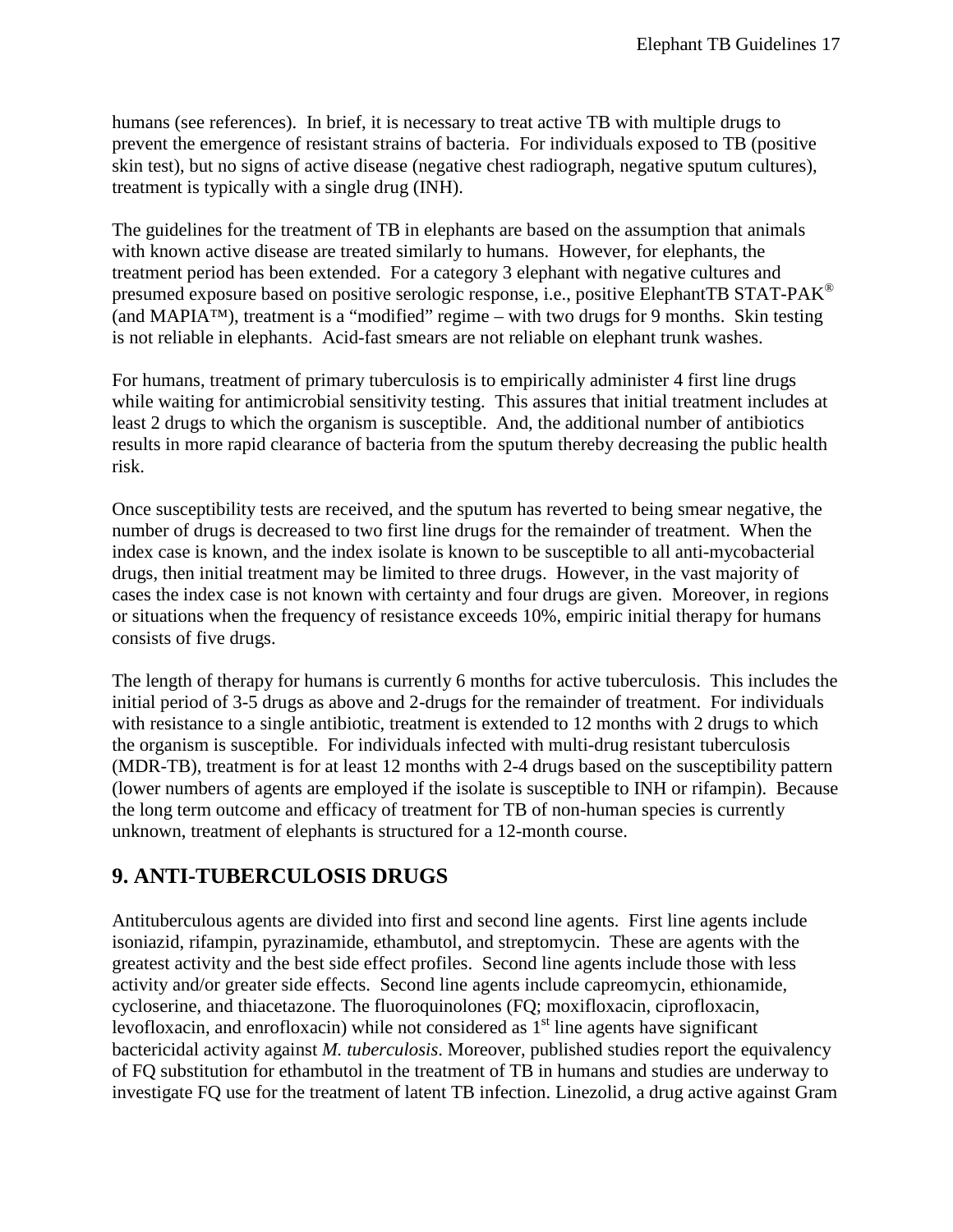positive bacteria such as *Staphylococcus aureus*, MRSA, enterococcus, and VRE has also been shown to have significant activity against M. tuberculosis and has been used successfully in salvage regimens. Amikacin, an aminoglycoside (as is streptomycin), is a mainstay in the treatment of non-tuberculous mycobacterial infection and has been used in salvage regimens against MDR-TB. Pharmacokinetic studies of INH, RIF, EMB, and PZA in elephants have been published (Maslow et al. 2005a, Maslow et al. 2005 b, Zhu et al. 2005, and Peloquin et al. 2006).

## **FIRST LINE AGENTS**

## **Isonicotinic acid hydrazide (Isoniazid, INH)**

**Mechanism of action:** INH acts to inhibit cell wall synthesis through blockage in the mycolic acid pathway. The specific target enzymes are unknown; however, evidence supports a role for the catalase enzyme, *katG*, as modifying INH to an active form. Postulated targets of the activated form of INH include ketoacyl synthetase and inhA.

**Metabolism and excretion:** INH is acetylated in the liver through the action of *N*-acetyltransferase. The acetylated product is then excreted in the urine. Some ethnic groups (Native Americans, Eskimos, and Orientals) as well as others carry a recessive allele encoding for rapid acetylation of INH those results in more rapid clearance and lower bioavailability. It is not known whether elephants are polymorphic in this enzyme and differ in the speed of acetylation.

**Toxicity:** The major adverse effects documented in humans are hepatitis (principally hepatocellular inflammation with a transaminitis) and peripheral neuropathy. Uncommon adverse reactions include headaches, optic neuritis, seizures, psychosis, encephalopathy, twitching, rashes, and gastrointestinal upset. A histamine like reaction can be observed when products with tyramine (red wine, cheese) are ingested. Risk factors for hepatic toxicity in humans include age greater than 35 yr, concomitant viral hepatitis (Hepatitis B or C), and other hepatic toxins (drugs, alcohol). Vitamin B6 (pyridoxine) is given at a dose of 50 mg daily  $(\sim 1$ mg/kg) to prevent the development of peripheral neuropathy.

**Toxicity in elephants:** Observed toxicities of INH have included inanition, transaminitis, and anemia. Fermented products (mash or other feeds) should likely be avoided to minimize potential histamine reactions. Liver values (SGOT, SGPT, and bilirubin) should be monitored monthly for 2 months and then bimonthly if no liver toxicity is observed. INH has caused irreversible leukopenia in camels; reversible leukopenia has been observed in one elephant that was considered as possibly / probably related to INH.

**Route of administration:** In humans INH is administered orally. In elephants, INH is preferentially administered as an oral bolus. However, rectal absorption is efficient, yielding levels similar to oral bolus dosing. In bongo antelope, INH has also been successfully administered via intramuscular injection.

## **Rifampin (RIF)**

**Mechanism of action:** Rifampin is a semi synthetic derivative of rifamycin, an antibiotic derived from the fungus *Streptomyces mediterranei*. Rifampin acts to inhibit the DNA-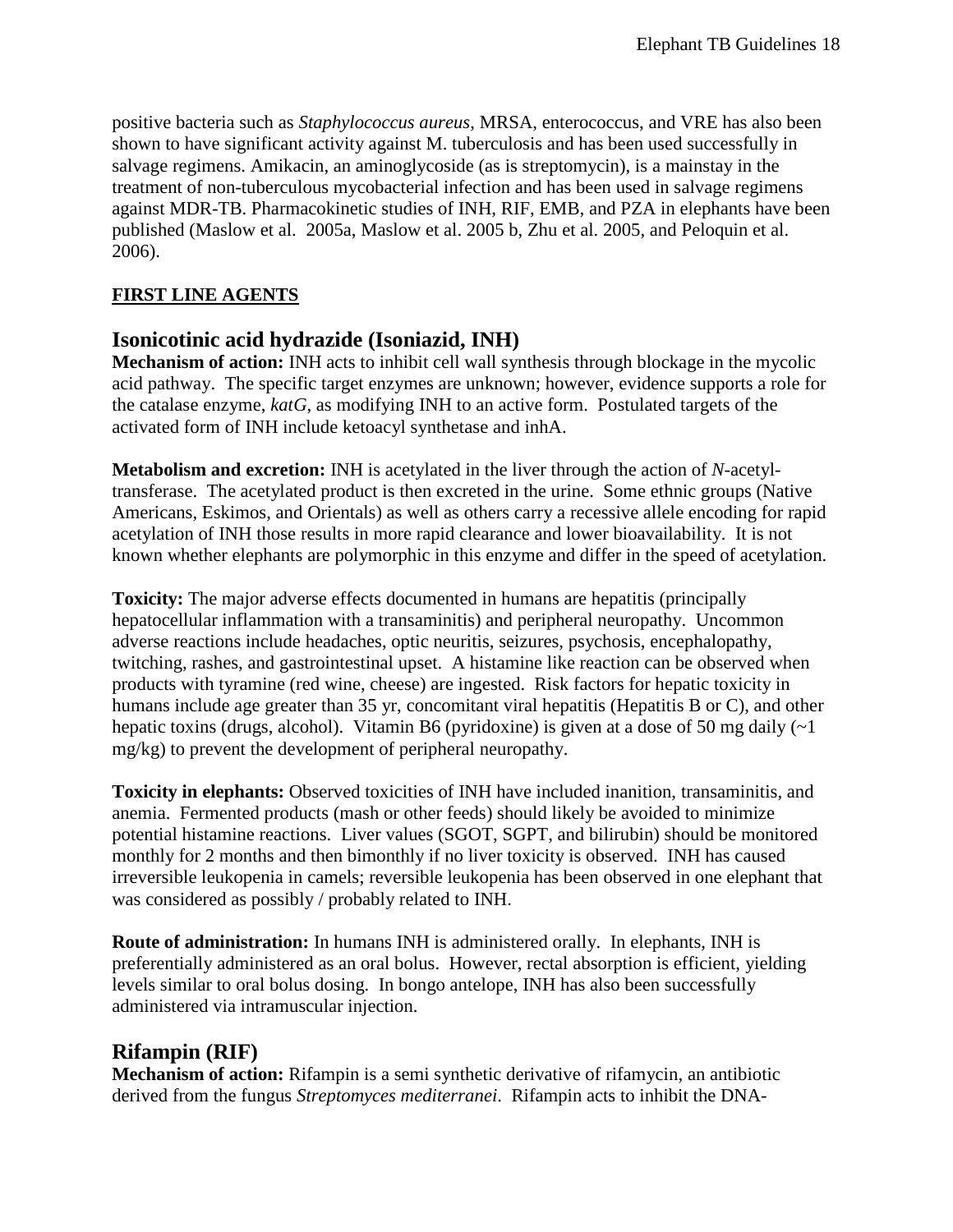dependent, RNA-polymerase thus blocking formation of messenger RNA (the first step in protein synthesis).

**Metabolism and excretion:** Rifampin is acetylated in the liver. Both the unaltered and acetylated drug is excreted into the bile. Rifampin is then reabsorbed whereas the acetylated form is not.

**Toxicity:** The major toxicity of rifampin is hepatitis. Other side effects include gastrointestinal upset, renal failure, hemolysis, acute renal failure, and thrombocytopenia. It is avoided in pregnancy during the first trimester because of possible teratogenicity.

Rifampin is also a strong inducer of the cytochrome P450 hepatic enzymes that may increase the metabolism of concurrently administered drugs. A prime example is exogenously administered steroids used for in vitro fertilization. For animals being treated for other conditions, potential drug-drug interactions should be ruled out.

**Toxicity in elephants:** The toxicity in elephants is unknown. Similar adverse reactions to humans should be expected. Therefore it is recommended that in addition to liver tests, serum creatinine, electrolytes and CBC be monitored per the schedule listed for INH.

**Route of administration:** Rifampin is administered to humans orally although intravenous administration is used in patients unable to tolerate oral dosing. In elephants rifampin appears to be absorbed well as an oral bolus although acceptance is low because of the drug's bitterness. Rifampin is not absorbed rectally; there is no known experience with parenteral administration in elephants or other animals. Urine and feces may become orange colored while on this drug.

## **Pyrazinamide (PZA)**

**Mechanism of action:** Pyrazinamide is a synthetic antibiotic derived from nicotinic acid. Its mechanism of action is unknown; however the presence of an intact pyrazinamidase is required. Since *Mycobacterium bovis* lacks this enzyme, it is resistant to PZA.

**Toxicity:** Toxicities observed in humans include arthralgias and arthritis, hyperuricemia, hepatitis, gastrointestinal upset, and photosensitivity (skin rashes).

**Toxicity in elephants:** The toxicity for elephants is unknown, however hepatitis may have been observed. Similar adverse effects as documented for humans should be expected.

**Route of administration:** In humans, pyrazinamide is administered orally. In elephants both oral and rectal dosing have yielded acceptable blood levels. Pyrazinamide has been successfully administered to bongo antelope via subcutaneous injection.

PZA is should not be given if M bovis infection is suspected since this organism is inherently resistant to PZA."

## **Ethambutol (EMB)**

**Mechanism of action:** Ethambutol is a specific inhibitor of the arabinosyl transferase thereby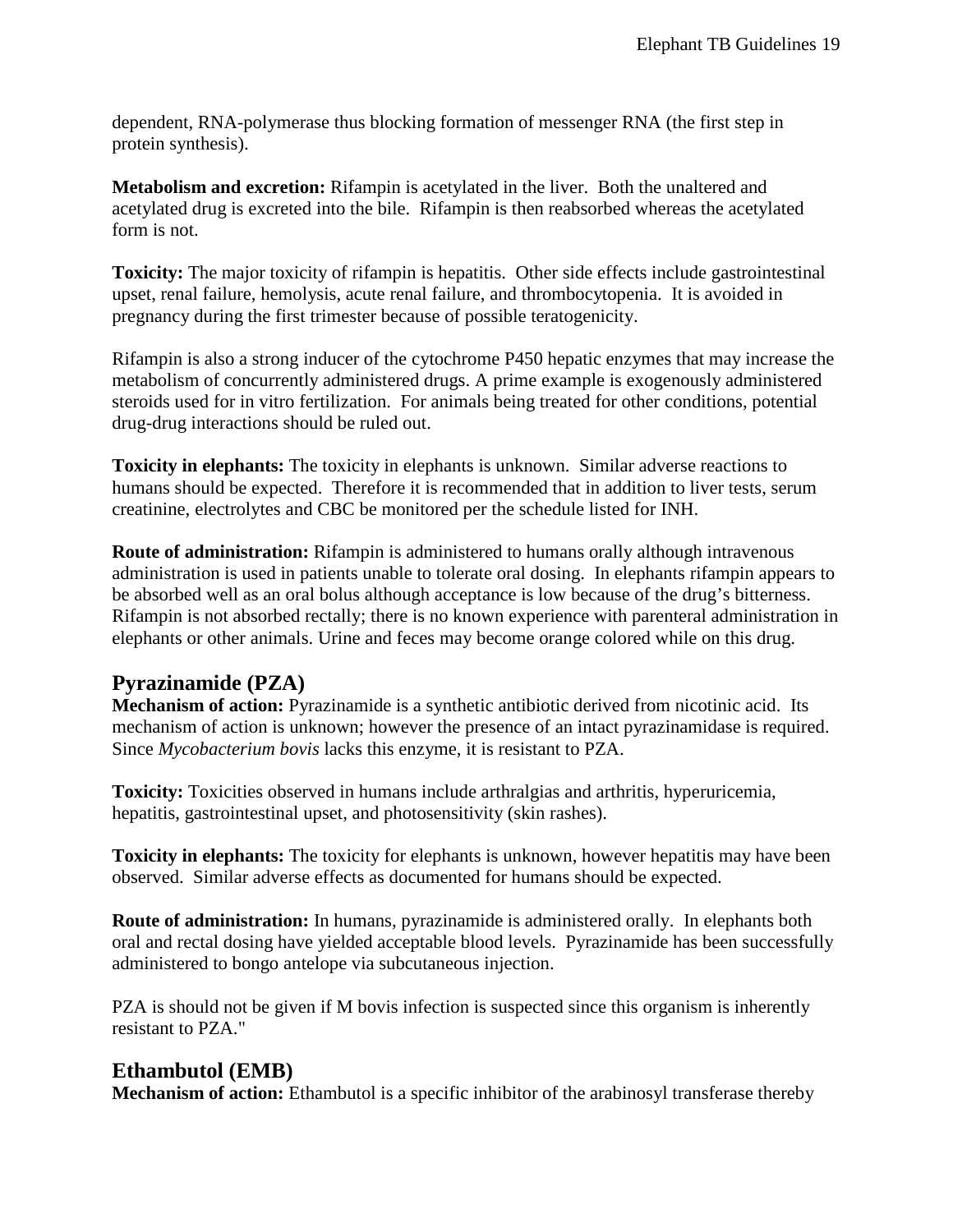inhibiting formation of arabinogalactose and lipoarabinomannan, which are the dominant lipids in the *M. tuberculosis* cell wall.

**Toxicity:** The major toxicity of ethambutol is optic neuritis, which may result in decreased visual acuity, a central scotoma, and loss of red-green discrimination. Ethambutol may also cause peripheral neuropathy, headache, rashes, arthralgias, hyperuricemia, and rarely anaphylaxis.

**Toxicity in elephants:** The toxicity for elephants is currently unknown.

**Route of administration:** Ethambutol is administered orally to humans and elephants. Rectal administration is irritating and poorly tolerated resulting in expulsion of the drug. Subcutaneous administration has been given successfully to bongo antelope.

## **Streptomycin**

**Mechanism of action:** Streptomycin is an aminoglycoside antibiotic derived from the fungus *Streptomyces griseus* that acts on the 30S ribosome to inhibit protein synthesis.

**Toxicity:** Similar to other aminoglycosides, streptomycin administration may result in auditoryvestibular and renal toxicity. Specific symptoms include ataxia, vertigo, nerve deafness, and renal failure. Most symptoms are reversible if the drug is discontinued immediately after their occurrence.

**Toxicity in elephants:** The toxicity for elephants is currently unknown but is likely the same as for humans.

**Route of administration:** Streptomycin is administered via intramuscular injection to humans. There is no experience in administering streptomycin to elephants.

### **SECOND LINE AGENTS**

## **Fluoroquinolones: Moxifloxacin, Ciprofloxacin, Levofloxacin, Enrofloxacin**

**Mechanism of action:** Fluoroquinolone antibiotics act to inhibit the topoisomerases DNA gyrase and topoisomerase IV. Both of these enzymes are needed during DNA replication to first unwind supercoiled DNA and then to again achieve a supercoiled structure of DNA. Of the commercially available fluoroquinolones, moxifloxacin has the greatest in vitro activity and in vivo activity in a mouse model of infection followed by ciprofloxacin and levofloxacin (Neurmberger EL et al, Moxifloxain-containing regimens of reduced duration produce a stable cure in murine tuberculosis, Am J Respir Crit Care Med 2004, 170: 1131-4 ). The antituberculous activity of enrofloxacin, a derivative of ciprofloxacin is unknown. Gatifloxacin also has excellent in vitro activity against strains of TB, although the drug was recently withdrawn due to reports of antibiotic associated diarrhea and QT-prolongation. Studies are underway examining the role of Moxifloxacin in standard treatment and prophylaxis regimens (Burman et al. Moxifloxacin versus ethambutol in the first 2 months of treatment for pulmonary tuberculosis. Am J Respir Crit Care Med 2006, 174: 331-8; Pletz MW et al. Early bactericidal activity of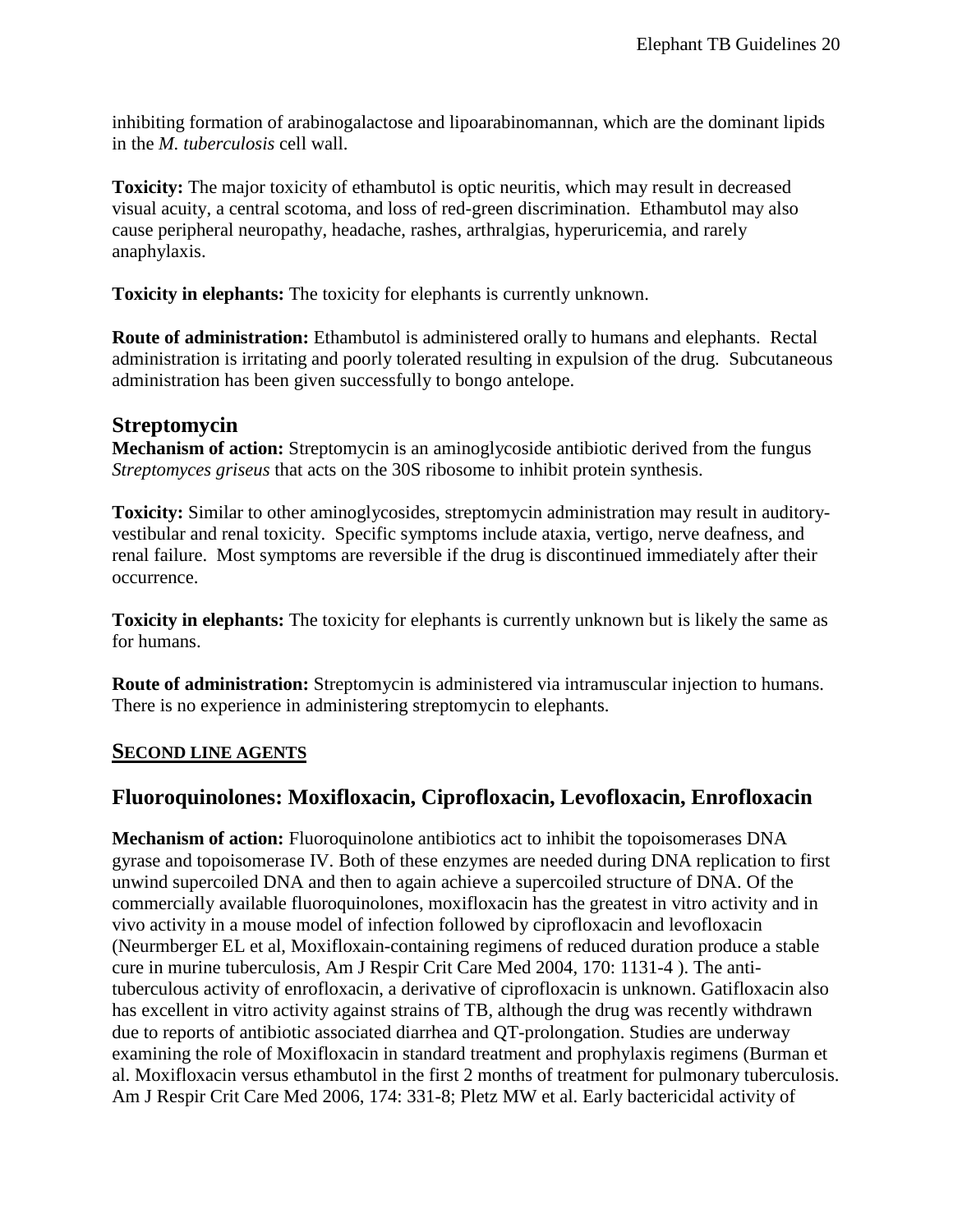moxifloxacin in treatment of pulmonary tuberculosis: a prospective, randomized study, Antimicrob Agents Chemother 2004, 48: 780-2).

**Toxicity:** The quinolone antibiotics may result in arthropathy, cartilage defects in adolescent animals, photosensitivity, antibiotic related diarrhea, and electrocardiographic prolongation of the QT interval.

**Toxicity in elephants:** The toxicity for elephants is unknown.

**Route of administration:** These agents are administered either orally or intravenously (levofloxacin only). Oral levofloxacin has been administered to bongo antelope, although poor serum levels were observed. Oral levofloxacin has been used to successfully treat a *Klebsiella spp*. infection of the hock in a horse. (J Maslow, personal communication). Enrofloxacin has been used to treat one elephant with disseminated multi-drug resistant TB as part of a multi-drug regimen. The animal developed photo-induced blepharitis, although this adverse effect had been episodic during infection and was initially detected prior to the institution of enrofloxacin. Thus, the causal association to enrofloxacin is unknown.

## **Amikacin**

**Mechanism of action:** Amikacin is an aminoglycoside antibiotic that acts on the 30S ribosome to inhibit protein synthesis. Isolates that are resistant to streptomycin may be susceptible to amikacin.

**Toxicity:** Similar to other aminoglycosides amikacin administration may result in auditoryvestibular and renal toxicity. Specific symptoms include ataxia, vertigo, nerve deafness, and renal failure. Most symptoms are reversible if the drug is discontinued immediately after their occurrence.

**Toxicity in elephants:** The toxicity for elephants is currently unknown but is likely the same as for humans.

**Route of administration:** Amikacin is administered via intravenous injection to humans. Amikacin has been administered via intramuscular injection to bongo antelope yielding acceptable serum levels (unpublished). A pharmacokinetic study of amikacin in African elephants has been conducted (Lodwick, L.J., Dubach, J.M. and Phillips, L.G., 1994. Pharmacokinetics of amikacin in African elephants. J Zoo Anim. Med 25: 367-375). There is no published information regarding amikacin in Asian elephants. Amikacin in one Asian elephant given IM 3 times a week at 14 mg/kg yielded good blood levels (acceptable levels in elephants unknown) and was eliminated almost completely from serum within 72 hours. However, significant toxicity occurred with prolonged use of this drug at this dose (personal communication, Dr. G Dumonceaux ).

Other second line agents have not been used for mycobacterial infections in elephants. Clinicians contemplating the use of agents other than those listed should consult with the USDA on an individual basis.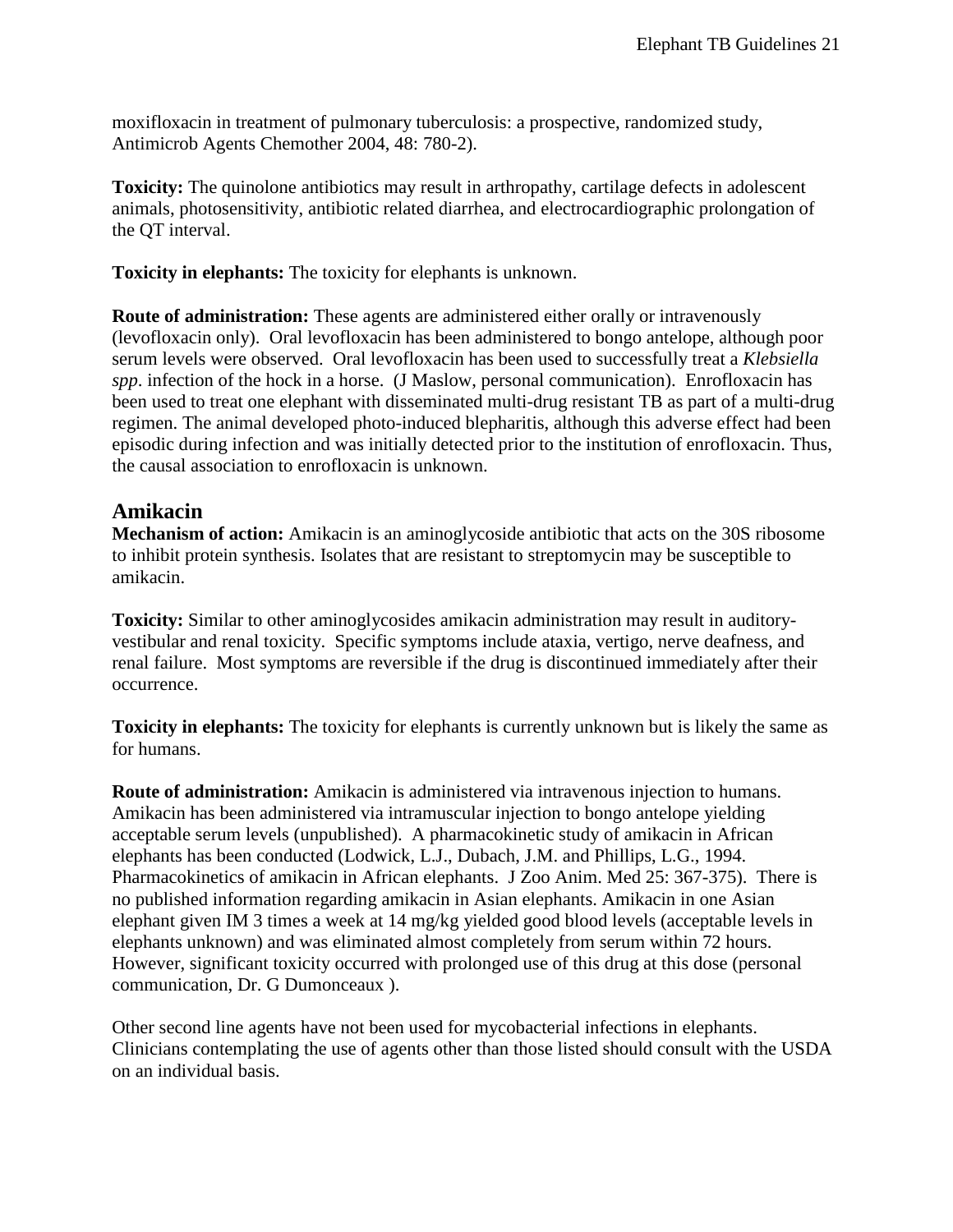The four first-line drugs used to treat tuberculosis in humans are isoniazid (INH), rifampin (RIF), pyrazinamide (PZA) and ethambutol (ETH). Second-line drugs used in cases of drug intolerance or multi-drug resistant organisms include amikacin and a fluoroquinolone. Both fluoroquinolones and linezolid have been used in cases of multidrug resistance in humans (Veziris, N. et al. Fluoroquinolone-containing third-line regimen against Mycobacterium tuberculosis in vivo. Antimicrob Agents Chemother 2003, 47: 3117-22).

## <span id="page-21-0"></span>**10. DOSAGES AND ROUTES OF ADMINISTRATION**

Anti TB drugs must be directly administered. Placing drugs over food does not produce reliable blood levels and this is not an acceptable method of treatment. Drugs vary in palatability and acceptance so some experimentation may be required to determine a workable regimen for each individual elephant.

Isoniazid and PZA can be given either orally or rectally. Rifampin should only be administered orally (effective blood levels of rifampin have not been achieved with rectal administration). Bulk ethambutol given rectally may be expelled if mixed with water but has been successfully administered when formulated in a gel. Below are suggested starting doses, but actual doses may need to be adjusted in order to achieve adequate blood levels and / or reduce effects of toxicity.

| Drug         | Dosage<br>(mg/kg) | Route          | Formulation         | Target<br>conc<br>$(\mu g/ml)$ | Cmax<br>(hr) |
|--------------|-------------------|----------------|---------------------|--------------------------------|--------------|
| Isoniazid    | 5                 | Oral           | premixed suspension | $3-5$                          | $1 - 2$      |
|              | 4                 | Oral           | Powder              | $3-5$                          | $0.5 - 1$    |
|              | 4                 | Rectal         | premixed suspension | $3 - 5$                        | $0.25 - 0.5$ |
| Rifampin     | 10                | Oral only      | Powder              | $8 - 24$                       | $2 - 4$      |
| Pyrazinamide | 30                | Oral or rectal | Powder              | $20 - 60$                      | $1-2$        |
| Ethambutol   | 30                | Oral only      | Powder              | $2 - 5$                        | $1-2$        |

The dosages quoted above are based primarily on the pharmacokinetic studies of drug administration to the first herds of treated elephants as reported (Maslow et al 2005a, Maslow et al 2005b, Zhu et al 2005, Peloquin et al 2006). Recent studies have demonstrated that INH achieves Cmax much more quickly than previously thought when administered rectally Dosages are considered as estimates with the goal of achieving target serum concentrations as listed in #10 below without causing significant side effects that interrupt treatment. Serum drug levels or drug side effects may dictate that dosages be adjusted up or down accordingly. Sequential MAPIA™ tests may also be used to monitor response to treatment (Lyashchenko 2006). Second line agents should only be considered and administered following consultation with the facility USDA inspector.

## <span id="page-21-1"></span>**11. BLOOD LEVELS**

Target blood levels for elephants treated with each of the anti-tuberculosis drugs are based on the experience in humans. Target serum concentrations are listed in the table above. Blood levels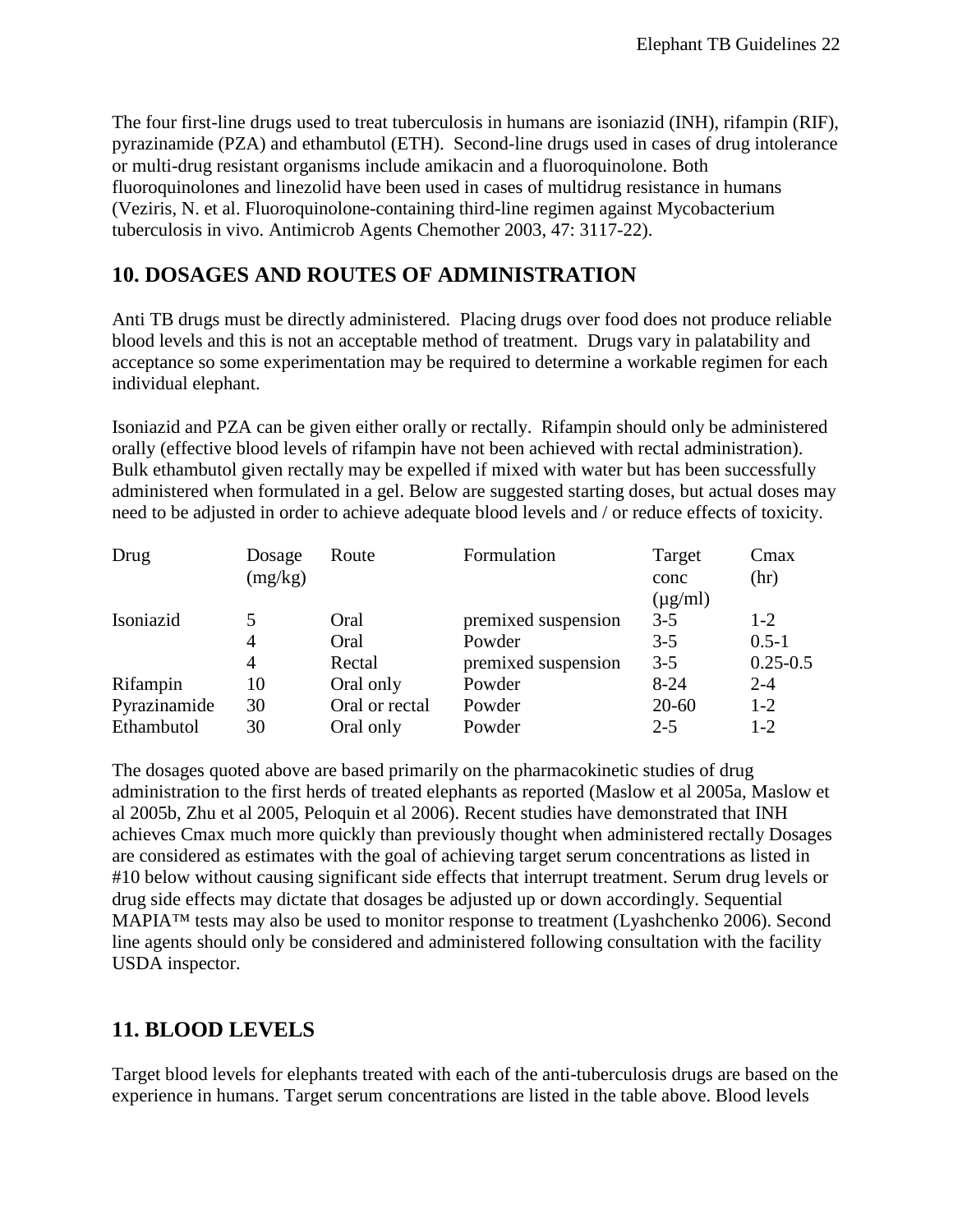approximating those found in humans have been reported for elephants with each of the four  $1<sup>st</sup>$ line agents INH, RIF, PZA, and EMB (Maslow et al 2005a, Maslow et al 2005b, Zhu et al 2005, Peloquin et al 2006).

Blood levels should be determined to measure the maximal concentration of drug (Cmax). While INH, PZA, and EMB are rapidly absorbed with a Cmax occurring between 1-2 hrs, drug absorption may vary between elephants and may also vary drug to drug. Recent studies have demonstrated that INH achieves Cmax much more quickly than previously thought when administered rectally. Importantly, the time to Cmax (Tmax) may vary over the course of treatment due to multiple factors such as food intake, drug acceptance, etc. Thus, at the start of treatment and periodically through the course of therapy it is important to measure drug levels at multiple time points until Cmax for each drug and animal is determined.

For INH, PZA, and EMB it is recommended that drug levels be determined at 1hr, 1.5hr, and 2 hr and for RIF at 2hr, 3hr, and 4hr except if INH is administered rectally and then 15 min and 30 min blood levels are recommended to accurately measure the Cmax. If the first measured time point represents the greatest level for any drug, then Tmax may have already passed and earlier time points should be assessed. Conversely, if the last measured time point represents the greatest concentration for any drug, then Tmax may occur later than the range chosen and later time points should be assessed. During the initial phase of treatment, time ranges should always be assessed to determine the true Tmax.

NOTE: Target blood levels for anti-TB drugs in elephants have not been rigorously established. Until further studies can be conducted, target blood levels of anti-TB drugs for elephants must necessarily be based on human data. Although achieving blood levels comparable to humans is the ideal goal, the attending veterinarian should be aware that there is unpublished evidence that some elephants cannot tolerate anti-TB drugs at the doses required to achieve the above levels. Isoniazid, in particular, has caused side effects. It may be necessary to reduce the dose of an anti-TB drug to eliminate side effects, which may result in lower blood levels. The attending veterinarian should carefully document observed side effects, dosage changes and associated anti-TB drug levels in these cases. Variations to these Guidelines require consultation with the facility USDA inspector.

## <span id="page-22-0"></span>**12. POSTMORTEM EXAMINATION**

**It is essential that a post-mortem examination be performed on all elephants that die. The examination must include a thorough search for lesions of tuberculosis regardless of exposure status.** A comprehensive elephant necropsy protocol has been prepared by the Elephant SSP and is available at these websites:

#### **[www.elephanttag.org](http://www.elephanttag.org/) [www.elephantcare.org](http://www.elephantcare.org/)**

Prior to any planned euthanasia of an elephant, trunk washes, blood for serology and any other ancillary tests should be performed regardless of whether or not TB is suspected. In this way, valuable data can be gathered to evaluate the efficacy of the current testing protocol. In the event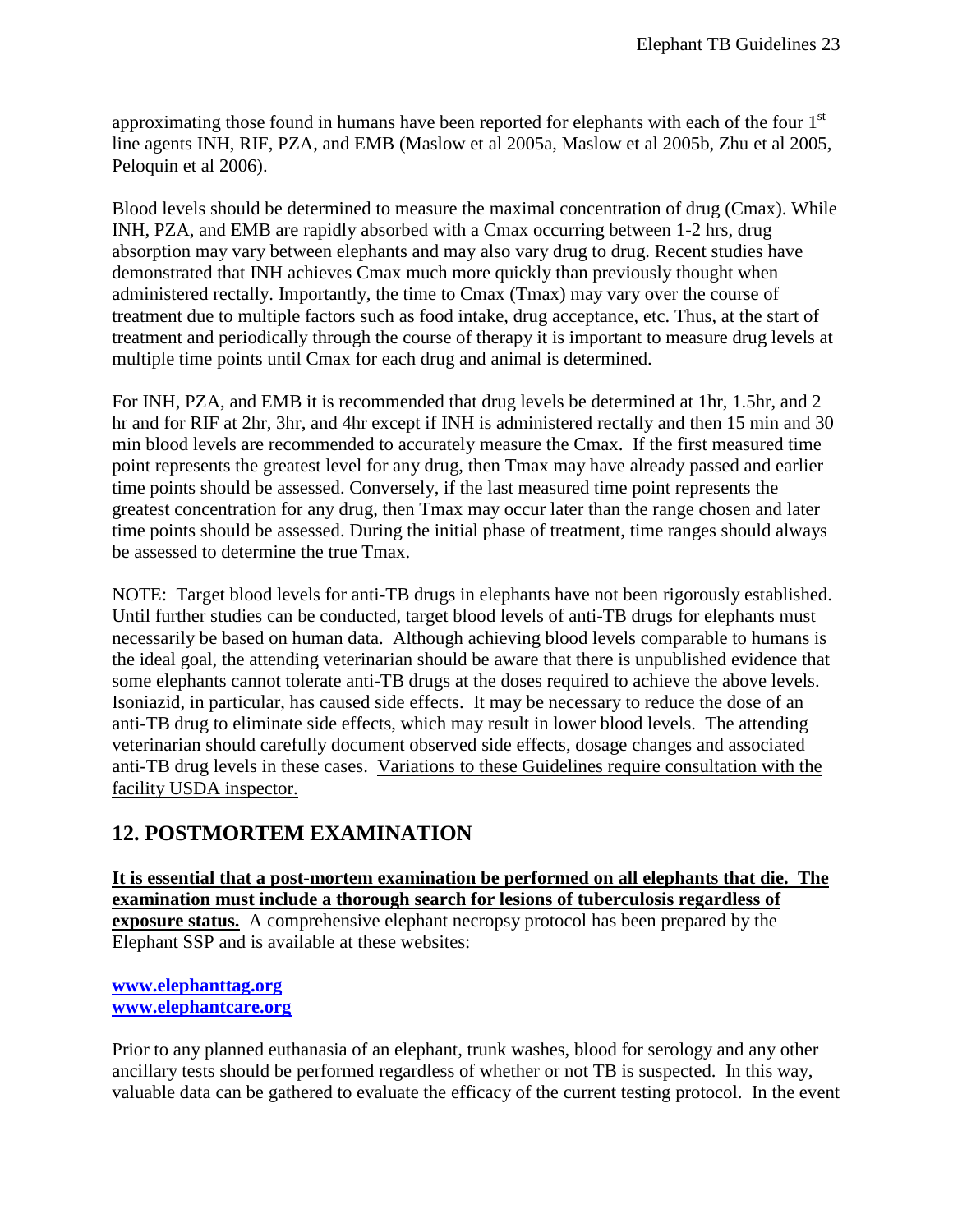of a sudden death, collect post-mortem blood and separate serum for other tests.

It is recommended that a trained veterinary pathologist direct the necropsy if possible. In the event of an elephant necropsy (elective or otherwise), contact Dr. Scott Terrell (Elephant SSP Pathology Advisor) for further instructions and possible participation:

**Scott P. Terrell,** DVM, Diplomate ACVP, SSP Pathology Advisor, Disney's Animal Kingdom, 1200 N Savannah Circle, Bay Lake, FL 32830, W (407) 938-2746; H (407) 251-0545; Cell (321)229-9363; email [Scott.P.Terrell@disney.com](mailto:Scott.P.Terrell@disney.com)

The following information is excerpted from the SSP Elephant Necropsy Protocol:

#### **Protective equipment for tuberculosis cases - Mandatory**

Respiratory protective equipment should be available during any elephant necropsy procedure regardless of the historical TB testing status of the animal. In animals with an unknown, suspect, or positive TB test history, respiratory protection should be considered **mandatory**. OSHA standards (29CFR1910.134) require that "workers present during the performance of high hazard procedures on individuals (humans) with suspicious or confirmed TB" be given access to protective respirators (at least N-95 level masks).

Similar precautions should be taken during an elephant necropsy. According to the draft CDC guidelines for the prevention of transmission of tuberculosis in health care settings, respiratory protective devices used for protection against *M. tuberculosis* should meet the following criteria:

1. Particulate filter respirators approved include (N-, R-, or P-95, 99, or 100) disposable respirators or positive air pressure respirators (PAPRs) with high efficiency filters) 2. Ability to adequately fit wearers who are included in a formal respiratory protection program with well-fitting respirators such as those with a fit factor of greater than or equal to 100 for disposable or other half-mask respirators

3. Ability to fit the different face sizes and characteristics of wearers. This can usually be met by supplying respirators in at least 3 sizes. PAPRs may work better than half-masks for those persons with facial hair.

#### *Consult these websites for OSHA and CDC guidelines:*

1. OSHA TB standards and rules: http://www.osha.gov/SLTC/tuberculosis/standards.html

2. Guidelines for Preventing the Transmission of *Mycobacterium tuberculosis* in Health-Care Settings, 2005: http://www.cdc.gov/nchstp/tb/Federal\_Register/New\_Guidelines/TBICGuidelines.pdf

#### **Necropsy procedures**

All elephants undergoing necropsies should have a careful examination of the tonsillar regions and submandibular lymph nodes for tuberculous appearing lesions. These lymph nodes may be more easily visualized following removal of the tongue and laryngeal structures during the dissection. All lymph nodes should be carefully evaluated for lesions since other sites may also be infected (ex. reproductive or gastrointestinal tract). Collect any nodes that appear caseous or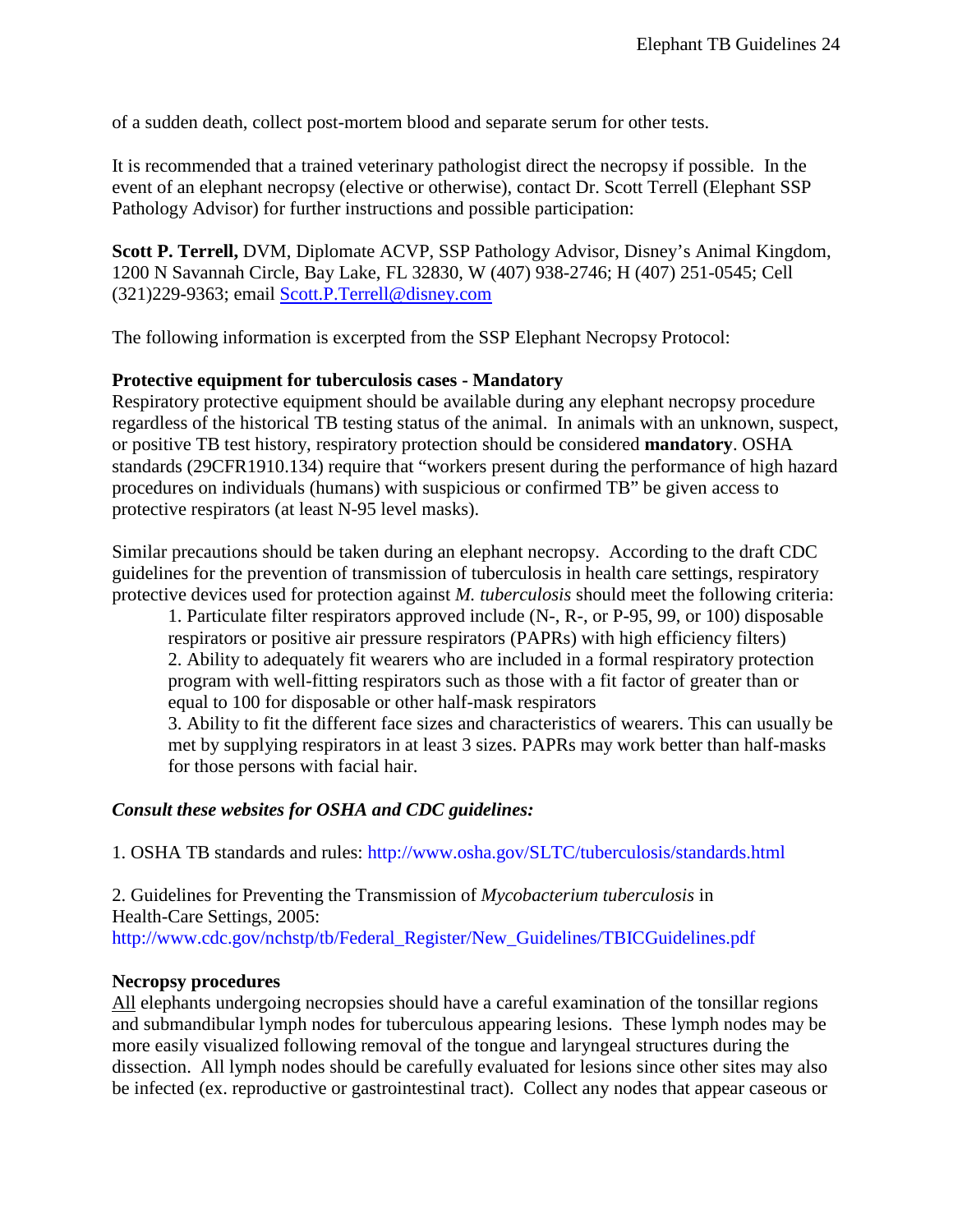granulomatous for mycobacterial and standard bacterial culture (freeze or ultrafreeze), and fixation (in buffered 10% formalin). In addition, search thoracic organs carefully for early stages of TB as follows: after removal of the lungs and trachea, locate the bronchial nodes at the junction of the bronchi from the trachea. Use clean or sterile instruments to section the nodes. Freeze half of the lymph node and submit for TB culture to NVSL or a laboratory experienced in mycobacterial culture and identification (**even if no lesions are evident**). Submit sections in formalin for histopathology. Carefully palpate the lobes of both lungs from the apices to the caudal borders to detect any firm B-B shot to nodular size lesions. Take **NUMEROUS (5 or more)** sections of any suspicious lesions. Open the trachea and look for nodules or plaques and process as above. Regional thoracic and tracheal lymph nodes should also be examined and processed accordingly. Split the trunk from the tip to its insertion and take samples of any plaques, nodules or suspicious areas for TB diagnosis as above. Look for and collect possible extra-thoracic TB lesions, particularly if there is evidence of advanced pulmonary TB.

## <span id="page-24-0"></span>**13. EMPLOYEE HEALTH AND SAFETY**

**All employees that are in direct contact with elephants should be tested for TB annually following established human testing guidelines. New employees should be tested prior to contact with elephants.**

Any employee with a positive intradermal test (i.e. a positive intradermal reaction to purified protein derivative (PPD) of *M. tuberculosis*) should be evaluated for the possibility of active TB. It is recommended that health care providers who manifest a positive PPD receive INH prophylaxis unless there is a contraindication to treatment. Conversely, those declining treatment are followed yearly with a chest radiograph and clinical evaluation to determine whether they have developed active disease.

A positive skin test may result from either exposure to *M. tuberculosis*, *M. bovis*, BCG injection, or exposure to non-tuberculous strains of mycobacteria. The American Thoracic Society has published guidelines for the interpretation of intradermal testing. If inoculation with BCG occurred more than 10 years ago, a positive PPD test should not be considered a reaction due to BCG, but should instead be considered as positive for exposure to TB.

Employees with acid-fast positive sputum smears should be removed from animal contact until it is determined whether this represents infection with an organism of the *M. tuberculosis* complex (*M. tuberculosis* or *M. bovis*). Treatment guidelines and recommendations for contact with animals and humans are available through state public health departments. At the present time there is no known transfer of non-tuberculous strains of mycobacteria between humans and animals (or human to human) via aerosolization or any other route and thus, there are no restrictions placed on animals or humans known to be colonized or infected such organisms.

Any facility housing a known culture-positive (*M. tuberculosis* complex*)* animal should develop a program to protect employees from TB exposure, to include the use of appropriate face masks (N95 HEPA filtered masks, certified by the National Institute for Occupational Safety and Health to protect against TB), disinfection procedures, and the use of separate implements for infected animals. The local public health department should be contacted for further guidelines.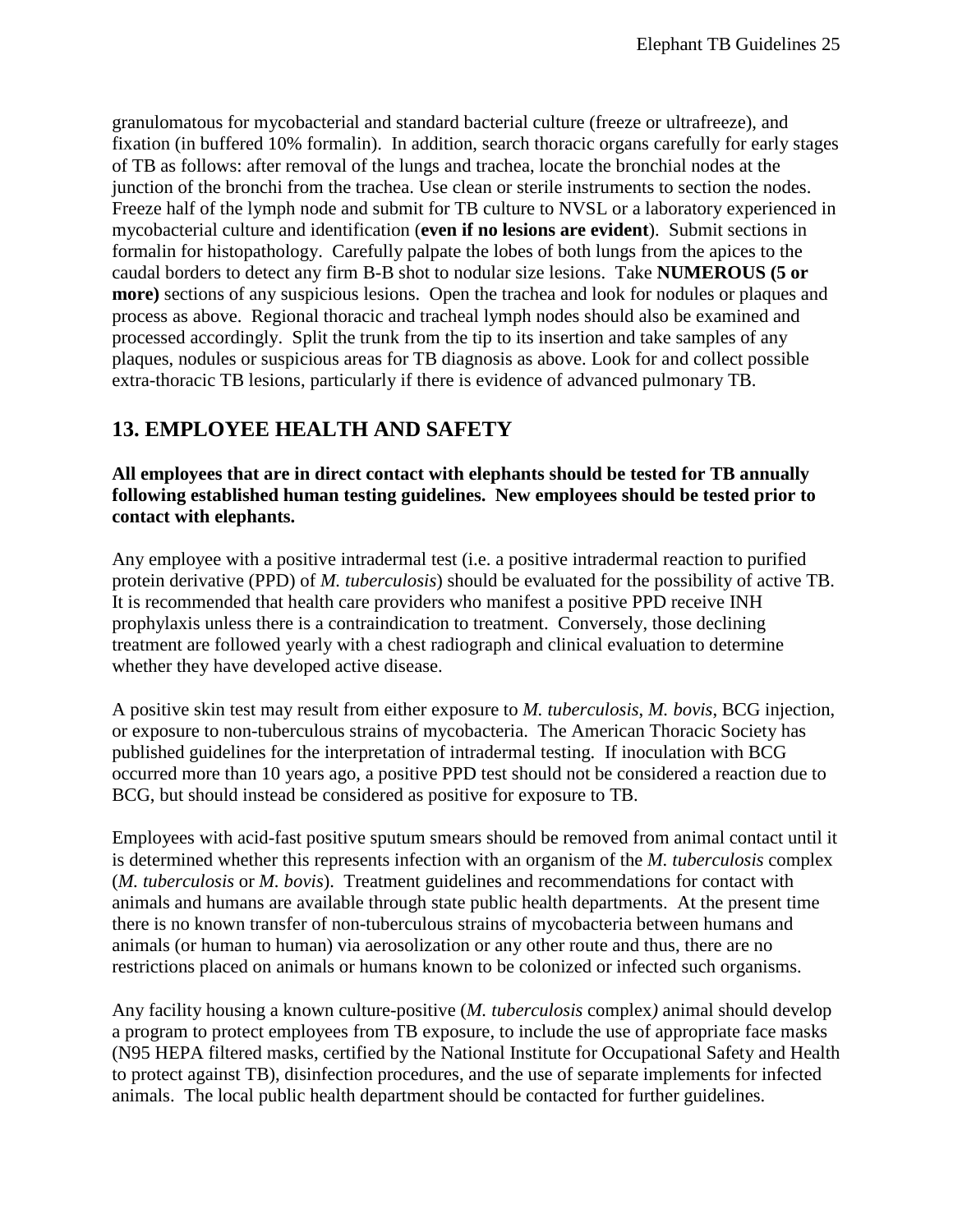Measures to protect staff from infected animals should include the use of respiratory (N95) HEPA filtered masks during all direct or indirect contact with infected animals, such as cage cleaning, medication administration, feeding, watering, etc. The facility should contact local health agencies and should provide additional other protective gear such as gowns, gloves, etc.

No specific precautions are necessary for animals that are culture positive for mycobacteria other than *M. tuberculosis* and *M. bovis*.

Best practices for the safe conduct of work in biomedical and clinical laboratories and animal facilities in regards to *Mycobacterium tuberculosis* are listed in the 5<sup>th</sup> Edition of Biosafety in Microbiological and Biomedical Laboratories published by the U.S. Department of Health and Human Services in 2007. [http://www.cdc.gov/od/ohs/biosfty/bmbl5/BMBL\\_5th\\_Edition.pdf](http://www.cdc.gov/od/ohs/biosfty/bmbl5/BMBL_5th_Edition.pdf)

## <span id="page-25-0"></span>**14. REPORTING**

Tuberculosis is a reportable disease. Positive culture results must be reported to the State Veterinarian and appropriate public health agencies.

## <span id="page-25-1"></span>**15. APPENDICES**

## <span id="page-25-2"></span>**APPENDIX 1. REFERENCES CITED AND ADDITIONAL READING**

Anon. 2003. Treatment of Tuberculosis. ATS, CDC and Infectious Diseases Society of America, MMWR 52: No.RR–11 (June 20, 2003) 1–88.

Auclair, B., Mikota, S.K., Peloquin, C.A., Aguilar, R., Maslow, J.N. 2002. Population pharmacokinetics of antituberculous drugs and treatment of *Mycobacterium bovis* infection in bongo antelope (*Tragelaphus eurycerus isaaci*). J Zoo Wildl Med. Sep; 33(3): 193-203.

Ball, R.L., Dumonceaux, G., Olsen, J.H., Burton, M.S., Lyashchenko, K. Comparison of trunk wash results matched to multiantigen print immunoassay (MAPIA™) in a group of captive Asian elephants (*Elephas maximus*). 2006. Proceedings American Association of Zoo Veterinarians. 303-304.

Centers for Disease Control and Prevention and National Institutes of Health. 2007. Biosafety in Microbiological and Biomedical Laboratories,  $5<sup>th</sup>$  ed. U.S. Government Printing Office, Washington, D.C. 143-147. [http://www.cdc.gov/od/ohs/biosfty/bmbl5/BMBL\\_5th\\_Edition.pdf](http://www.cdc.gov/od/ohs/biosfty/bmbl5/BMBL_5th_Edition.pdf)

Davis, M. 2001. *Mycobacterium tuberculosis* risk for elephant handlers and veterinarians. Appl Occup Environ Hyg. 16: 350-353.

Greenwald, R., Lyashchenko, O., Esfandiari, J., Miller, M., Mikota, S., Olsen, J.H., Ball, R., Dumonceaux, G., Schmitt, D., Moller, T., Payeur, J.B., Harris, B., Sofranko, D., and Waters, W.R., Lyashchenko, K. 2009. Highly accurate antibody assays for early and rapid detection of tuberculosis in African and Asian elephants. Clinical and Vaccine Immunology 16(5): 605-612.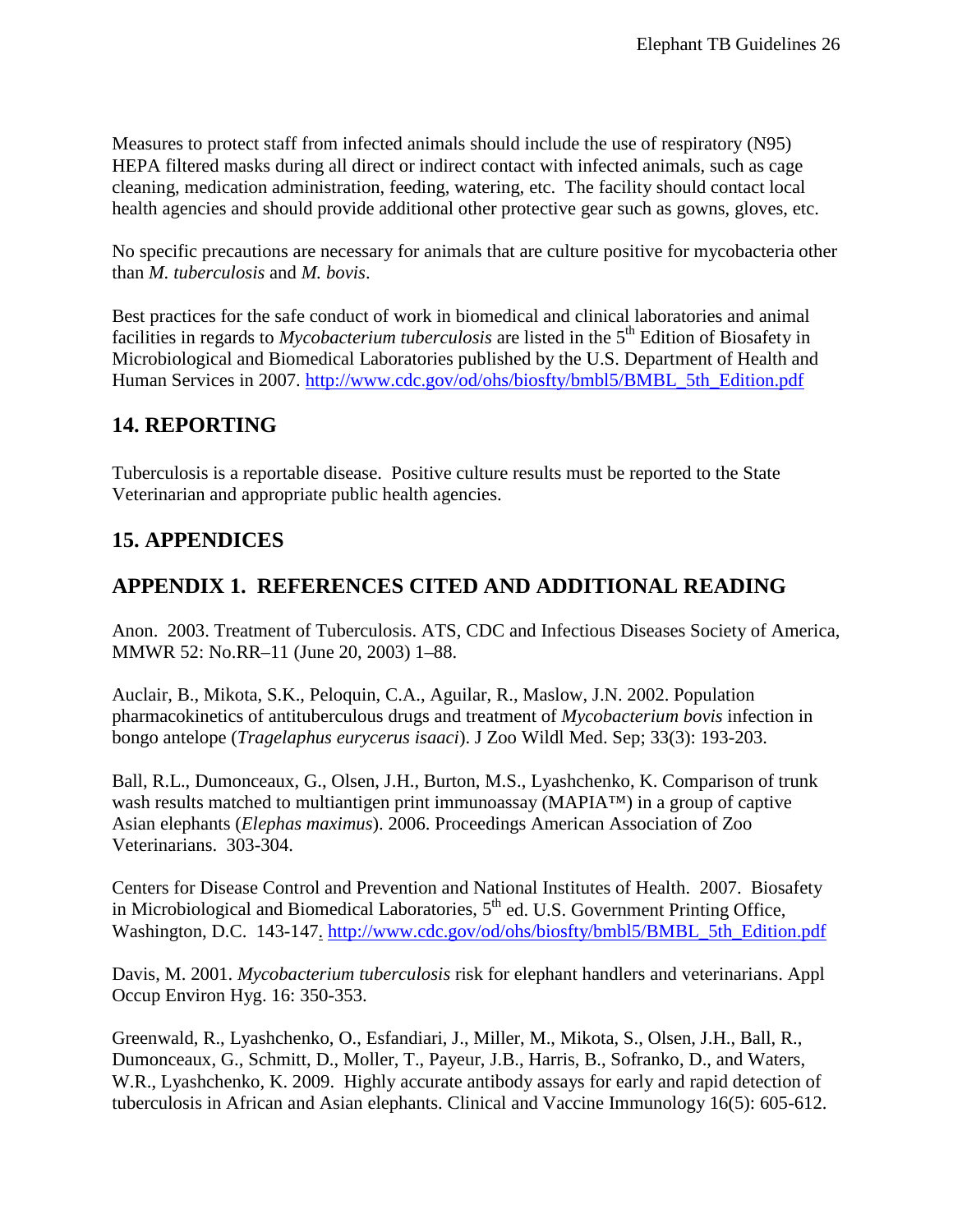Isaac, R. The elephant trunk wash – An update. Elephant Managers Association Annual Conference. Orlando, Florida. November 9-11, 2001.

Isaza, R, and Ketz, C. A trunk wash technique for the diagnosis of tuberculosis in elephants. Proceedings of the 39th international symposium of the European zoo and wildlife medicine. Vienna, Austria. May 12-16, 1999. 121-124.

Lacasse, C., Terio, K., Kinsel, M.J., Farina, L.L., Travis, D.A., Greenwald, R., Lyashchenko, K.P., Miller, M., and Gamble, K. 2007. Two cases of atypical mycobacteriosis caused by *Mycobacterium szulgai* associated with mortality in captive African elephants (*Loxodonta africana*). J. Zoo Wildl. Med. 38 (1): 101-107.

Landolfi, J.A., Mikota, S.K., Chosy, J., Lyashchenko, K.P., Giri, K., Gairhe, K., Terio, K.A. 2010. Comparison of systemic cytokine levels in *Mycobacterium spp*. seropositive and seronegative Asian elephants (*Elephas maximus*). J Zoo Wildl Med. 41(3): 445-455.

Landolfi, J.A., Schultz, S.A., Mikota, S.K., Terio, K.A. 2009. Development and validation of cytokine quantitative, real-time RT-PCR assays for characterization of Asian elephant immune responses. Vet Immunol Immunopathol. Sep 15; 131(1-2): 73-78.

Larsen, R.S., Salman, M.D., Mikota, S.K., Isaza, R., Montali, R.J. and Triantis, J. 2000. Evaluation of a multiple-antigen enzyme-linked immunosorbent assay (ELISA) for detection of *Mycobacterium tuberculosis* in captive elephants. J Zoo Wildl Med 31: 291-302.

Lewerin, S.S., Olsson, S.L., Eld, K., Roken, B., Ghebremichael, S., Koivula, T., Kallenius, G., and Bolske, G. 2005. Outbreak of *Mycobacterium tuberculosis* infection among captive Asian elephants in a Swedish zoo. Vet Rec. 156(6): 171-175.

Lyashchenko, K., Singh, M., Colangeli, R., and Gennaro, M.L. 2000. A multi-antigen print immunoassay for the development of serological diagnosis of infectious disease. Journal of Immunological Methods 242: 91-100.

Lyashchenko, K., Miller, M., and Waters, W.R. 2005. Application of MAPIA™ (Multiple Antigen Print Immunoassay) and rapid lateral flow technology for tuberculosis testing of elephants. Proc American Association of Zoo Veterinarians, 64-65.

Lyashchenko, K.P., Greenwald, R., Esfandiari, J., Olsen, J.H., Ball, R., Dumonceaux, G., Dunker, F., Buckley, C., Richard, M., Murray, S., Payeur, J.B., Andersen, P., Pollock, J.M., Mikota, S., Miller, M., Sofranko, D., and Waters, W.R. 2006. Tuberculosis in elephants: antibody responses to defined antigens of *Mycobacterium tuberculosis*, potential for early diagnosis, and monitoring of treatment. Clin Vaccine Immunol 13(7): 722-732.

Maslow, J.N., Mikota, S.K., Zhu, M., Isaza, R., Peddie, L.R., Dunker, F., Peddie, J., Riddle, H., and Peloquin, C.A. 2005. Population pharmacokinetics of isoniazid in the treatment of *Mycobacterium tuberculosis* among Asian and African elephants (*Elephas maximus* and *Loxodonta africana*). J Vet Pharmacol Ther. 28(1): 21-27.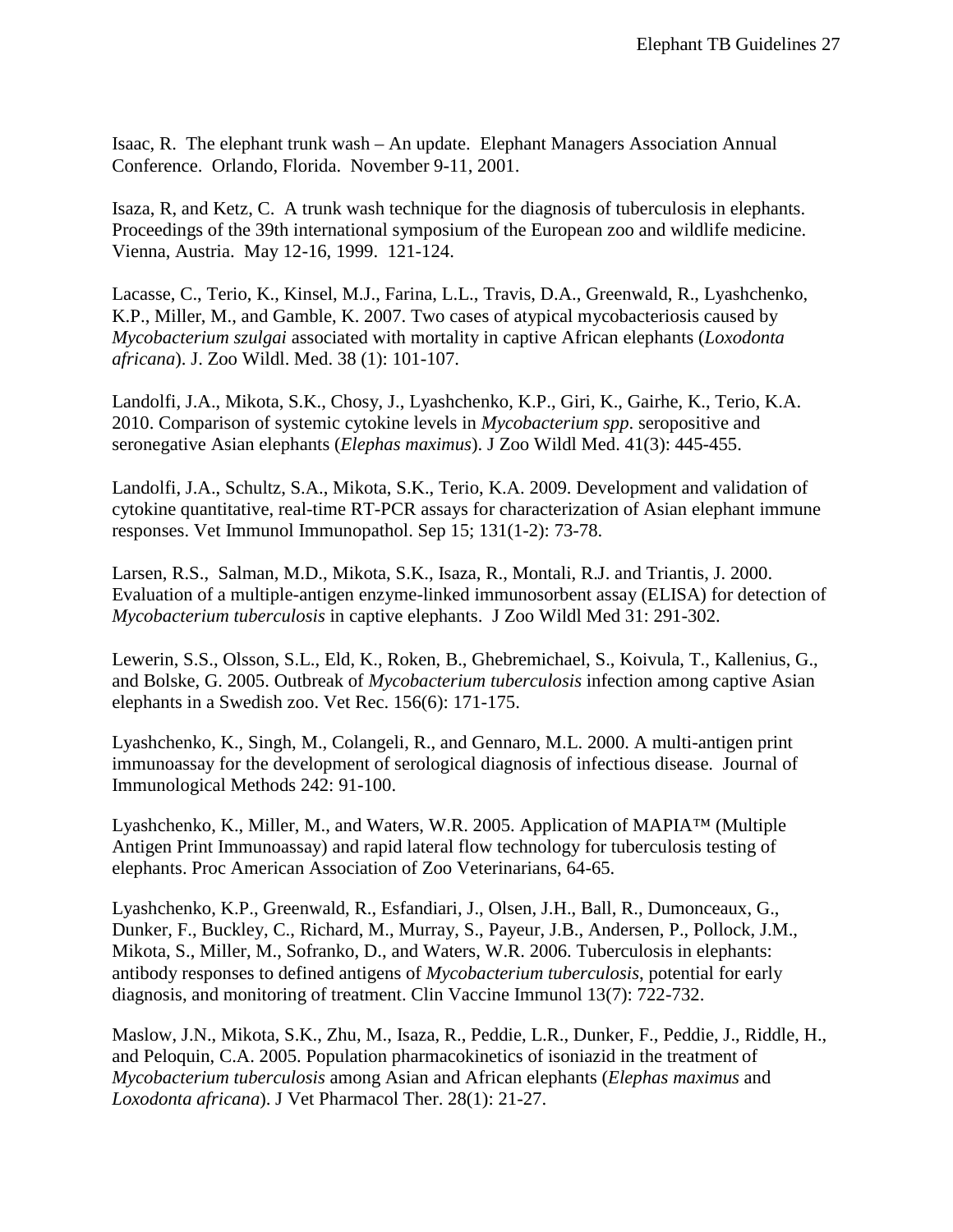Maslow, J.N., Mikota, S.K., Zhu, M., Riddle, H., and Peloquin, C.A. 2005. Pharmacokinetics of ethambutol (EMB) in elephants. J Vet Pharmacol Ther. 28: 321-323.

Maslow, J. Tuberculosis and other mycobacteria as zoonoses. 1997. Proceedings American Association of Zoo Veterinarians. 110-115.

Michalak, K., Austin, C., Diesel, S., Bacon, J. M., Zimmerman, P., and Maslow, J. N. 1998. *Mycobacterium tuberculosis* infection as a zoonotic disease: Transmission between humans and elephants. Emerging Infect. Dis. 4: 283-287.

Mikota,S.K., Dumonceaux,G., Miller,M., Gairhe,K., Giri,K., Cheeran,J.V., Abraham,D., Lyashchenko,K., Larsen,S., Payeur,J., Waters,R., Kaufman,G. 2006. Tuberculosis in elephants: An update on diagnosis and treatment; implications for control in range countries. Proceedings International Elephant Conservation and Research Symposium,109-118.

Mikota, S.K., Miller, M., Dumonceaux, G., Giri, K., Gairhe, K., Hamilton, K., Paudel, S., Vincent, B. Elephant tuberculosis diagnosis: implications for elephant management in Asian range countries. 2006. Proceedings American Association of Zoo Veterinarians. 142-143.

Mikota, S.K., Peddie, L., Peddie, J., Isaza, R., Dunker, F., West, G., Lindsay, W., Larsen, R.S., Salman, M.D., Chatterjee, D., Payeur, J., Whipple, D., Thoen, C., Davis, S., Sedgwick, C., Montali, R.J., Ziccardi, M., and Maslow, J. 2001. Epidemiology and diagnosis of *Mycobacterium tuberculosis* in captive Asian elephants (*Elephas maximus*). J. Zoo Wildl. Med. 32: 1-16.

Mikota, S.K., Larsen, R.S., and Montali, R.J. 2000. Tuberculosis in elephants in North American. Zoo Biology 19: 393-403.

Moller, T., Roken, B.O., Lewerin, S.S., Lyashchenko, K., 2006. The elephant Rapid Test (RT) the future diagnostic test for TB (*M. tuberculosis*) in elephants? Call for a validation study in Europe. Proceedings International Elephant Conservation and Research Symposium119-124.

Moller,T., Roken,B., Petersson,L., Vitaud,C., Lyashchenko,K.. 2005. Preliminary results of a new serological test for detection of TB-infection (*Mycobacterium tuberculosis*) in elephants (*Elephas maximus* and *Loxodonta africanum*) - Swedish Case studies. Verh.ber.Erkrg.Zootiere. 42, 173-181.

Montali, R.J., Mikota, S.K., and Cheng, L.I. 2001. *Mycobacterium tuberculosis* in zoo and wildlife species. Revue Scientifique et Technique Office International des Epizooties 20(1): 291-303.

Montali, R.J., Spelman, L.H., Cambre, R.C., Chatterjee, D. and Mikota, S.K. Factors influencing interpretation of indirect testing methods for tuberculosis in elephants. 1999. Proc. Amer. Assoc. Zoo Vet. 109-112.

Murphree, R., Dunn, J.R., Warkentin, J.V., Schaffner, W., and Jones, T.F. 2010. *Mycobacterium tuberculosis* infection among employees of an elephant refuge. 2010 National Tuberculosis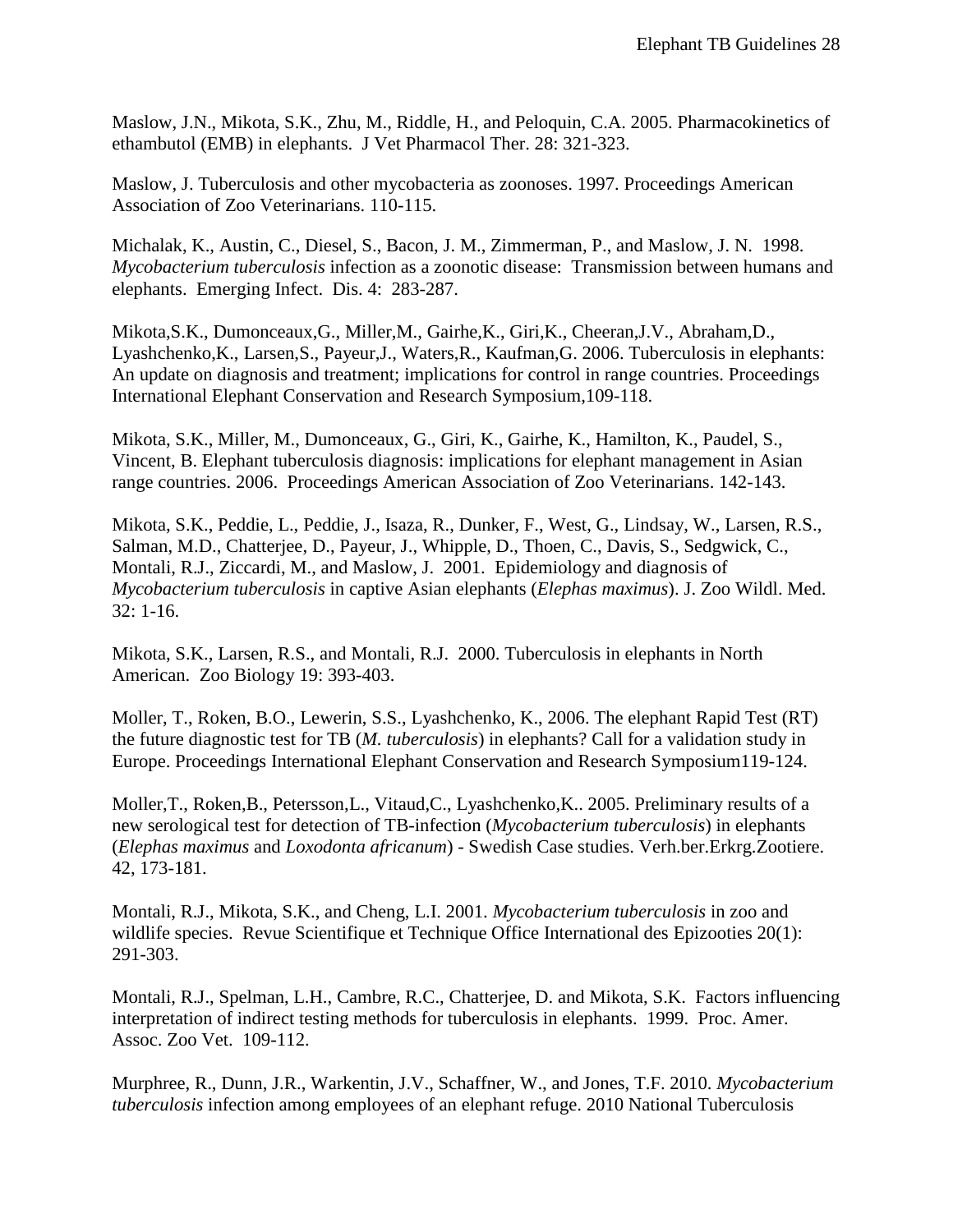Conference, 06/22–6/24, 2010, Atlanta, GA.

National Association of State Public Health Veterinarians (NASPHV), Veterinary Infection Control Committee. 2006. Compendium of veterinary standard precautions: Zoonotic disease prevention in veterinary personnel. <http://www.nasphv.org/Documents/VeterinaryPrecautions.pdf>

Oh, P., Granich, R., Scott, J., Sun, B., Joseph, M., Stringfield, C., Thisdell, S., Staley, J., Workman-Malcolm, D., Borenstein, L., Lehnkering, E., Ryan, P., Soukup, J., Nitta, A., Flood, J., 2002. Human exposure following *Mycobacterium tuberculosis* infection of multiple animal species in a Metropolitan Zoo. Emerg Infect Dis 8:1290-1293.

Payeur, J.B., Jarnagin, J.L., Marquardt, J.G., and Whipple, D.L. 2002. Mycobacterial isolations in captive elephants in the United States. Ann N Y Acad Sci 969: 256-258.

Peloquin, C.A., Maslow, J.N., Mikota, S.K., Forrest, A., Dunker, F., Isaza, R., Peddie, L.R., Peddie, J., and Zhu, M. 2006. Dose selection and pharmacokinetics of rifampin in elephants for the treatment of tuberculosis. J Vet Pharmacol Ther. 29: 581-586.

Peloquin, C.A. 2003. Clinical pharmacology of the anti-tuberculosis drugs. In Davies, P.D.O. (Editor). Clinical Tuberculosis. London, England. Arnold Publishers, 171-190.

Peloquin, C.A. 2002. Therapeutic drug monitoring in the treatment of tuberculosis. Drugs 62(15): 2169-2183.

Peloquin, C.A. 1997. Using therapeutic drug monitoring to dose the antimycobacterial drugs. Clinics in Chest Medicine 18: 79-97.

Ryan, C.P. 1997. Tuberculosis in circus elephants. Pulse Southern California Veterinary Medical Assoc. 8.

Siegel JD, Rhinehart E, Jackson M, Chiarello L, and the Healthcare Infection Control Practices Advisory Committee, 2007 Guideline for Isolation Precautions: Preventing Transmission of Infectious Agents in Healthcare Settings, June 2007**.** http://www**.**[cdc.gov/ncidod/dhqp/pdf/isolation2007.pdf](http://www.cdc.gov/ncidod/dhqp/pdf/isolation2007.pdf)

Zhu, M., Maslow, J.N., Mikota, S.K., Isaza, R., Dunker, F., and Peloquin, C.A. 2005. Population pharmacokinetics of pyrazinamide in elephants. Journal of Veterinary Pharmacology and Therapeutics 28: 403-409.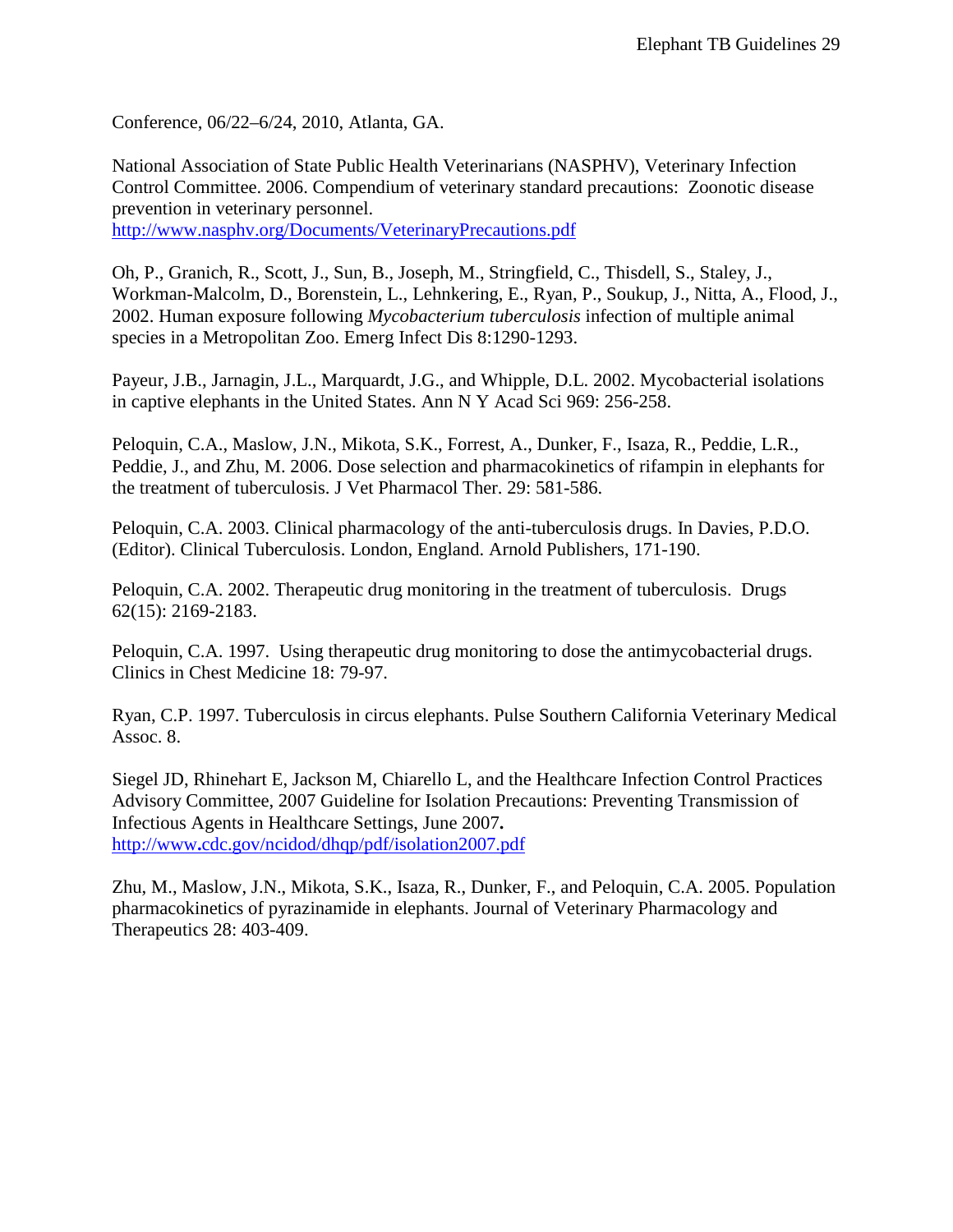# <span id="page-29-0"></span>**APPENDIX 2. ACKNOWLEDGMENTS**

#### **The following individuals have contributed to the historical development of these Guidelines:**

Dr. Wilbur Amand, Director Emeritus American Association of Zoo Veterinarians

Dr. Miava Binkley, USDA, Animal Care

Dr. Genevieve Dumonceaux, Florida Aquarium

Dr. Freeland Dunker, Steinhart Aquarium

Dr. Murray Fowler, University of California, Davis

Dr. Werner Heuschele, San Diego Zoo (in memorium)

Dr. Ramiro Isaza, University of Florida – Gainesville

Dr. Barbara Kohn, USDA, APHIS, Animal Care

Dr. Scott Larsen, University of California, Davis

Dr. William A. Lindsey, Feld Inc.

Dr. Konstantin Lyashchenko, Chembio Diagnostic Systems, Inc.

Dr. Joel Maslow, University of Pennsylvania

Dr. Bob Meyer, USDA, APHIS, Veterinary Services

Dr. Susan K. Mikota, Elephant Care International

Dr. Richard Montali, National Zoo (retired)

Dr. C. Douglas Page, Jacksonville Zoo

Dr. Janet B. Payeur, USDA, APHIS, National Veterinary Services Laboratories

Dr. Linda Peddie and Dr. James Peddie, America's Teaching Zoo, Moorpark College

Dr. Mo Salman, Colorado State University

Dr. Dennis Schmitt, Feld Inc.

Dr. Scott Terrell, Disney's Animal Programs

Dr. Dominic Travis, Lincoln Park Zoo

Dr. Charles Thoen, Iowa State University

Dr. Gary West, San Antonio Zoo

Ms. Diana Whipple, USDA, ARS, National Animal Disease Center

Dr. Michael Ziccardi, University of California, Davis

### **The following individuals are members of the U.S Animal Health Association Elephant TB Scientific Subcommittee:**

Dr. Chuck Massengill, Missouri Department of Agriculture (retired)

Dr. Susan K. Mikota, Elephant Care International

Dr. Michele Miller, Palm Beach Zoo

Dr. Kathy Orloski, USDA, APHIS, Veterinary Services

Dr. Janet B. Payeur, USDA, APHIS, National Veterinary Services Laboratories

Dr. W. Ray Waters, USDA, ARS, National Animal Disease Center

### **The following individuals have contributed to the 2010 Guidelines:**

Dr. Joel Maslow, University of Pennsylvania

Dr. Denise Sofranko, USDA (regulatory advisor only)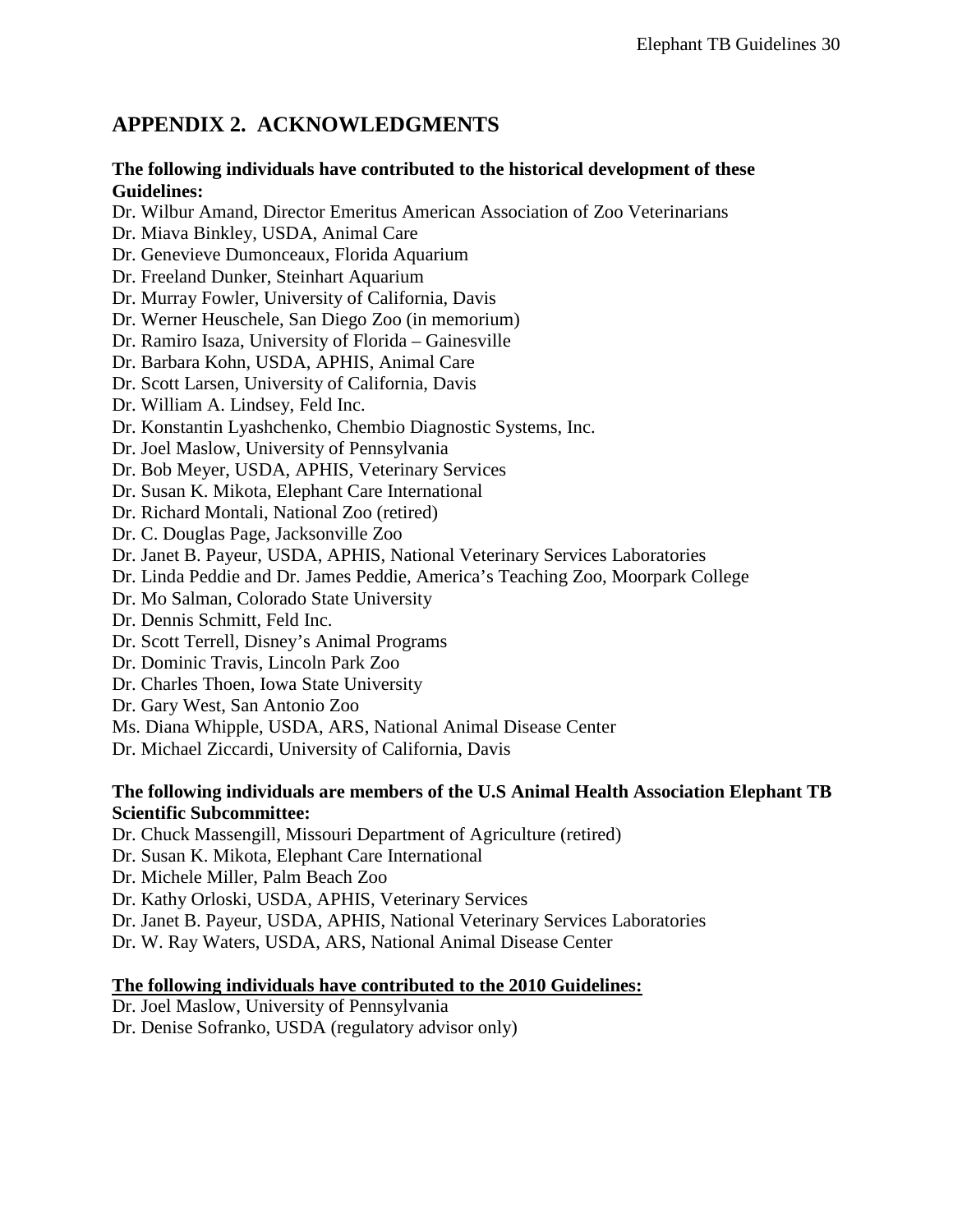## <span id="page-30-0"></span>**APPENDIX 3. A TRUNK WASH TECHNIQUE FOR THE DIAGNOSIS OF TUBERCULOSIS IN ELEPHANTS**

Ramiro Isaza, DVM, MS and Cornelia Ketz, DVM

#### **Summary**

A trunk wash is a practical method of collecting a sample from an elephant's distal respiratory tract for Mycobacterium culture and is the technique recommended in the "Guidelines for the Control of Tuberculosis in Elephants" by the National Tuberculosis Working Group for Zoo and Wildlife Species. The procedure, however, is potentially dangerous to the handlers and requires cooperation of the elephant. Because of the limitations of using culture results as a screening test, the trunk wash results should be interpreted with care. A positive culture result identifies an elephant that is shedding tuberculosis organisms whereas a negative result is non-diagnostic.

#### **Introduction**

Tuberculosis in Asian elephants (*Elephas maximus*) has been sporadically reported in the literature for many years (1, 2). The isolation of *Mycobacterium tuberculosis* from elephants in the United States has resulted in the development of the "Guidelines for the Control of Tuberculosis in Elephants" by the National Tuberculosis Working Group for Zoo and Wildlife Species (http://www.aphis.usda.gov/ac/ElephTBGuidelines2000.html). Compliance with this policy requires that all elephants have annual mycobacterial cultures. In these guidelines, the trunk wash is recommended as the most practical method of obtaining a culture sample from an elephant. This paper describes the trunk wash technique as the authors are currently using it.

#### **Materials and methods**

The trunk wash technique requires that the elephant allow the handlers to restrain and manipulate the tip of trunk. This is difficult in an untrained elephant in that most elephants resent this manipulation, and the trunk is many times stronger than the combined force of several handlers. It is therefore important that the animals be trained to present the trunk, allow gentle manual restraint, and manipulation of the trunk tip during the collection of the sample. The training period varies with the individual elephant, the prior behavioral conditioning of the animal, and the skill of the handlers. In our experience, most animals can be adequately trained for the procedure in 2-4 weeks.

The materials needed for a trunk wash include: Sterile 0.9% saline solution, sterile 60 ml syringe, 1 gallon plastic zip lock type bags (heavy duty), and sterile, 50 ml, screw top, plastic jar or centrifuge tube. As long as attention is given to collecting a clean sample from the distal nasal passages, the materials and techniques for the sample collection can be modified. For example, some clinicians prefer to use a 14-gauge red rubber tube feeding tube inserted into the trunk tip instead of simply flushing the sterile saline into the trunk tip. Another common variation is to use a sterile plastic container to catch the trunk wash fluid instead of a plastic bag.

#### **Procedure**

A routine screening of an elephant should consist of a series of three trunk wash samples collected on separate days within a one-week period. Trunk washings should be collected in the morning and prior to water being offered to the animal. These recommendations are made in an attempt to obtain a representative sample of the nasal flora from the previous night, and to avoid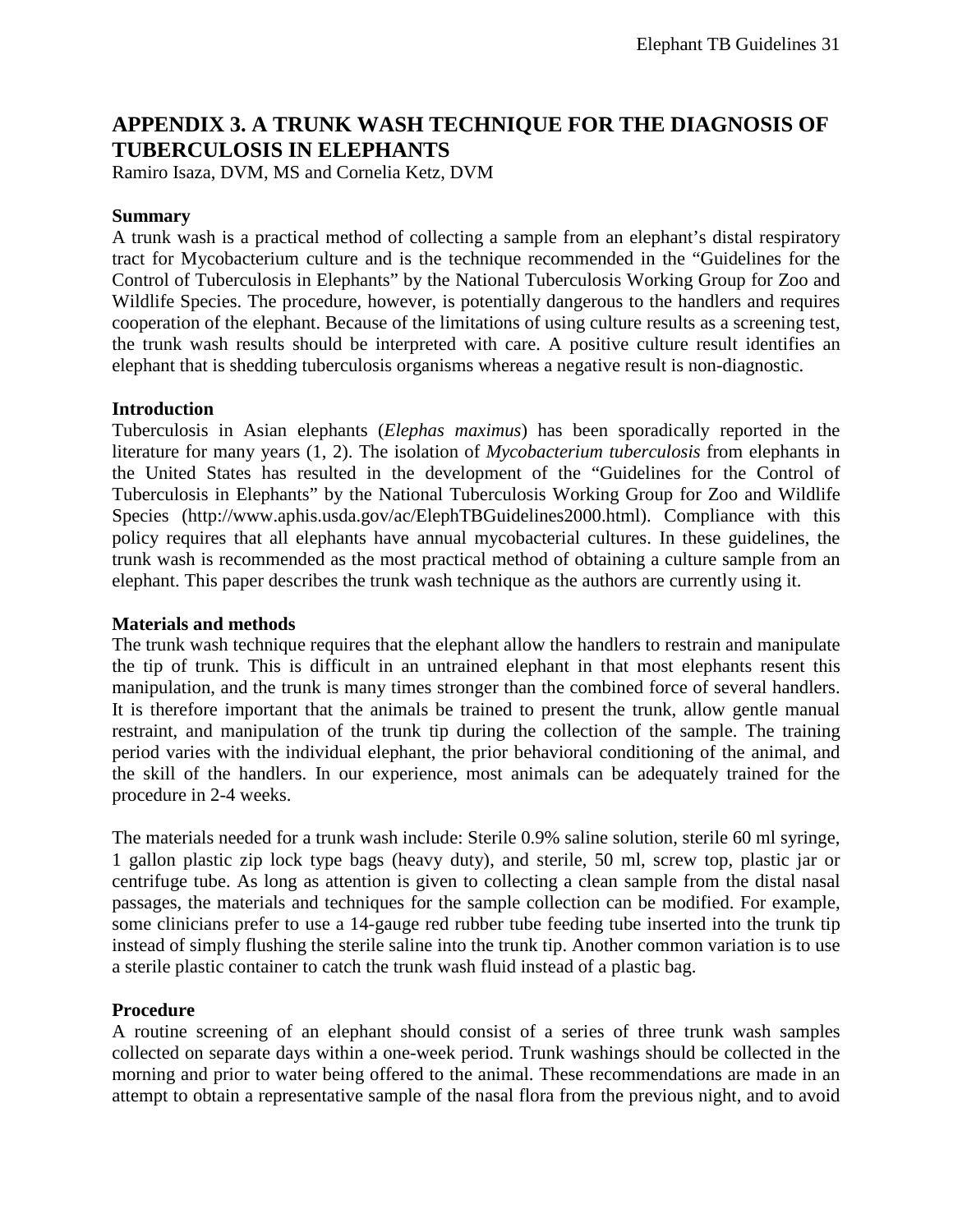the dilution effect caused by elephants drinking water with their trunks.

The elephant's trunk is manually restrained by the handlers so that the tip is held up. The 60 ml syringe filled with sterile saline is then inserted into one of the nostrils and the saline quickly flushed into the trunk. The handler then lifts the trunk tip as high as possible to help the fluid flow as far into the trunk as possible. The 1 gallon plastic bag is then slipped over the trunk tip and the tip of the trunk is lowered to allow the fluid to drain. If possible, the elephant is allowed to exhale into the bag during this collection phase of the procedure. A good sample should retrieve a significant portion of the saline that was placed into the trunk (about 40 ml). The sample should contain visible mucus from the inside of the trunk and often contains dirt and food particles that are normally found inside the trunk. The collection of moderate amounts of foreign material does not invalidate the sample. If, however, the collector feels the contamination is excessive, a second flush may be attempted.

Once the sample is collected in the plastic bag, it is carefully transferred into a labeled container. Ideally, the sample is refrigerated and sent directly to a laboratory for processing and mycobacterial culture. If the sample cannot be sent directly for culturing, it may be frozen in a regular freezer (-20 to -10  $^{\circ}$ C) until it can be sent to the laboratory. Often the recommended three daily cultures samples are collected and frozen until all samples are collected and the batch of samples can be sent to the laboratory together.

#### **Discussion**

Identification of a *M. tuberculosis* infected animal has significant management implications to both the animal and the collection. Management of the infected animal may require isolation of the exposed herd, potential removal of the animal from exhibit or shows, and if elected, treatment of the animals and exposed herd which can be very expensive. In the worst case, a positive diagnosis may lead to euthanasia of the infected animals. For these reasons, the screening test selected needs to be definitive and have as few false positives as possible. A positive culture of *M. tuberculosis* is, therefore, the only diagnostic test result used as a basis for making decisions in the guidelines.

The trunk wash as a method of collecting a culture sample from elephants was selected by the National Tuberculosis Working Group for Zoo and Wildlife Species because it is a practical method of obtaining a culture sample from a large proportion of the elephant population. The procedure requires no sedation or undue stress to the animal. Additionally, the procedure requires no specialized or expensive equipment.

An important consideration of this procedure is that it can potentially be very dangerous to the handlers. This is particularly true when attempted on an uncooperative elephant, because any attempts to manually restrain the trunk in an uncooperative elephant can lead to injury. The time spent training the elephant to accept this method will greatly increase the efficiency and safety of the procedure. In some cases, with potentially dangerous or unpredictable animals, an increased level of handler safety can be obtained by having the animal lie in sternal or lateral recumbency prior to sample collection. This technique does not guarantee safety or successful sample collection, as it still requires cooperation of the animal and does not replace adequate training. In the case of elephants managed under protective contact, the animal's trunk can be handled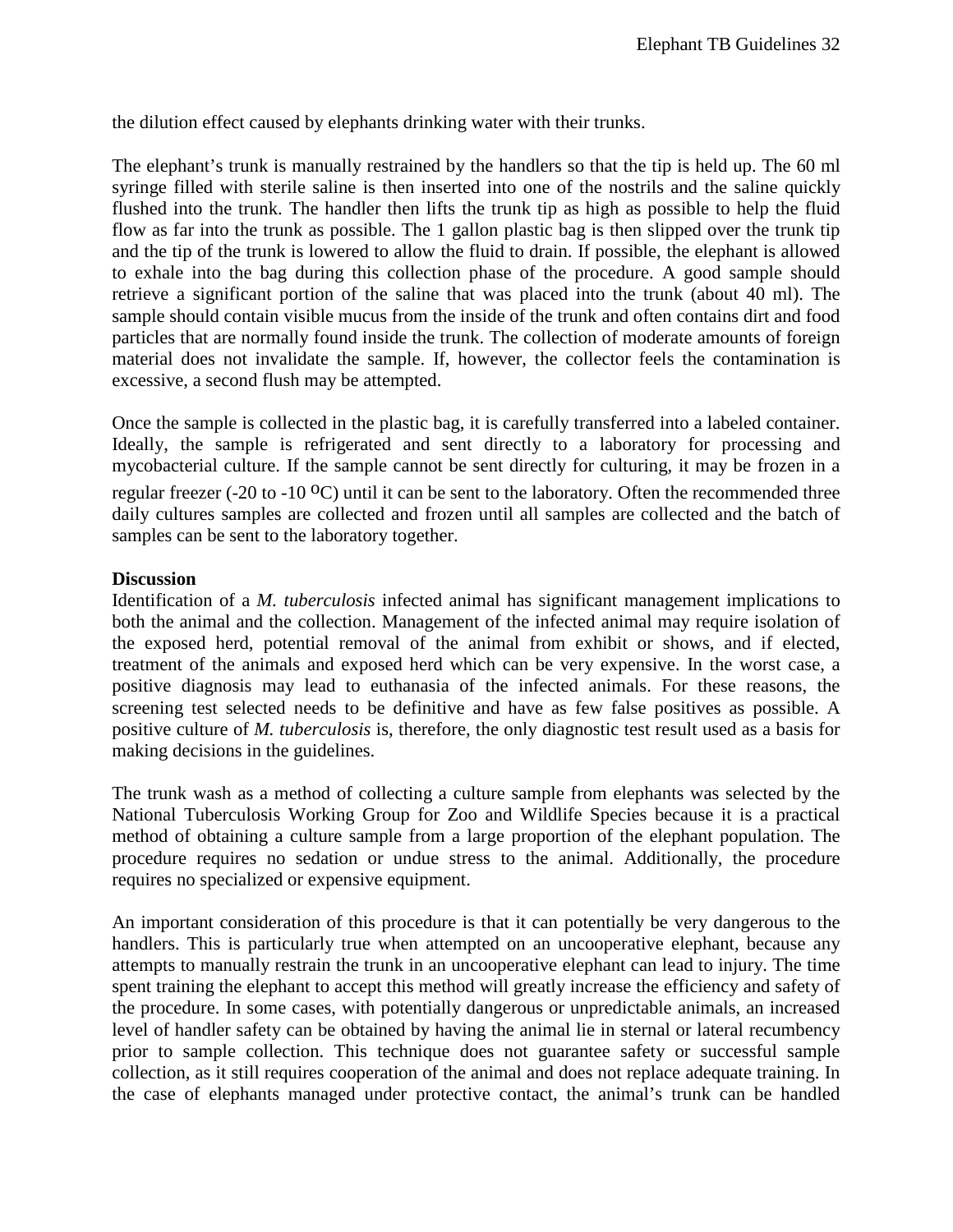though a set of bars. This method still requires that the animal is fully cooperative and, therefore, usually requires extensive training prior to the collection.

A second safety issue is the potential for zoonotic infection. Recently there has been documentation of a zoonotic transmission of tuberculosis between humans and elephants (3). During the collection of the trunk wash sample, there is exposure to aerosolized mucus from the elephant's respiratory tract. The authors, therefore, suggest that the collectors and handlers wear protective gear during the collection process. Minimal precautions would include a well fitted respirator or face mask capable of filtering 0.3 micron particles, disposable gloves, and working in a well-ventilated, sunlit, area.

Mycobacterial culture as the primary method of detecting infected animals has several limitations that are best illustrated by examination of the underlying biological assumptions. The first assumption is that most infected elephants have respiratory infections. Although the literature suggests that most infected elephants have respiratory infection, there have been no comprehensive necropsy studies to confirm these observations. The second assumption is that most infected animals shed mycobacterial organisms into the respiratory tract. There is little data that determines if and when an infected animal will begin shedding organisms. It is unknown what proportion of elephants can carry latent or "walled off" infections that would be missed with culturing techniques. A third assumption is that animals that are shedding will pass mycobacteria organisms at least once in the three-day testing period. Currently it is unknown if shedding animals pass organisms periodically or continuously. Finally, the samples collected from the distal trunk are often contaminated with normal bacterial flora and foreign material. It is assumed that these contaminants do not routinely overgrow or mask the growth of pathogenic mycobacteria, although no studies have tested this assumption. The interpretations of the culture results should, therefore, be limited. A positive culture is strong evidence that the animal is shedding mycobacteria and is infected; negative culture results provide little information as to whether the elephant is infected or not.

Culturing the distal trunks of all the animals in a population will only detect animals shedding tuberculosis through the trunk, and not detect all animals that are infected. However, with time and repeated cultures of all animals in the population, it may be possible to detect and treat most of the elephants shedding infectious organisms. If these animals are then treated properly and shedding of organisms stops, the spread of tuberculosis from elephant to elephant should decrease in the population.

#### **References**

1. Mikota, S., Sargent, E.L., Ranglack, G.S. Medical Management of Elephants. West Bloomfield, MI, Indira Publishing House. 1994.

2. Mikota, S.K., Peddie, L., Peddie, J., Isaza, R., Dunker, F., West, G., Lindsay, W., Larsen, R.S., Salman, M.D., Chatterjee, D., Payeur, J., Whipple, D., Thoen, C., Davis, D.S., Sedgwick, C., Montali, R.J., Ziccardi, M., and Maslow, J. Epidemiology and diagnosis of *Mycobacterium tuberculosis* in captive Asian elephants (*Elephas maximus*). J Zoo Wildl Med 2001 Mar. 32 (1): 1-16.

3. Michalak, K., Austin, C., Diesel, S., Bacon, J.M., Zimmerman, P., and Maslow, J.N. *Mycobacterium tuberculosis* infection as a zoonotic disease: Transmission between humans and elephants. Emerg Infect Dis. 1998. Apr-Jun 4(2): 283-287.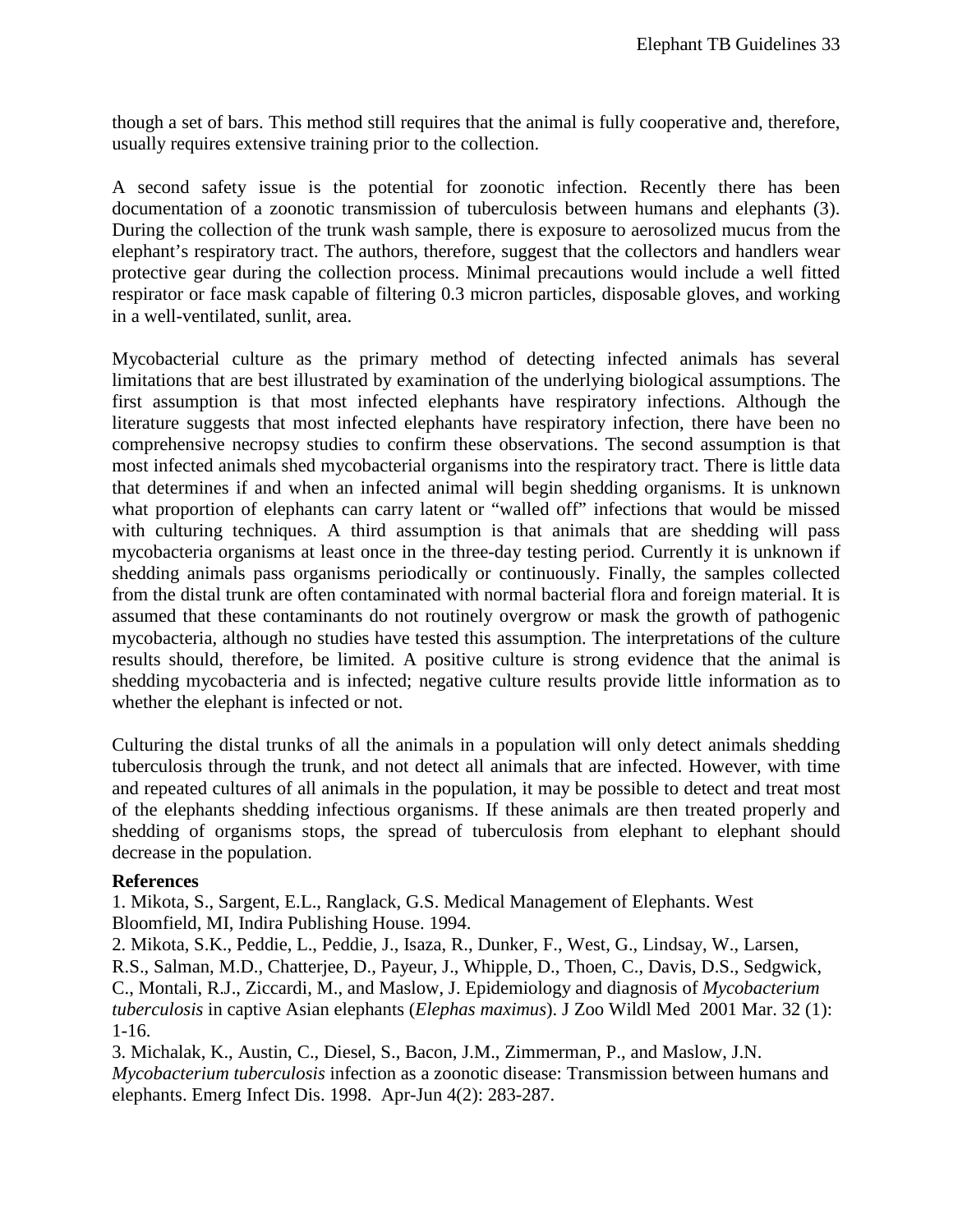## <span id="page-33-0"></span>**APPENDIX 4. TESTING LABORATORIES**

## **CULTURES, ANTIMICROBIAL SENSITIVITY, GENOTYPING**

### **USDA APHIS VS**

**National Veterinary Services Laboratories (NVSL)**  1920 Dayton Avenue Ames, IA 50010 Lab web site: [http://www.aphis.usda.gov/animal\\_health/lab\\_info\\_services/diagnos\\_tests.shtml](http://www.aphis.usda.gov/animal_health/lab_info_services/diagnos_tests.shtml)

**Dr. Janet Payeur**  Scientific Outreach Coordinator (515) 337-7003 Fax: (515) 337-7397 Email: [Janet.B.Payeur@aphis.usda.gov](mailto:Janet.B.Payeur@aphis.usda.gov)

**Dr. Suelee Robbe-Austerman** Veterinary Medical Officer Head Mycobacteria and Brucella Section (515) 337-7837 Fax: (515) 337-7315 Email: [Suelee.Robbe-Austerman@aphis.usda.gov](mailto:Suelee.Robbe-Austerman@aphis.usda.gov)

**Send trunk washes to NVSL either frozen or on icepacks by overnight express** (Federal Express handles diagnostic samples). Containers should be leak proof and double-bagged (50 ml conical screw-top centrifuge tubes are preferred) and are available free of charge from NVSL.

**If lesions are submitted for culture, tissues should be frozen and sent on ice packs overnight**. **Lesioned tissues should be split and ½ should be sent to the histopathology lab so PCR can be run to see if the tissue is compatible for tuberculosis. There is no charge for histopathology on lesioned tissue.** 

**Use the VS Form 10-4 for submission, not the VS 6-35 form found in the TB kit. If the formalized tissue is sent separately from the frozen tissue, please indicate on the submission forms that there are 2 separate packages coming from the same animal so that the reports can be combined and accession numbers coordinated when they reach NVSL.** It is also helpful to call or email NVSL contacts when sending TB suspects to schedule testing and relay any relevant history of the case.

NVSL Trunk wash cost: \$98 per sample for processing which includes a Gen Probe® DNA probe on any isolate. If the sample is positive for mycobacteria and speciation is requested, the charge is \$122.00 per sample which includes biochemical analysis, 16s rDNA sequencing analysis, spoliotyping and VNTR genotyping. DNA fingerprinting of *M. tuberculosis* or *M. bovis* isolates is also available. Antimicrobial susceptibility testing is available for *M. tuberculosis*  complex organisms for \$112.00 per isolate. Please contact NVSL at (515) 337-7388 for test schedule.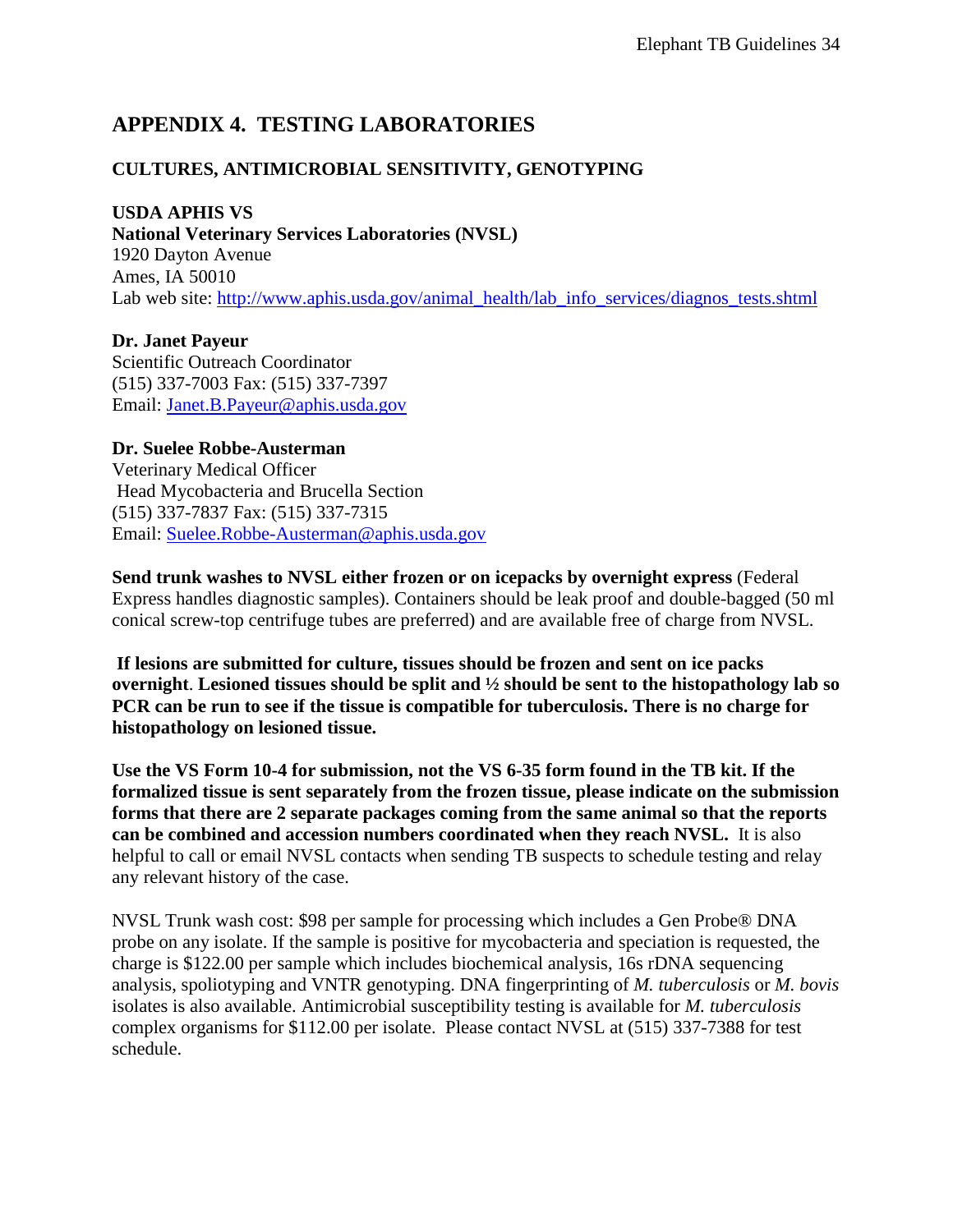To establish an account at NVSL for billing, contact **Connie Osmundson** (515) 337-7571 or Email: [Connie.J.Osmundson@aphis.usda.gov](mailto:Connie.J.Osmundson@aphis.usda.gov) .

## **(User fees as of October 1, 2010). Call lab before shipping samples for current prices and schedule of testing or check prices at the NVSL web site:**

[http://www.aphis.usda.gov/animal\\_health/lab\\_info\\_services/diagnos\\_tests.shtml](http://www.aphis.usda.gov/animal_health/lab_info_services/diagnos_tests.shtml)

## **Mycobacteriology Laboratory at National Jewish Medical and Research Center National Jewish Medical and Research Center**

Director: [Leonid Heifets, M.D.](http://www.nationaljewish.org/about/phys-fac/detail.aspx?doctorID=89) 1400 Jackson St. Denver, CO 80206 (303) 398-1384 E-mail: [heifetsl@njc.org](mailto:heifetsl@njc.org) For price list; sample collection and shipping instructions; and requisition form: [http://www.nationaljewish.org/research/diagnostics/adx/labs/mycobacteriology/requisitions-and](http://www.nationaljewish.org/research/diagnostics/adx/labs/mycobacteriology/requisitions-and-specimen-handling.aspx)[specimen-handling.aspx](http://www.nationaljewish.org/research/diagnostics/adx/labs/mycobacteriology/requisitions-and-specimen-handling.aspx)

Note: The lab has additional instructions specific to elephant samples – call to request a copy.

## **HISTOPATHOLOGY**

### **Scott P. Terrell, DVM, Diplomate ACVP**

SSP Pathology Advisor Disney's Animal Kingdom 1200 N Savannah Circle Bay Lake, FL 32830 W (407) 938-2746; H (407) 251-0545; Cell (321) 229-9363; Email [Scott.P.Terrell@disney.com](mailto:Scott.P.Terrell@disney.com)

Send sections in formalin of any gross lesion and complete set of tissues including lung, liver, spleen, mesenteric lymph nodes, bronchial lymph nodes and other major organs. Use leak proof container.

#### **USDA APHIS NVSL Pathobiology Laboratory**

1920 Dayton Avenue Ames, IA 50010 (515) 337-7521 Fax (515) 337-7527 Lab web site: [http://www.aphis.usda.gov/animal\\_health/lab\\_info\\_services/diagnos\\_tests.shtml](http://www.aphis.usda.gov/animal_health/lab_info_services/diagnos_tests.shtml)

### **Dr. Art Davis**

Director of Pathobiology Laboratory (515) 337-7526 Email: [Arthur.J.Davis@aphis.usda.gov](mailto:Arthur.J.Davis@aphis.usda.gov)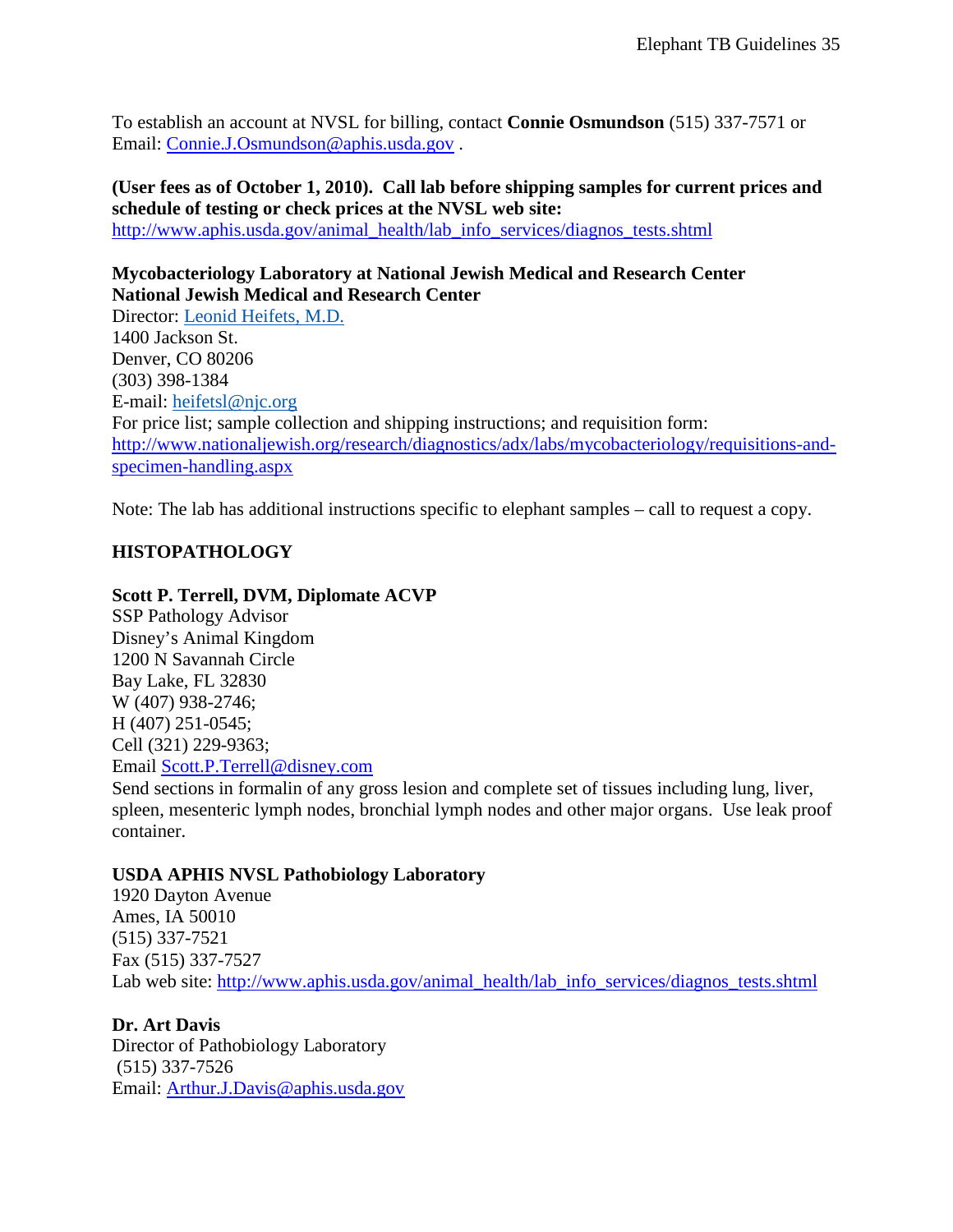**Dr. Mark Hall** Head Pathological Investigations (515) 337-7927 Email: [Mark.Hall@aphis.usda.gov](mailto:Mark.Hall@aphis.usda.gov)

Send formalin sections of any gross lesion and target tissues (lung, liver, mesenteric and bronchial lymph nodes). Use leak proof container. **Please indicate on submission form if a sample was submitted for culture so that the testing can be coordinated and results combined on one form.**

### **ANTI TB DRUG LEVELS**

**Infectious Diseases Pharmacokinetics Laboratory (IDPL) National Jewish Medical and Research Center** 1400 Jackson St. Denver, CO 80206 Web site:<http://www.nationaljewish.org/research/clinical-labs/about/learn/infectious/idpl.aspx>

Refer to the above website for specimen handling instructions and to download Requisition forms. Note that serum samples must be frozen immediately after collection and must be shipped on dry ice.

**Infectious Disease Pharmacokinetics Lab, College of Pharmacy, and Emerging Pathogens Institute, University of Florida Charles Peloquin, Pharm.D**., FCCP Professor and Director

1600 SW Archer Rd., Rm P4-33 PO Box 100486 Gainesville, FL 32610-0486 Tel: 352-273-6266 Fax: 352-273-6804 [peloquin@cop.ufl.edu](mailto:peloquin@cop.ufl.edu) www.idpl.cop[.ufl.edu Call or email for information on sample submission.

### **The National Veterinary Services Laboratories**

USDA APHIS NVSL 1920 Dayton Avenue Ames, IA 50010 Web site: [http://www.aphis.usda.gov/animal\\_health/lab\\_info\\_services/diagnos\\_tests.shtml](http://www.aphis.usda.gov/animal_health/lab_info_services/diagnos_tests.shtml)

**Dr. David Kinker** Head, Serology Section Tel: 515-337-7950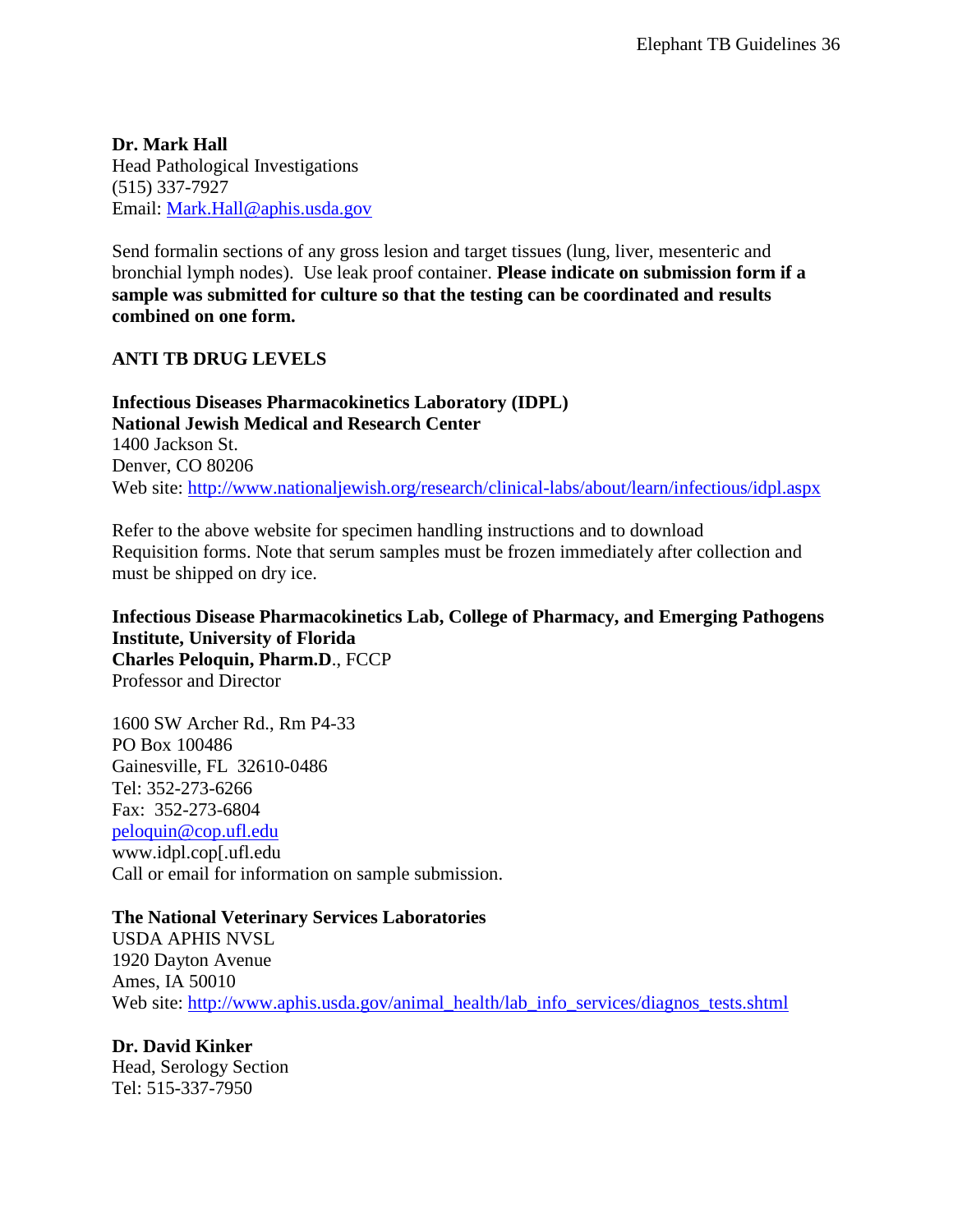Email: [David.R.Kinker@aphis.usda.gov](mailto:David.R.Kinker@aphis.usda.gov) Call before shipping samples for current prices.

#### **Dr. Jeffrey Nelson**

Veterinary Medical Officer, Serology Section Tel: 515-337-7966 Email: [Jeffrey.t.nelson@aphis.usda.gov](mailto:Jeffrey.t.nelson@aphis.usda.gov)

#### **Chembio Diagnostic Systems, Inc**.

<span id="page-36-0"></span>3661 Horseblock Road Medford, NY 11763 Tel: 631-924-1135 Fax: 631-924-6033 Email: [customerservice@chembio.com](mailto:customerservice@chembio.com) Call Chembio before shipping samples for current prices on veterinary products such as ElephantTB STAT-PAK®, MAPIA™ or DPP®.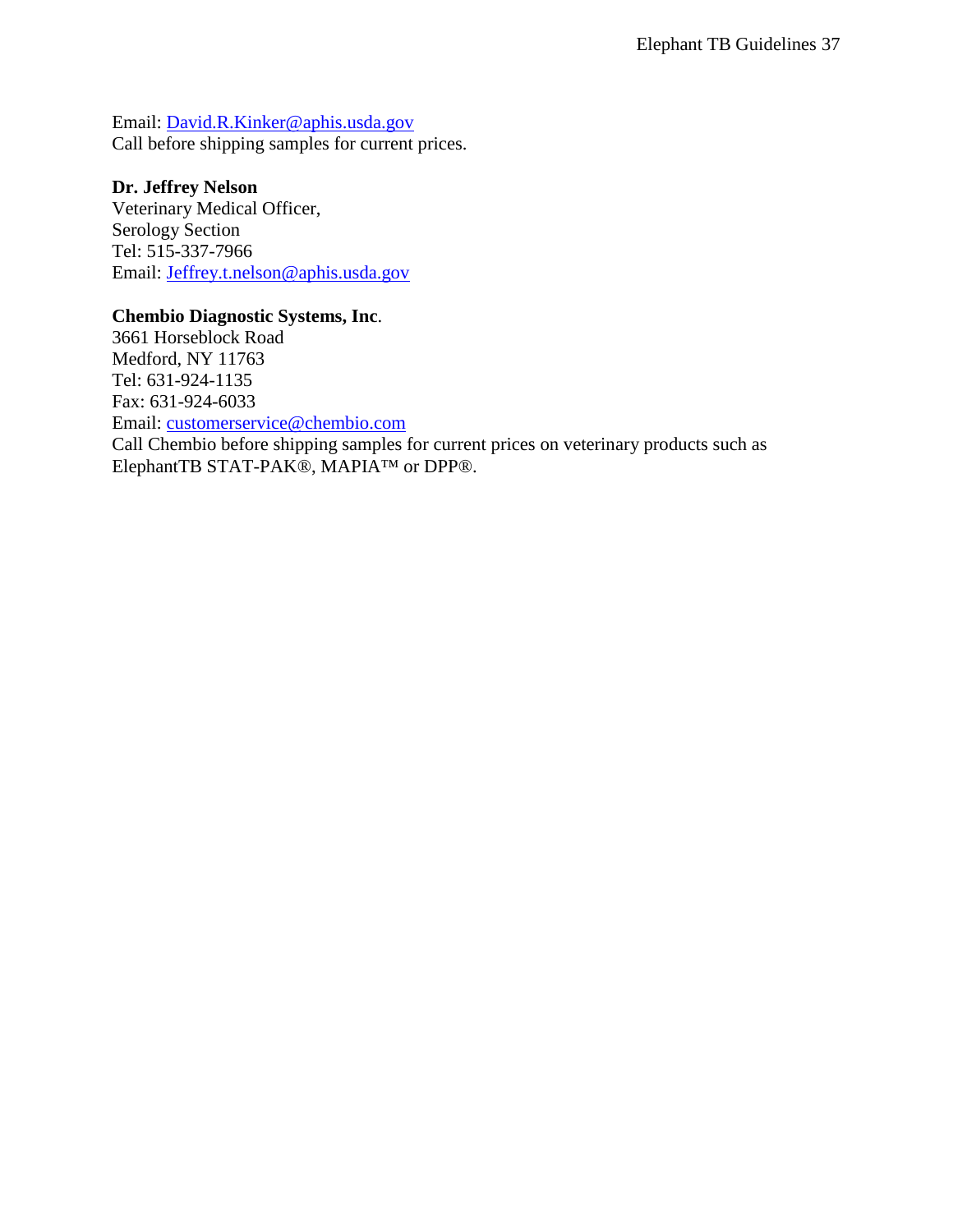## **APPENDIX 5. USDA Standard Operating Procedure for Processing Elephant Trunk Washes for the Isolation of Mycobacteria**

### **United States Department of Agriculture National Veterinary Services Laboratories**

### **Standard Operating Procedure Processing Elephant Trunk Washes for the Isolation of Mycobacteria**

Mention of trademark or proprietary product does not constitute a guarantee or warranty of the product by USDA and does not imply its approval to the exclusion of other products that may be suitable.

### **1. Purpose**

The purpose of this Standard Operating Procedure (SOP) is to describe the procedure for processing elephant trunk washes for the isolation of *Mycobacterium tuberculosis* used in the Mycobacteria and Brucella (MB) section.

### **Warning:** *Mycobacterium bovis, M. tuberculosis and M. avium* **are pathogenic to humans and they are a Class III pathogen. All procedures must be performed in a Class II or Class III biological safety cabinet.**

### **2. Materials**

- 2.1 50 ml sterile conical centrifuge tubes
- 2.2 15 ml sterile conical centrifuge tubes
- 2.3 Sorvall RC 3BP refrigerated centrifuge
- 2.4 N-Acetyl-L cysteine (NALC); Sigma catalog number A-7250
- 2.5 NaOH-Sodium citrate solution; (NVSL #10687)
	- 2.5.1.1 Dissolve 29 gm of sodium citrate dehydrate in 1000 ml of Super Q H2O. Dissolve 40 gm of sodium hydroxide pellets in 1000 ml of Super  $O$  H<sub>2</sub>O. Combine the 2 solutions and dispense as requested. Autoclave for 15 minutes at 121 °C.
- 2.6 Sterile distilled water
- 2.7 Johne's antibiotic mixture (contains vancomycin, amphotercin B, and nalidixic acid); NVSL #20215
	- 2.7.1 Brain Heart Infusion Broth (NVSL #10009) 18.5 g
		- 2.7.1.1 Combine 37 gm of Difco BHI w/out dextrose (BBL # 250220) with 1000 ml Super Q  $H<sub>2</sub>O$ . Bring to a rolling boil. Dispense as requested. Autoclave 20 min. at 121°C for flasks, 15 min. for tubes.
	- $2.7.2$  Super OH<sub>2</sub>O 1000 ml

2.7.3 Nalidixic Acid (NVSL #40153) 10 ml 2.7.3.1 Mix 10 g of nalidixic acid with 500 ml of distilled  $H_2O$ . Add 10N NaOH drop by drop until solution clears and QS to 1000 ml. Filter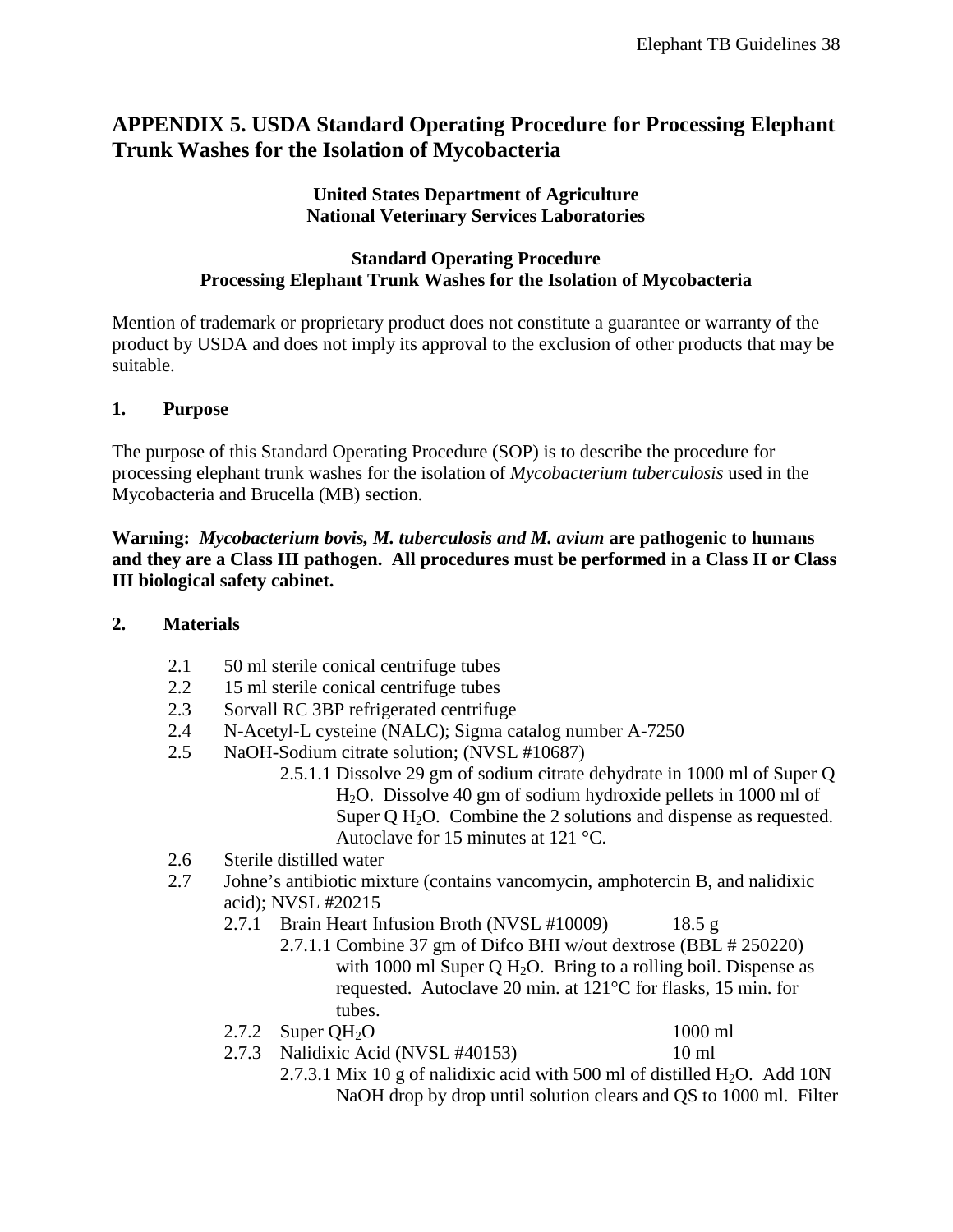sterilize solution thru a 0.22µm filter into sterile jug with bell end. Dispense (wearing gloves), 20 ml into a 50 ml sterile conical tube. Caution – chemical is carcinogenic.

- 2.7.4 Vancomycin (NVSL #40151) 10 ml
	- 2.7.4.1 Combine 9.346 gm with 1000 ml of distilled Super Q  $H_2O$  and mix well. Filter sterilize. Dispense into 50 ml sterile tubes in 20.5 ml amounts.
- 2.7.5 Amphotericin B (NVSL #40154) 5 ml
	- 2.7.5.1 Add 10 ml warm sterile distilled  $H_2O$  to a 100 mg Amphotericin B (Fungizone). Shake gently until dissolved and dispense as requested.
- 2.7.6 Combine BHI broth and Super QH<sub>2</sub>O. Autoclave for 20 min at 121 $^{\circ}$ C. Cool to 50°C. Remove 25 ml of cooled broth and discard. Add Nalidixic Acid, Vancomycin, and Amphotericin B. Mix well. Dispense in tubes and cover with foil because the Amphotericin B is light sensitive. Store in -20°C freezer. Media is good for 3 months.
- 2.8 37°C CO<sub>2</sub> incubator preferred<br>2.9 Media set-up (one tube of each
- Media set-up (one tube of each per sample):
	- 2.9.1 Middlebrook 7H10 w/glycerol; NVSL #10941 or BBL Middlebrook and Cohn 7H10 Agar tubes (BBL #220959).
	- 2.9.2 Middlebrook 7H11 w/glycerol; NVSL #10942 or BBL Seven H11 Agar tubes (BBL #221392) or BBL Selective Seven H11 Agar tube (BBL #297639).
	- 2.9.3 Stonebrinks; NVSL #10451
	- 2.9.4 Mycobactosel L-J medium (BBL #221414)
	- 2.9.5 Bactec 12B medium vial with Panta and Erythromycin  $(32 \mu g/ml)$
- 2.10 1 ml tuberculin syringes
- 2.11 5 ml syringes
- 2.12 Slant trays, media tube baskets
- 2.13 Vortex
- 2.14 Sterile swabs

### **3. Procedures**

- 3.1 Carefully pour  $10 12$  ml of the trunk wash into a 50 ml conical centrifuge tube. If there is less than 10 ml, use the entire sample.
	- 3.1.1 At this time, also pour 10 12 ml of sterile distilled water into a 50 ml conical centrifuge tube; this sample will be labeled "negative control" and will be processed the same as the rest of the samples.
- 3.2 Pour 10 to 12 ml (or whatever is left if < 10 ml) of the remaining trunk wash into a 15 ml conical centrifuge tube for storage.
	- 3.2.1 These 15 ml centrifuge tubes are stored at  $-20 \pm 2^{\circ}$  C for a minimum of 8 weeks or until the bacterial isolation procedure is completed.
	- 3.2.2 Samples from cases in which no isolation was made are retained in a  $-20^\circ + 2^\circ$  C freezer for at least 6 months.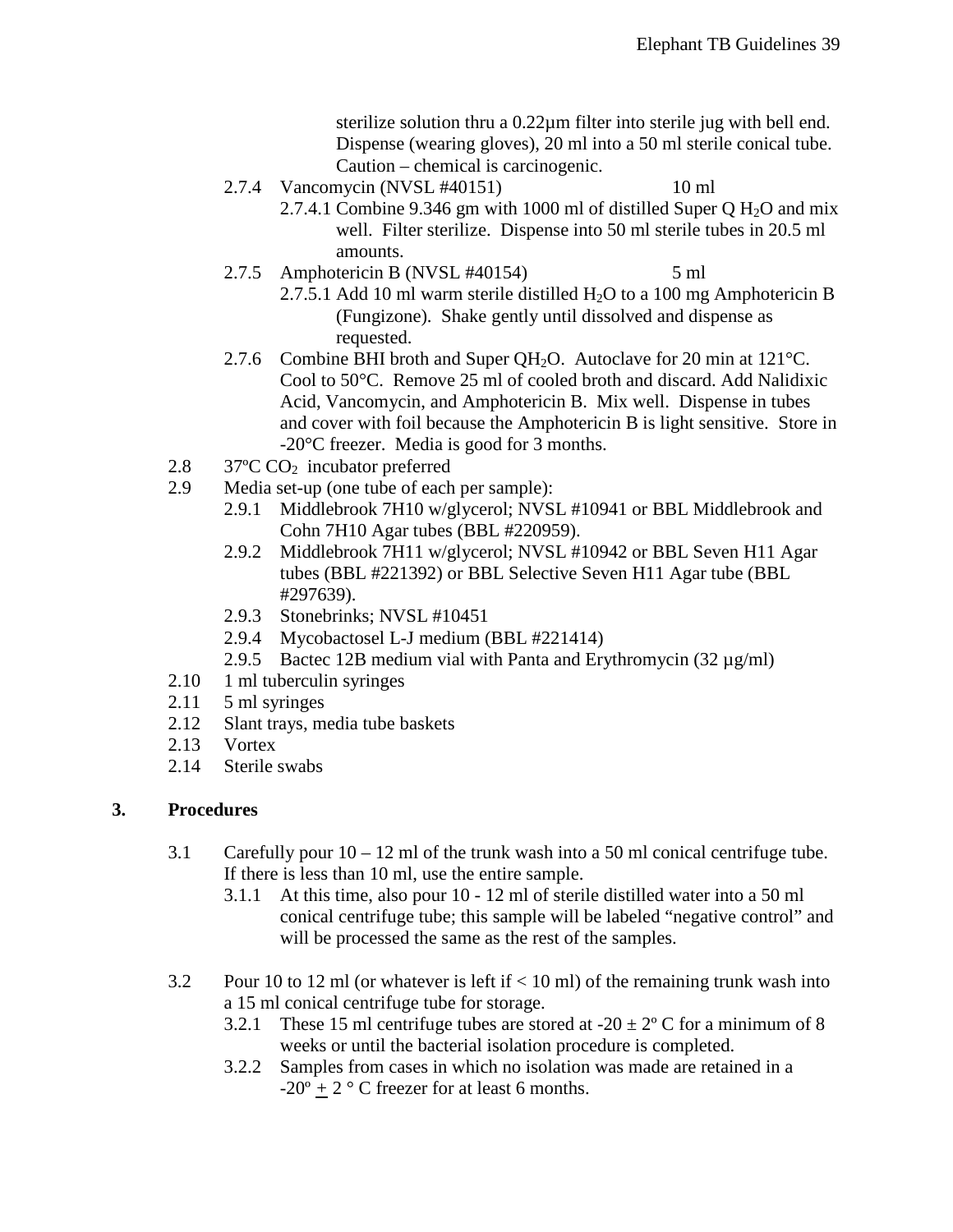- 3.2.2.1 Samples that have no isolation and are older than 6 months can be discarded by the procedure in the current version of MBSOP0008.
- 3.2.3 Samples from cases in which mycobacteria have been isolated will be retained for one year and stored in a -20º C freezer.
- 3.3 Allow the 10 12 ml of the trunk wash in the 50 ml conical tube to stand undisturbed for  $15 - 20$  minutes to allow sediment to settle to the bottom. Or Alternately:

Pulse spin the 10 - 12 ml of trunk wash in the 50 ml centrifuge to spin down excess sediment. This can be accomplished by centrifuging for 1 minute and 40 seconds at 3000RCF, 10°C, using the Sorvall RC 3BP centrifuge.

- 3.4 Slowly pour the supernate, trying not to disturb the sediment, into a sterile 50 ml conical centrifuge tube.
- 3.5 Prepare the N-Acetyl-L-cysteine (NALC)/NaOH- sodium citrate solution according to the following proportions:

| Volume (ml) | NaOH- sodium citrate $^{\alpha}$ (ml) | NALC(g) |
|-------------|---------------------------------------|---------|
| 50          | 50                                    | 0.25    |
| 100         | 100                                   | 0.50    |
| 150         | 150                                   | 0.75    |
| 200         | 200                                   | 1.00    |
| 300         | 300                                   |         |

a. 1:1 mixture of 4% NaOH to 2.9% sodium citrate

b. Allow NALC to dissolve in solution before use

- c. Discard this solution after 24 hours
- 3.6 Add an equal amount of the NALC solution to the trunk wash supernate up to a maximum of 10 ml using a sterile pipette.
	- 3.6.1 Be careful to avoid cross contamination of samples when adding the NALC solution.
- 3.7 Vortex or vigorously hand shake for  $20 \pm 5$  seconds

3.8 Routinely allow the trunk wash to remain in contact with the NALC for  $15 + 5$ minutes.

- 3.8.1 If the sample is extremely cloudy or appears to be contaminated, the NALC solution may need to remain in contact with the sample for up to  $20 \pm 5$  minutes.
- 3.8.2 NALC is a mucolytic agent and this procedure reduces or eliminates contaminating bacteria while releasing Mycobacteria which may be trapped in mucin and cells, allowing them to grow. Observe the tube for clearing before proceeding to the next step.
- 3.9 Add enough sterile distilled water to the NALC/wash solution to fill the centrifuge tube
- 3.10 Centrifuge the water/NALC/wash solution for 20 minutes at 6000g and 10ºC.
- 3.11 Carefully pour off and discard the supernatant.
- 3.12 Re-suspend the sediment with 2 mls of sterile distilled water and 1 ml of the Johne's antibiotic mixture.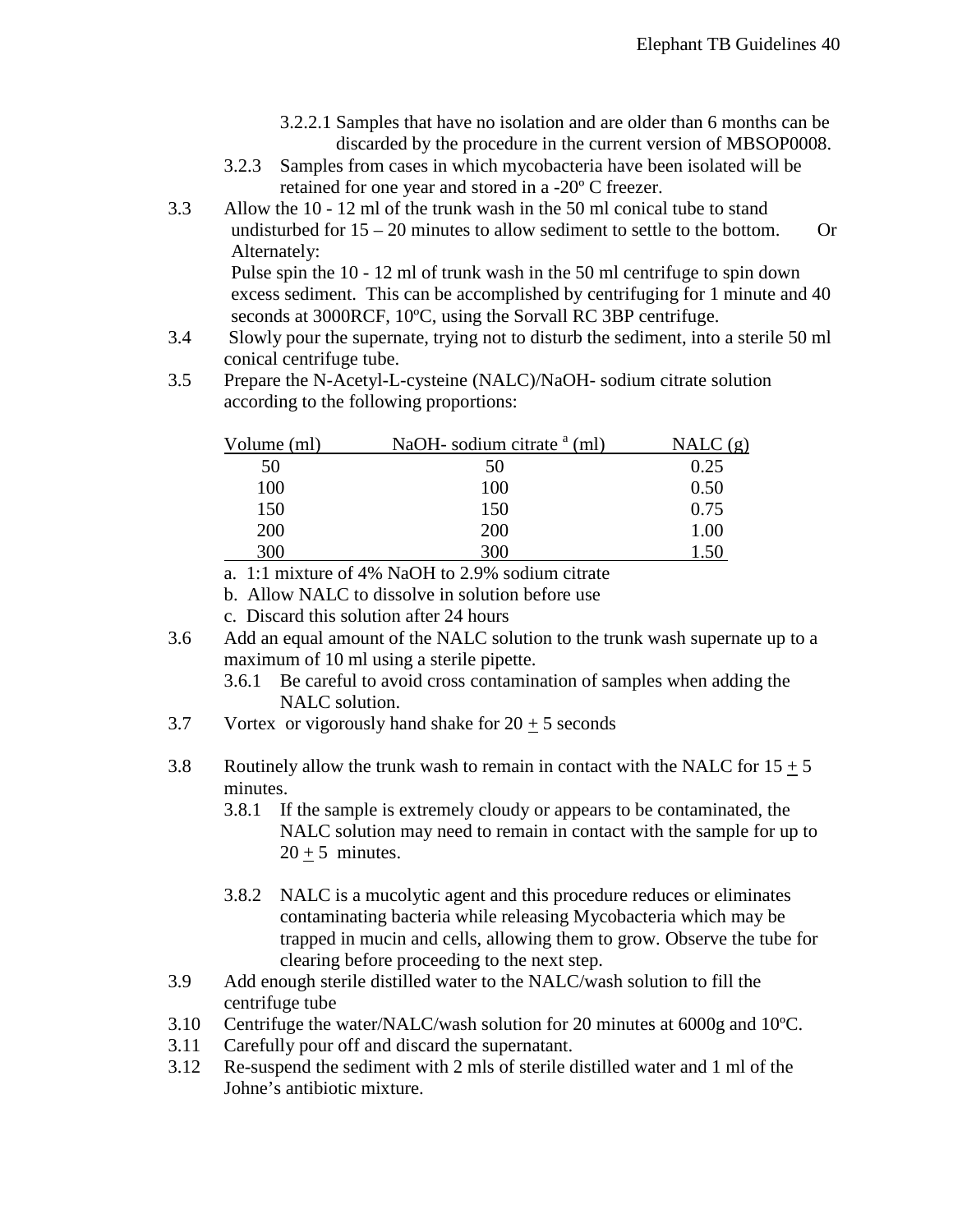- 3.12.1 Vortex the re-suspended mixture for  $20 + 5$  seconds.
- 3.13 Incubate overnight at  $37 \pm 2$ °C.
- 3.14 Vortex or vigorously hand shake the incubated sample for  $20 + 5$  seconds.
- 3.15 Using a sterile swab per specimen, swab the sample over the entire surface of each of the solid media tubes listed in section 2 of this SOP.
	- 3.15.1 The four solid media tubes are Middlebrooks 7H10 w/glycerol, Middlebrooks 7H11 w/ glycerol, Mycobactosel LJ, and Stonebrinks.
	- 3.15.2 If one of these media is not available, contact the section head or their designate for which media to be substituted.
- 3.16 Prepare the BACTEC 12B bottles.
	- 3.16.1 A 5 ml syringe is used to add 2 ml of Erythromycin to the reconstituting fluid supplied for the PANTA solution for a final concentration of  $32 \mu$ g/ml.
	- 3.16.2 Using a new 5 ml syringe, add 5 ml of the reconstituting fluid to the vial of PANTA.
	- 3.16.3 Using a 1 ml tuberculin syringe, each vial of the BACTEC media is inoculated with 0.2ml of the reconstituted supplement.
- 3.17 Inoculate the BACTEC media with your sample.
	- 3.17.1 Using a 1 ml tuberculin syringe, inoculate the BACTEC media with  $\leq$  0.5 ml of the sample
- 3.18 Place the inoculated solid media on a slant rack and incubate overnight at  $37 \pm 2$ °C in 10% CO<sub>2</sub>, if available.
	- 3.18.1 Incubation in an atmosphere of  $CO<sub>2</sub>$  will encourage earlier growth.
	- 3.18.2 After being incubated overnight on a slant rack, the media tubes can be stored in the 37ºC incubator in an upright position.
- 3.19 Place the inoculated BACTEC bottles in a locked 37ºC incubator.
- 3.20 Read the media tubes as outlined below and record the results on the appropriate worksheets:
	- 3.20.1 Solid Media
		- 3.20.1.1 Read tubes weekly for weeks 1-7 after inoculation.
		- 3.20.1.2 For tubes in week 8, read and record the results and discard the tubes if there is no suspicious growth for Mycobacteria noted in the tubes.
		- 3.20.1.3 For tubes that contain contamination, discard the media tubes that are overgrown. If the entire set of media is overgrown, the case may need to be retested.
	- 3.20.2 BACTEC Bottles
		- 3.20.2.1 BACTEC bottles are read twice weekly for the first 3 weeks and then once a week until week 6.
		- 3.20.2.2 Results of the growth indicator values are recorded on the BACTEC worksheet assigned to the case on the bottle each time the BACTEC bottle is read by the BACTEC 460 machine.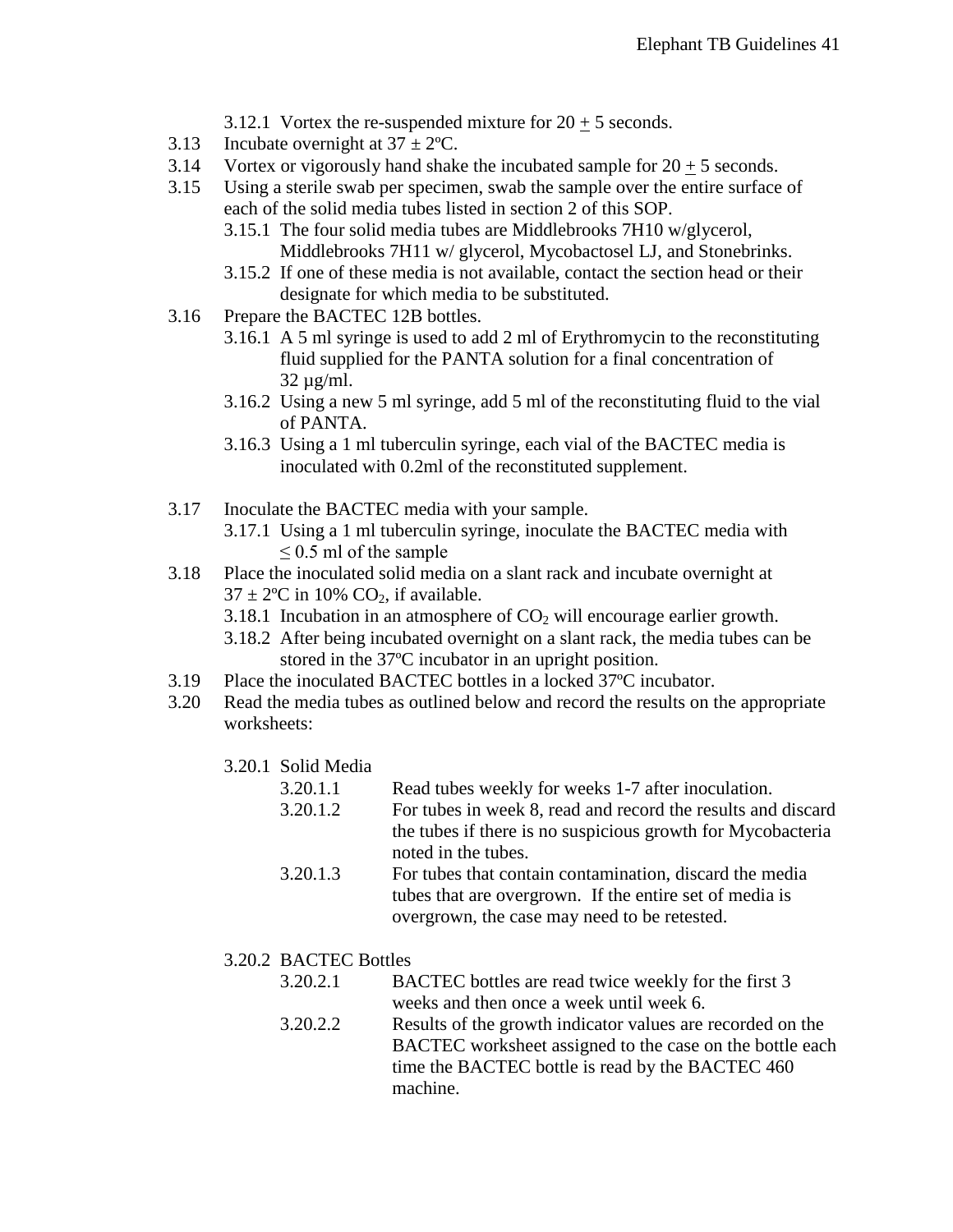3.20.2.3 BACTEC bottles that have a growth indicator value of 300 or higher are examined by acid fast staining. See the current version of MBSOP2210 for these procedures. BACTEC bottles that are to be discarded are stored in a locked cabinet in the biological safety level 3 laboratories until they are removed by the personnel from Environmental Health and Safety. See the current version of MBSOP2007 and MBSOP2008 for these procedures.

#### **4. References**

- 4.1 Della-Latta, P. and I. Weitzman. 1998. Mycobacteriology. p. 169-204 In H.D. Isenberg (ed.), *Essential Procedures for Clinical Microbiology.* American Society for Microbiology, Washington, D.C.
- 4.2 Zimbro, M.J. and D.A. Power. 2003. Difco & BBL Manual Manual of Microbiological Culture Media. Becton, Dickinson and Company, Sparks, MD.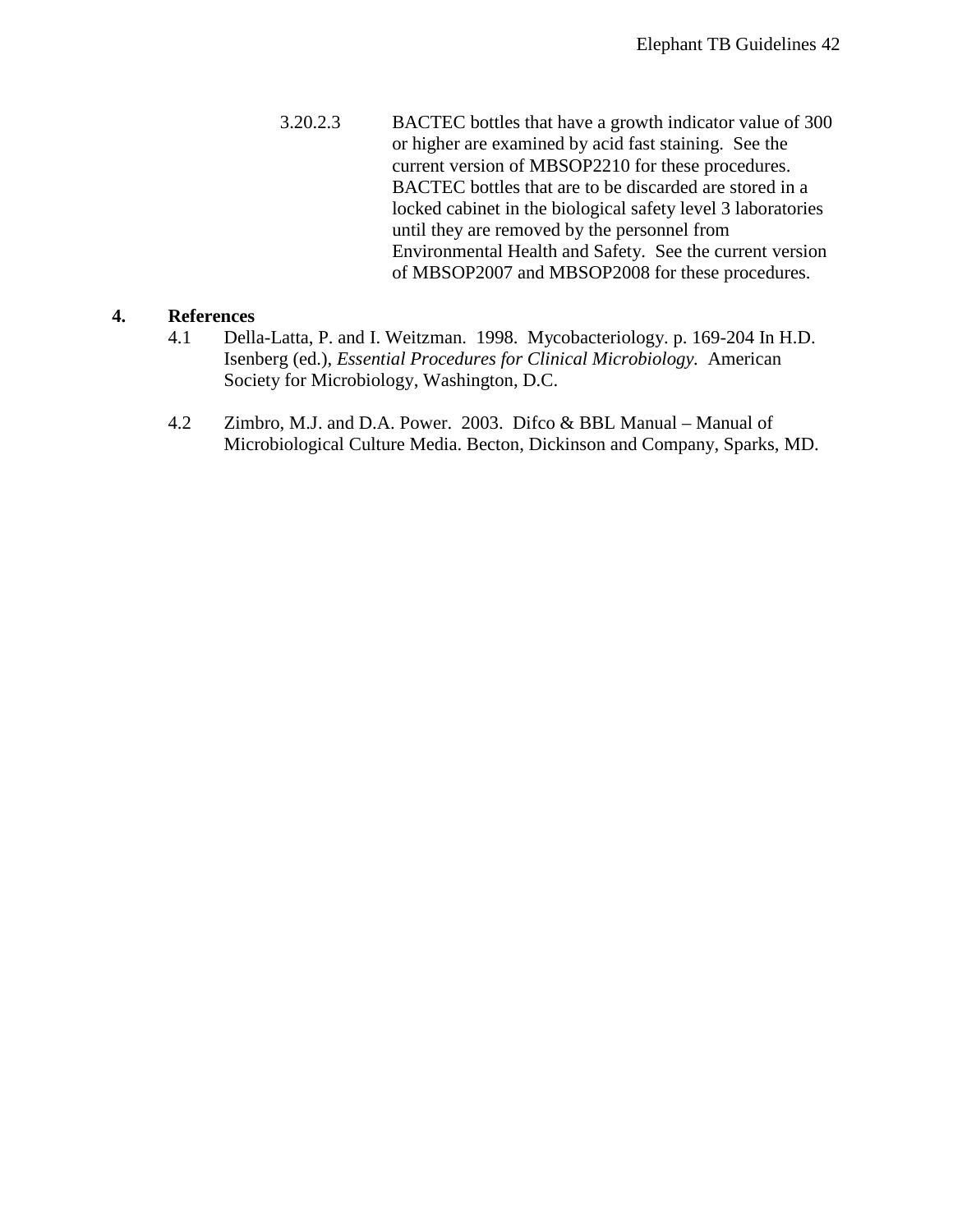## <span id="page-42-0"></span>**APPENDIX 6. CONTACTS FOR QUESTIONS**

### **DIAGNOSIS AND TREATMENT**

#### **Michele A. Miller, DVM, MS, PhD**

Chief Veterinary Officer and Director of Conservation Medicine Palm Beach Zoo 1301 Summit Blvd. West Palm Beach, FL 33405 Phone: 561-833-7130 ext 224 Cell: 561-727-9630 Email: [mmiller@palmbeachzoo.org](mailto:mmiller@palmbeachzoo.org)

#### **Dr. Genevieve Dumonceaux**

The Florida Aquarium 701 Channelside Drive Tampa, Florida 33602 Cell: 813-465-9234 Work: 813-367-4055 Email: [gdumonceauz@flaquarium.org](mailto:gdumonceauz@flaquarium.org)

### **Dr. Susan K. Mikota**

Director of Veterinary Programs and Research Elephant Care International 166 Limo View Lane Hohenwald, TN 38462 Tel: 931-796-7102 Cell: 931-628-5962 Email: [smikota@elephantcare.org](mailto:smikota@elephantcare.org) Website: [www.elephantcare.org](http://www.elephantcare.org/)

## **ELEPHANT TB STAT–PAK® ASSAY AND MAPIATM**

## **Konstantin Lyashchenko, Ph.D.**

Research Director, Mycobacterial Immunology Chembio Diagnostic Systems, Inc. 3661 Horseblock Road Medford, NY 11763 Tel: 631-924-1135, ext.111 Fax: 631-924-6033 Email: [klyashchenko@chembio.com](mailto:klyashchenko@chembio.com)

#### **REGULATORY**

**Dr. Denise Sofranko** USDA-APHIS-Animal Care Field Specialist for Elephants Voice Mail: 240-461-9142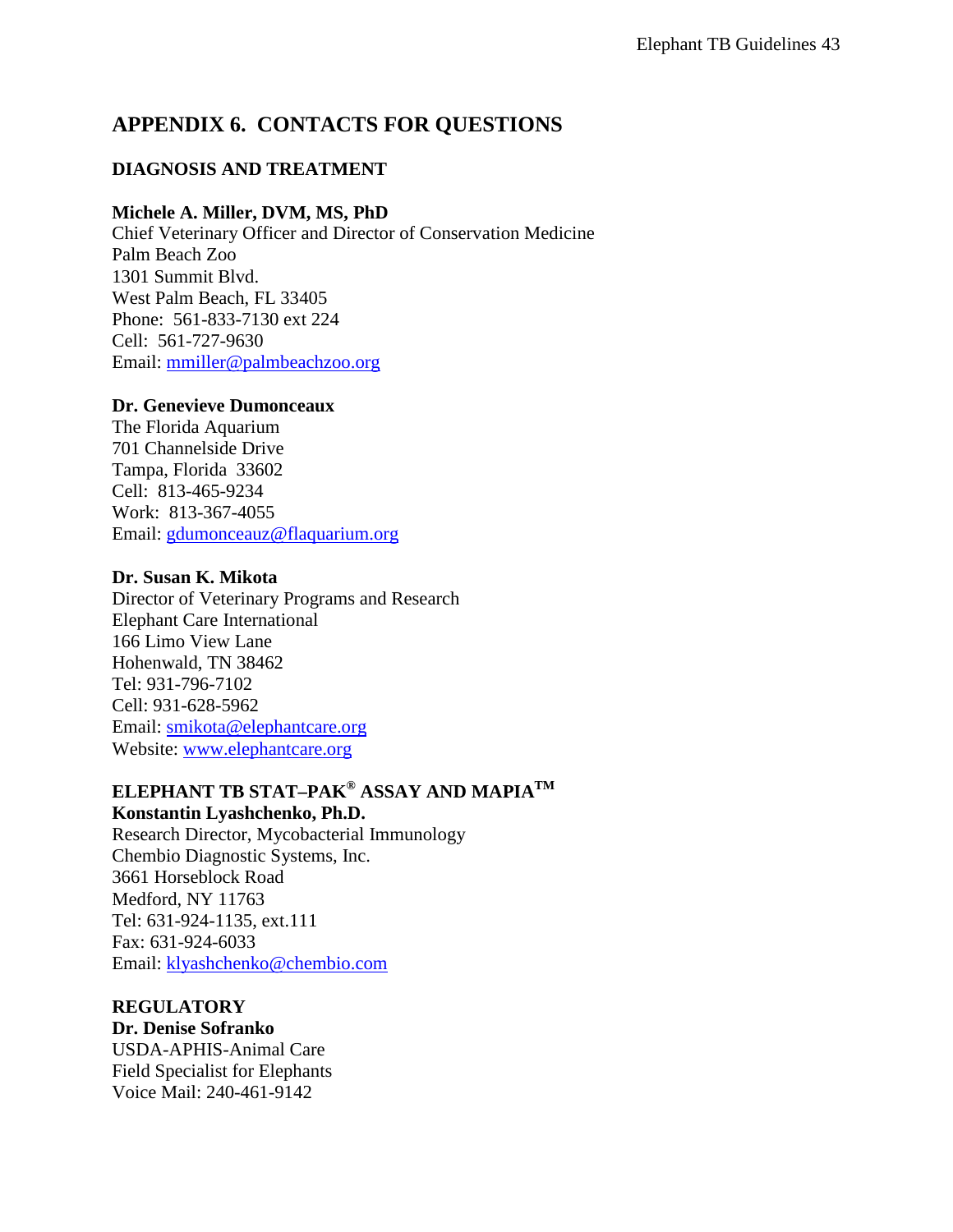Email: [Denise.M.Sofranko@aphis.usda.gov](mailto:Denise.M.Sofranko@aphis.usda.gov) 2150 Centre Avenue BLDG B Mail Stop #3-W11 Ft. Collins, CO 80562-8117

### **HUMAN HEALTH, ELEPHANT THERAPY AND TREATMENT Joel Maslow, MD, PhD**

Division of Infectious Diseases Philadelphia Veterans Affairs Medical Center and the University of Pennsylvania School of Medicine University & Woodland Avenues Philadelphia, PA 19104 Tel: 215-823-4021 Fax: 215-823-5171 Email: [joel.maslow@med.va.gov](mailto:joel.maslow@med.va.gov)

### **NECROPSY, PATHOLOGY**

**Scott P. Terrell, DVM, Diplomate ACVP** SSP Pathology Advisor Disney's Animal Kingdom 1200 N Savannah Circle Bay Lake, FL 32830 Tel: 407-938-2746 Home: 407-251-0545 Cell: 321-229-9363 Email: [Scott.P.Terrell@disney.com](mailto:Scott.P.Terrell@disney.com)

### **INTERNET**

These guidelines are available on the Internet at the following sites:

- 1. [http://www.aphis.usda.gov/animal\\_welfare/index.shtml](http://www.aphis.usda.gov/animal_welfare/index.shtml) (available to the public)
- 2. [www.aazv.org](http://www.aazv.org/) (available to AAZV members by password)
- 3. [www.elephantcare.org](http://www.elephantcare.org/) (available to the public)
- 4. [www.elephanttag.org](http://www.elephanttag.org/) (available to the public)

## <span id="page-43-0"></span>**APPENDIX 7. SOURCES FOR ANTI-TUBERCULOSIS DRUGS**

There are various veterinary compounding pharmacies that have experience with formulations for elephants. Please contact one of the consultants in Appendix 6 for information. Select veterinary compounding pharmacies are also listed on [www.elephantcare.org.](http://www.elephantcare.org/)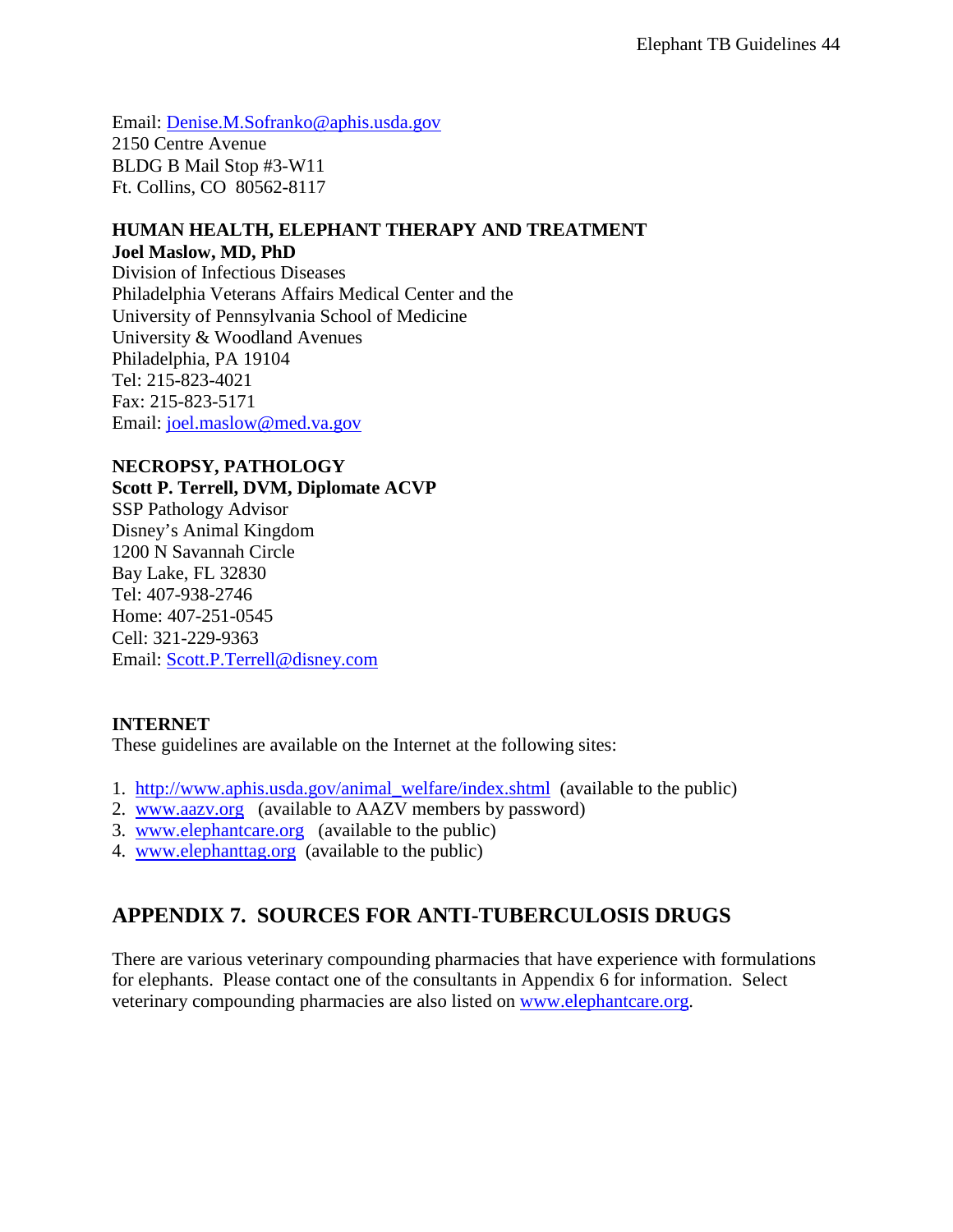| Institution/owner:                                                                                                                                                  |  |  |  |  |  |  |
|---------------------------------------------------------------------------------------------------------------------------------------------------------------------|--|--|--|--|--|--|
|                                                                                                                                                                     |  |  |  |  |  |  |
|                                                                                                                                                                     |  |  |  |  |  |  |
|                                                                                                                                                                     |  |  |  |  |  |  |
| Tel:                                                                                                                                                                |  |  |  |  |  |  |
| <b>Animal Information</b>                                                                                                                                           |  |  |  |  |  |  |
|                                                                                                                                                                     |  |  |  |  |  |  |
|                                                                                                                                                                     |  |  |  |  |  |  |
| Sex: [ ] male [ ] female                                                                                                                                            |  |  |  |  |  |  |
|                                                                                                                                                                     |  |  |  |  |  |  |
| <b>SAMPLE COLLECTION INFORMATION</b>                                                                                                                                |  |  |  |  |  |  |
| Site of sample collection: [ ] ear vein [ ] leg vein [ ] other: ________________                                                                                    |  |  |  |  |  |  |
| Health status of animal: [ ] normal [ ] abnormal                                                                                                                    |  |  |  |  |  |  |
|                                                                                                                                                                     |  |  |  |  |  |  |
|                                                                                                                                                                     |  |  |  |  |  |  |
| Type of restraint: [ ] manual [ ] anesthetized/sedated [ ] behavioral control                                                                                       |  |  |  |  |  |  |
| Temperament of animal: [ ] calm [ ] active [ ] excited                                                                                                              |  |  |  |  |  |  |
| Type of blood collection tube:                                                                                                                                      |  |  |  |  |  |  |
| [] no anticoagulant (red-top)                                                                                                                                       |  |  |  |  |  |  |
| $[$ [ $]$ EDTA (purple)                                                                                                                                             |  |  |  |  |  |  |
| [ ] heparin (green)                                                                                                                                                 |  |  |  |  |  |  |
|                                                                                                                                                                     |  |  |  |  |  |  |
| <b>Sample handling:</b> [ ] separation of plasma/serum by centrifugation                                                                                            |  |  |  |  |  |  |
| (Check all that apply) [ ] stored as whole blood                                                                                                                    |  |  |  |  |  |  |
| [ ] frozen plasma                                                                                                                                                   |  |  |  |  |  |  |
|                                                                                                                                                                     |  |  |  |  |  |  |
| <b>TB EXPOSURE STATUS</b>                                                                                                                                           |  |  |  |  |  |  |
| [ ] Known infected animal                                                                                                                                           |  |  |  |  |  |  |
| [ ] Known exposure to culture positive source within the past 12 months<br>[ ] Known exposure to a culture positive source within the past 1-5 years                |  |  |  |  |  |  |
| [ ] No know exposure to a culture positive source in the last 5 years                                                                                               |  |  |  |  |  |  |
|                                                                                                                                                                     |  |  |  |  |  |  |
| <b>TREATMENT INFORMATION</b><br>$\mathbf{r}$ and $\mathbf{r}$ and $\mathbf{r}$ and $\mathbf{r}$ and $\mathbf{r}$ and $\mathbf{r}$ and $\mathbf{r}$ and $\mathbf{r}$ |  |  |  |  |  |  |

## **APPENDIX 8. Elephant Serum Bank Submission Form**

Is elephant currently receiving any medication or under treatment? [ ] yes [ ] no If yes, please list drugs and doses: \_\_\_\_\_\_\_\_\_\_\_\_\_\_\_\_\_\_\_\_\_\_\_\_\_\_\_\_\_\_\_\_\_\_\_\_ \_\_\_\_\_\_\_\_\_\_\_\_\_\_\_\_\_\_\_\_\_\_\_\_\_\_\_\_\_\_\_\_\_\_\_\_\_\_\_\_\_\_\_\_\_\_\_\_\_\_\_\_\_\_\_\_\_\_\_\_\_\_\_

\_\_\_\_\_\_\_\_\_\_\_\_\_\_\_\_\_\_\_\_\_\_\_\_\_\_\_\_\_\_\_\_\_\_\_\_\_\_\_\_\_\_\_\_\_\_\_\_\_\_\_\_\_\_\_\_\_\_\_\_\_\_\_

**Time between blood collection and last treatment: \_\_\_\_\_\_\_\_\_\_\_\_\_\_\_\_\_\_\_\_\_\_\_\_\_**

**Ship samples overnight frozen with shipping box marked "PLACE IN FREEZER UPON ARRIVAL"**

\_\_\_\_\_\_\_\_\_\_\_\_\_\_\_\_\_\_\_\_\_\_\_\_\_\_\_\_\_\_\_\_\_\_\_\_\_\_\_\_\_\_\_\_\_\_\_\_\_\_\_\_\_\_\_\_\_\_\_\_\_\_\_

#### **Send completed form with samples to:**

**Michele A. Miller, DVM, MS, PhD**

Chief Veterinary Officer and Director of Conservation Medicine Palm Beach Zoo, 1301 Summit Blvd., West Palm Beach, FL 33405 Phone: 561-833-7130 ext 224; Cell: 561-727-9630; Email: [mmiller@palmbeachzoo.org](mailto:mmiller@palmbeachzoo.org)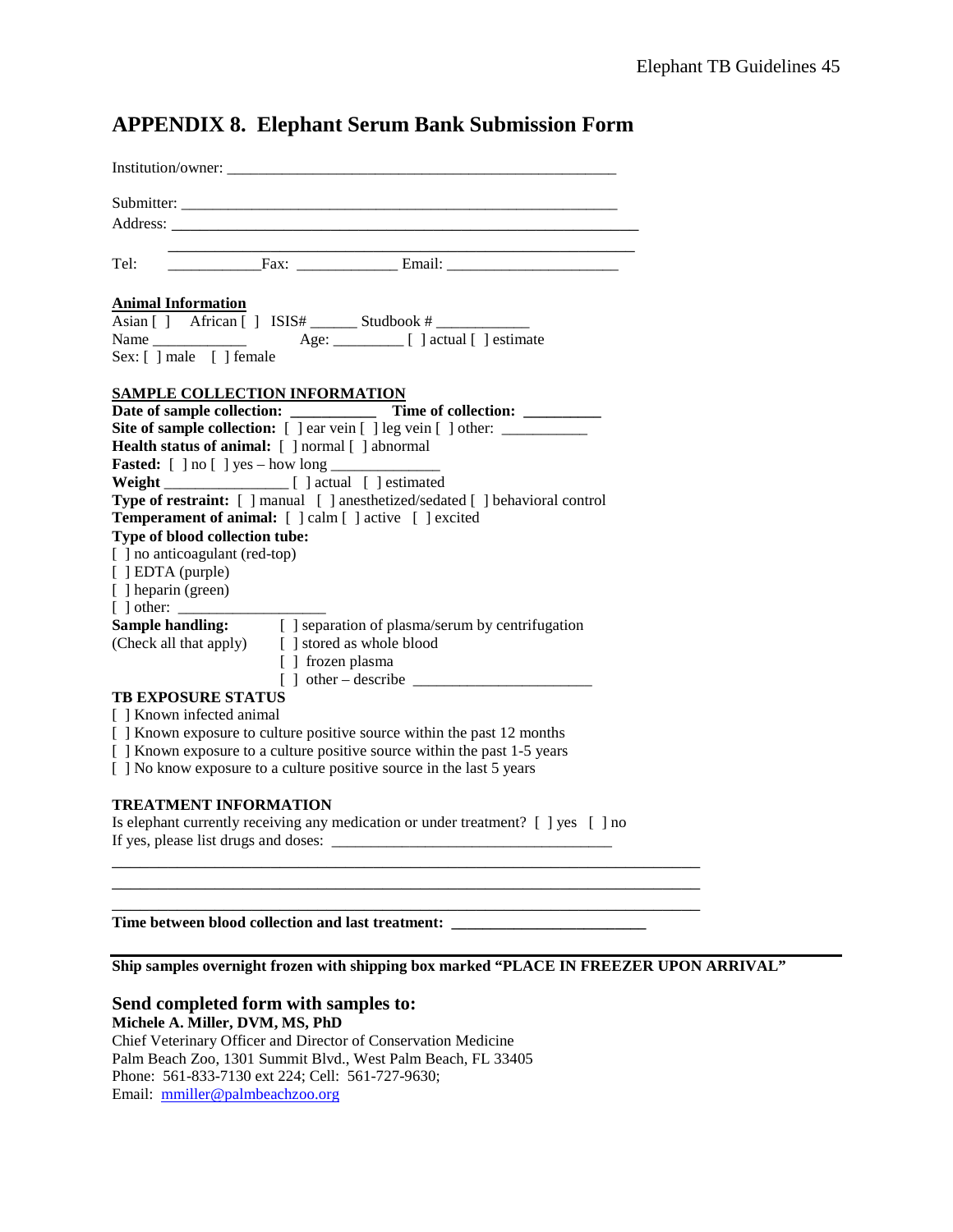## **Consent Form for Use of Serum by Elephant SSP**

I give consent for the serum submitted to the Elephant Species Survival Plan (SSP) serum bank to be used for research on any elephant related issues based on recommendations by the veterinary advisor and/or steering committee.

The results could be reviewed and used by the SSP veterinary advisor in providing health-related recommendations and publications.

I understand that all results and recommendations regarding the individual elephant will be kept confidential.

\_\_\_\_\_ Yes, I agree to allow the SSP to use our sample for designated research and testing results.

No, I do not consent to the use of our sample and test results unless specified.

\_\_\_\_\_\_\_\_\_\_\_\_\_\_\_\_\_\_\_\_\_\_\_\_\_\_\_\_\_\_ \_\_\_\_\_\_\_\_\_\_\_\_\_\_\_\_\_\_\_\_\_\_\_ Signature, title Date

\_\_\_\_\_\_\_\_\_\_\_\_\_\_\_\_\_\_\_\_\_\_\_\_\_\_\_\_\_\_\_\_\_\_\_\_\_\_\_\_\_\_\_\_\_\_\_\_\_\_\_\_\_\_\_\_\_\_\_\_\_\_\_\_ Printed name Phone number

\_\_\_\_\_\_\_\_\_\_\_\_\_\_\_\_\_\_\_\_\_\_\_\_\_\_\_\_\_\_\_\_\_\_\_\_\_\_\_\_\_\_\_\_\_\_\_\_\_\_\_\_\_\_\_\_\_\_\_\_\_\_\_\_\_\_\_\_\_\_\_\_\_\_\_

Institution Email address

Address

\_\_\_\_\_\_\_\_\_\_\_\_\_\_\_\_\_\_\_\_\_\_\_\_\_\_\_\_\_\_\_\_\_\_\_\_\_\_\_\_\_\_\_\_\_\_\_\_\_\_\_\_

\_\_\_\_\_\_\_\_\_\_\_\_\_\_\_\_\_\_\_\_\_\_\_\_\_\_\_\_\_\_\_\_\_\_\_\_\_\_\_\_\_\_\_\_\_\_\_\_\_\_\_\_

Comments: \_\_\_\_\_\_\_\_\_\_\_\_\_\_\_\_\_\_\_\_\_\_\_\_\_\_\_\_\_\_\_\_\_\_\_\_\_\_\_\_\_\_\_\_\_\_\_\_\_\_\_\_\_\_\_\_\_\_\_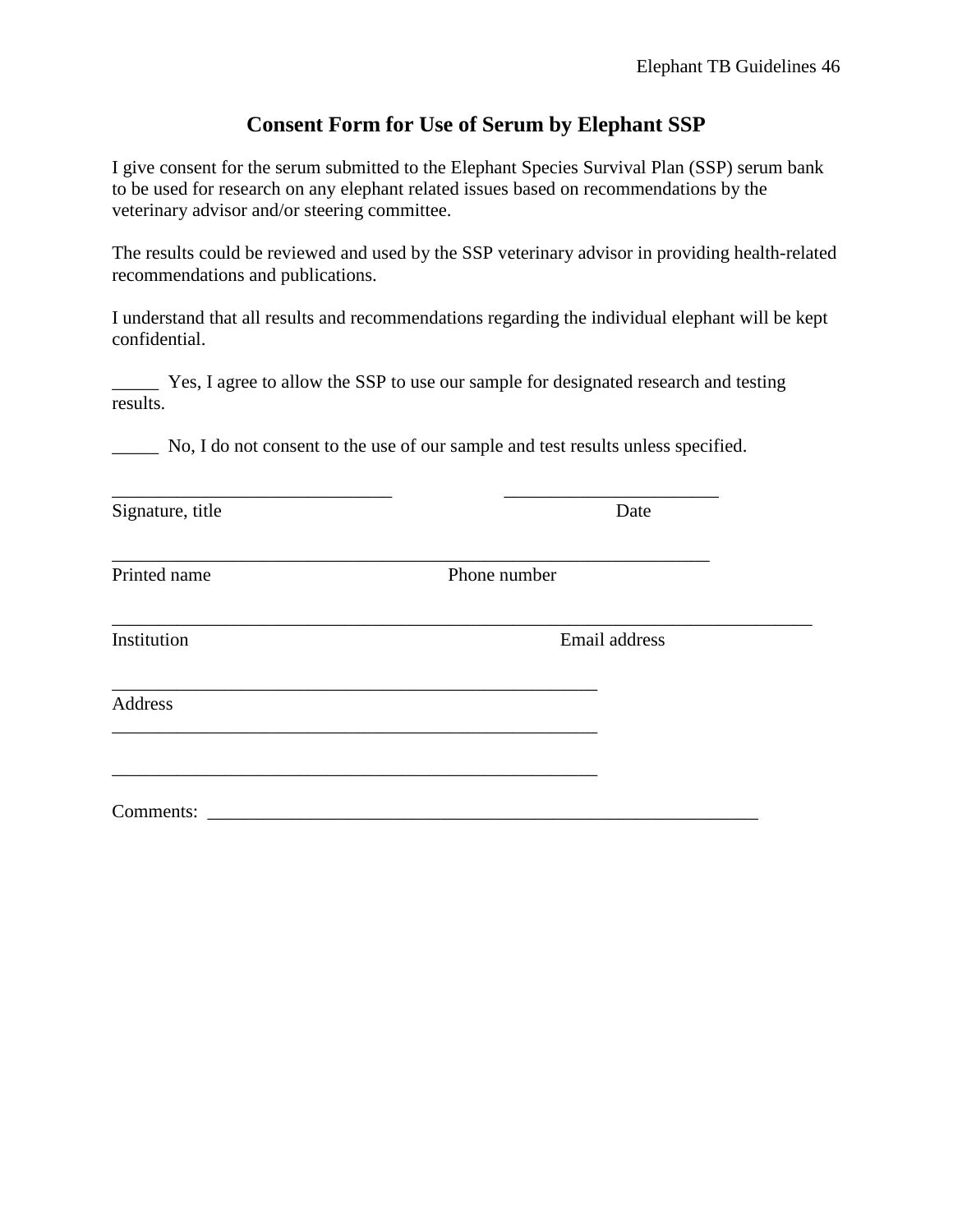# **Appendix 9. TB Management Groups**

# **TB Management Group 1**

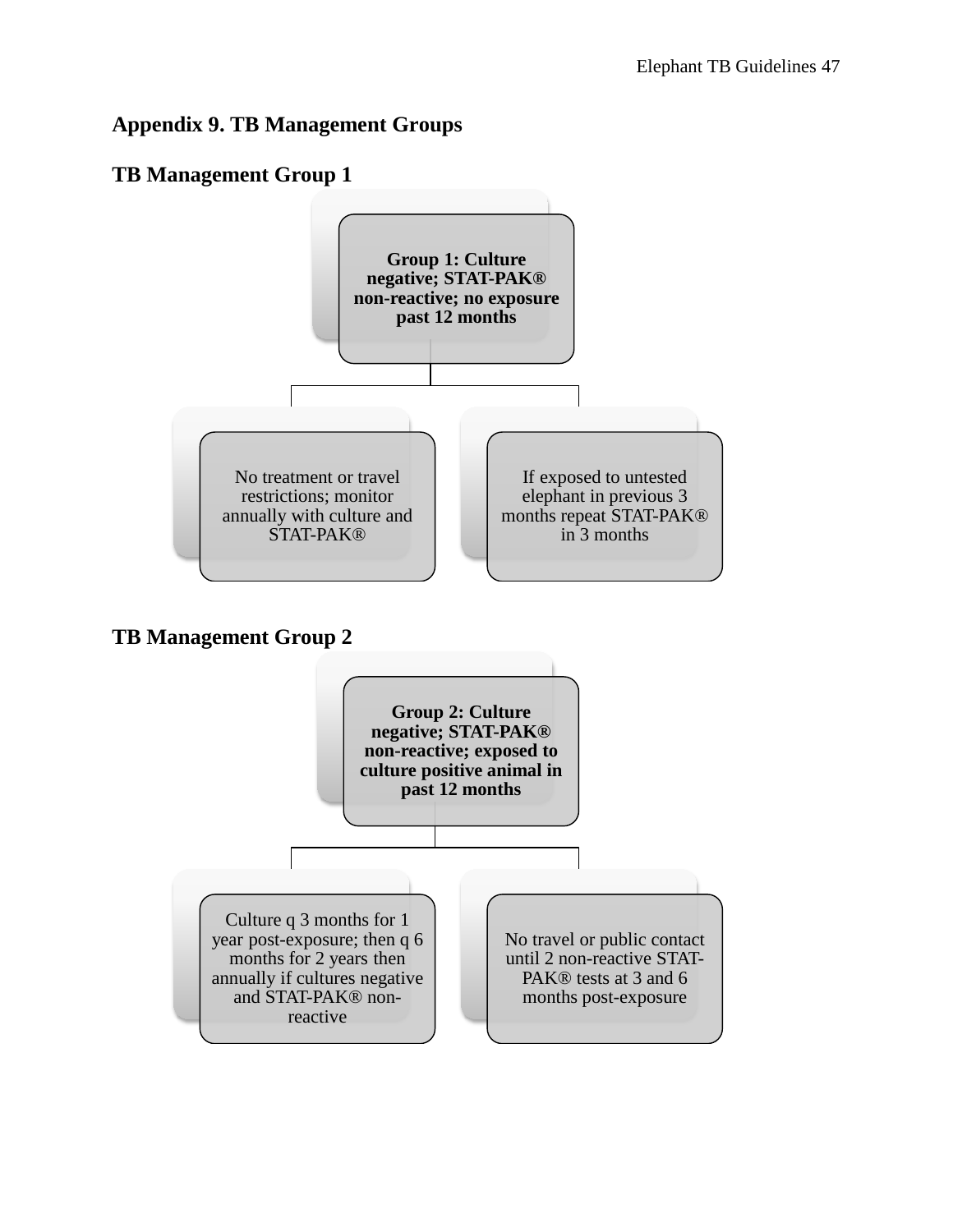## **TB Management Group 3A**



## **TB Management Group 3B**

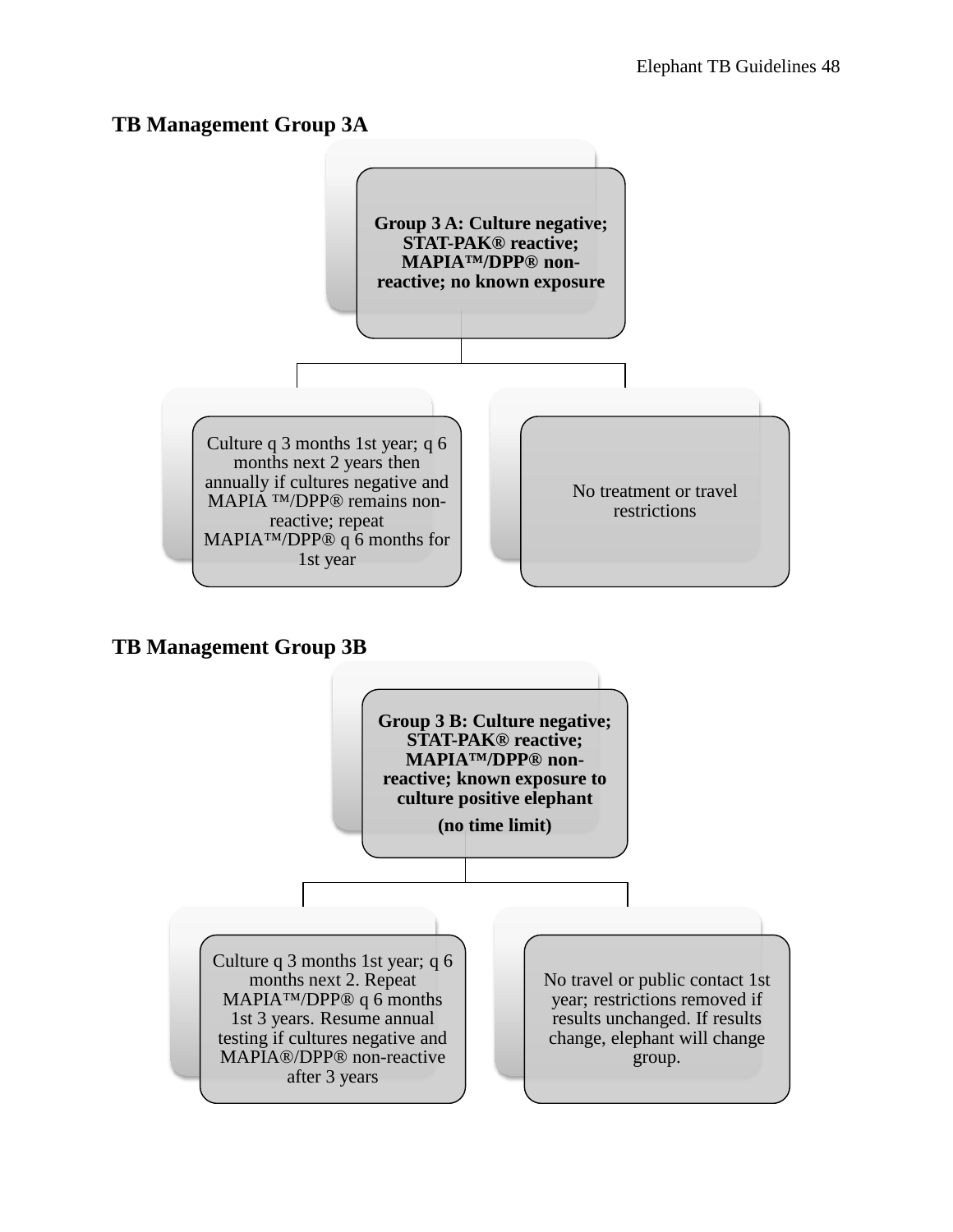# **TB Management Group 3C**

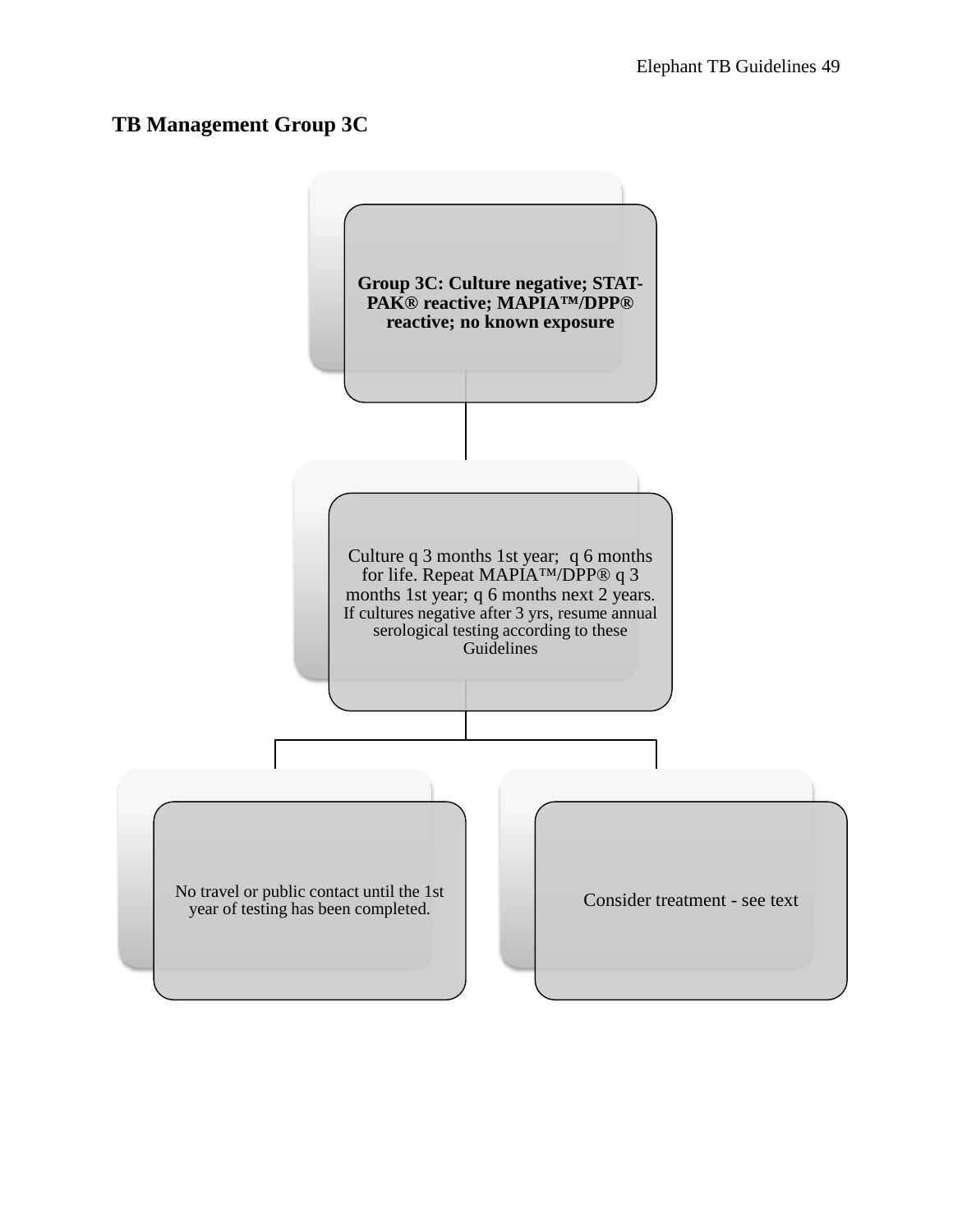## **Management Group 3D**